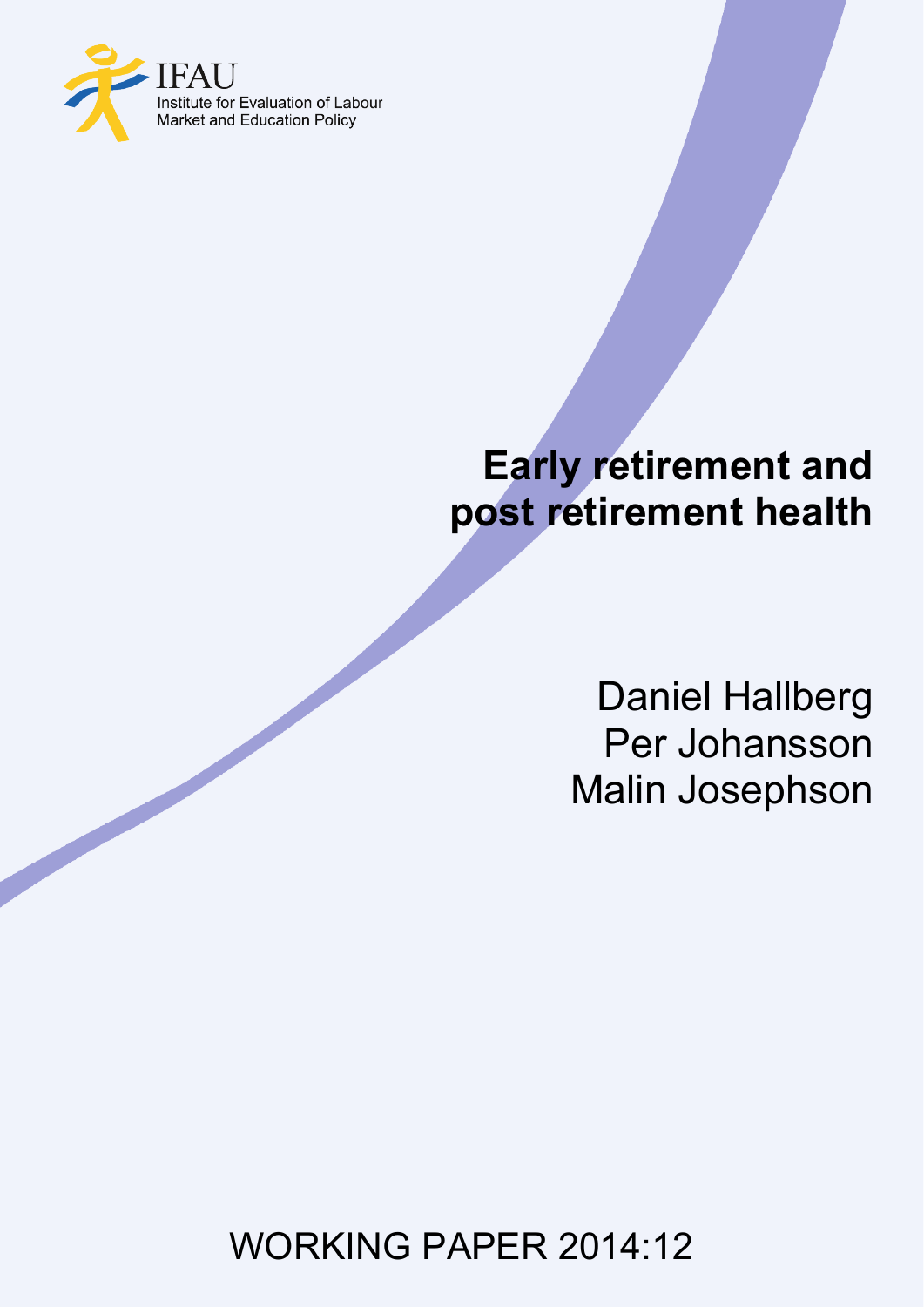The Institute for Evaluation of Labour Market and Education Policy (IFAU) is a research institute under the Swedish Ministry of Employment, situated in Uppsala. IFAU's objective is to promote, support and carry out scientific evaluations. The assignment includes: the effects of labour market and educational policies, studies of the functioning of the labour market and the labour market effects of social insurance policies. IFAU shall also disseminate its results so that they become accessible to different interested parties in Sweden and abroad.

IFAU also provides funding for research projects within its areas of interest. The deadline for applications is October 1 each year. Since the researchers at IFAU are mainly economists, researchers from other disciplines are encouraged to apply for funding.

IFAU is run by a Director-General. The institute has a scientific council, consisting of a chairman, the Director-General and five other members. Among other things, the scientific council proposes a decision for the allocation of research grants. A reference group including representatives for employer organizations and trade unions, as well as the ministries and authorities concerned is also connected to the institute.

Postal address: P.O. Box 513, 751 20 Uppsala Visiting address: Kyrkogårdsgatan 6, Uppsala Phone: +46 18 471 70 70 Fax: +46 18 471 70 71 ifau@ifau.uu.se www.ifau.se

Papers published in the Working Paper Series should, according to the IFAU policy, have been discussed at seminars held at IFAU and at least one other academic forum, and have been read by one external and one internal referee. They need not, however, have undergone the standard scrutiny for publication in a scientific journal. The purpose of the Working Paper Series is to provide a factual basis for public policy and the public policy discussion.

ISSN 1651-1166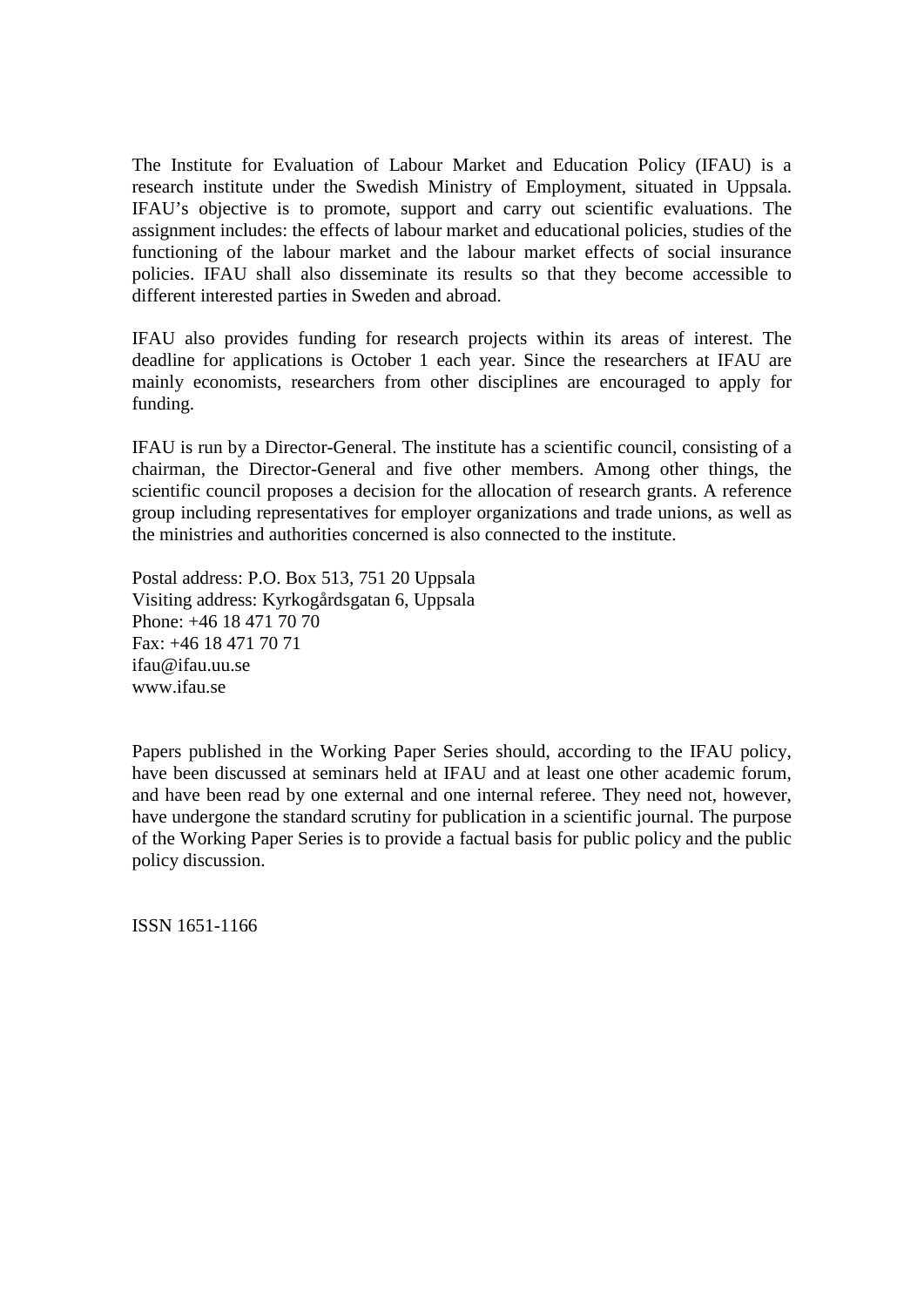# **Early retirement and post retirement health[a](#page-2-0)**

by

Daniel Hall[b](#page-2-1)erg<sup>b</sup>, Per Johansson<sup>[c](#page-2-2)</sup> an[d](#page-2-3) Malin Josephson<sup>d</sup>

May 19, 2014

#### **Abstract**

This paper studies empirically the consequences of retirement on health. We make use of a targeted retirement offer to army employees 55 years of age or older. Before the offer was implemented in the Swedish defense, the normal retirement age was 60 years of age. Estimating the effect of the offer on individuals' health within the age range 56- 70, we find support for a reduction in both mortality and in inpatient care as a consequence of the early retirement offer. Increasing the mandatory retirement age may thus not only have positive government income effects but also negative effects on increasing government health care expenditures.

Keywords: Health, mortality, inpatient care, retirement, health care, pensions, occupational pensions JEL-codes: J22, J26, I18

<span id="page-2-0"></span><sup>&</sup>lt;sup>a</sup> We are grateful to Marcus Eliasson, Peter Nilsson and Helena Holmlund for their very useful comments on an earlier version of the paper. Comments from seminar participants at Uppsala Center for Labor Studies (UCLS), Linnaeus University and the Swedish Social Insurance Inspectorate (ISF) are also gratefully acknowledged. Johansson acknowledges the financial support from Forte Financial support (DNR 2013-2482)<br><sup>b</sup> Daniel Hallberg (corresponding author), the Swedish Social Insurance Inspectorate (ISF) and UCLS;

<span id="page-2-1"></span>daniel.hallberg@inspsf.se.

<span id="page-2-2"></span>Per Johansson, the Department of Economics, Uppsala University, UCLS, IFAU, ISF and IZA; per.johansson@ifau.uu.se.

<span id="page-2-3"></span>Malin Josephson, the Swedish Social Insurance Inspectorate (ISF) and the Department of Medical Sciences, University of Uppsala, Occupational and Environmental Medicine; malin.josephson@inspsf.se.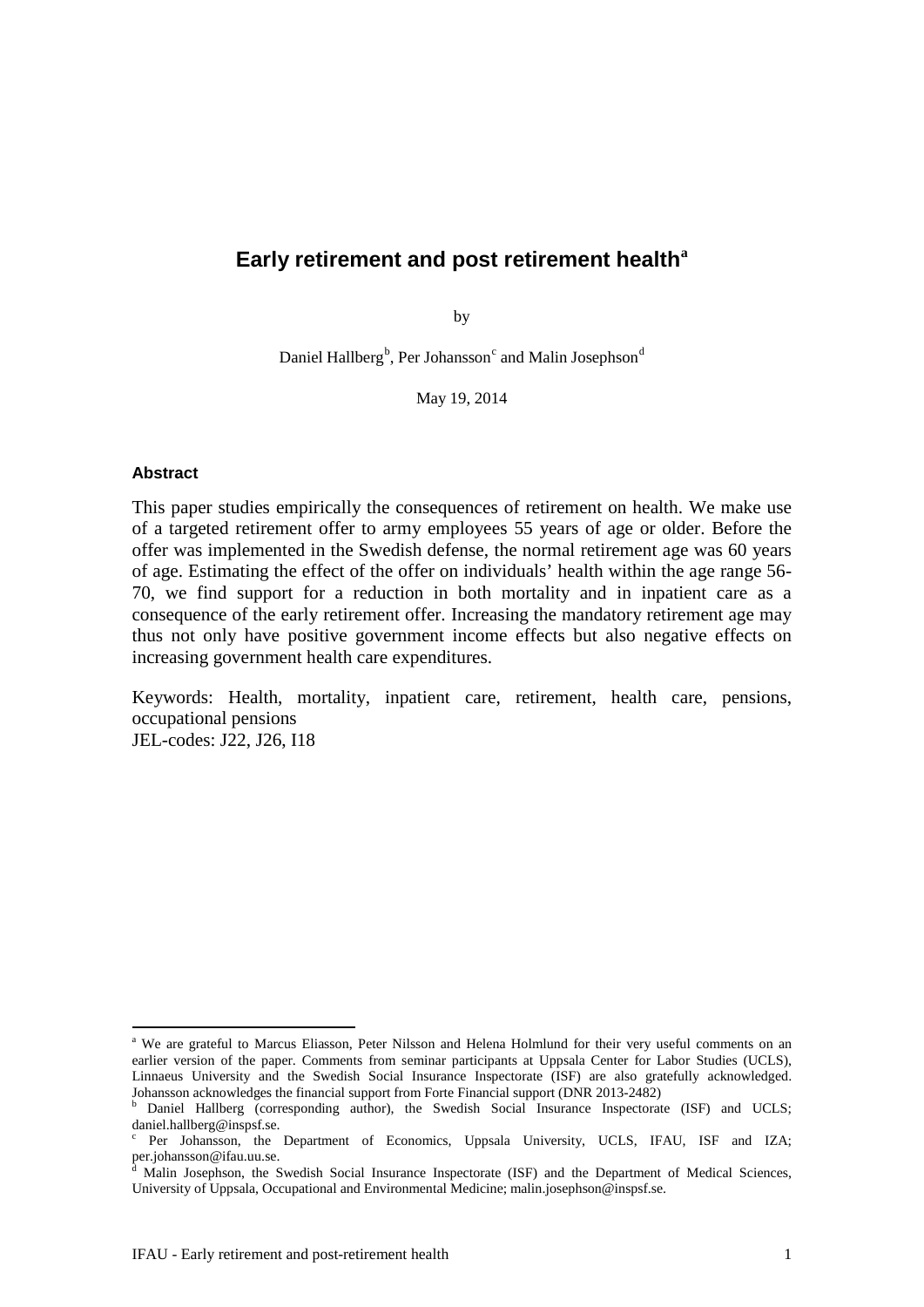# **Table of contents**

| $\mathbf{1}$   |  |
|----------------|--|
| $\overline{2}$ |  |
| 3              |  |
| $\overline{4}$ |  |
| 5<br>5.1       |  |
| 6              |  |
| 6.1            |  |
| 6.2            |  |
| 6.3            |  |
| 6.4            |  |
| 6.5            |  |
| $\overline{7}$ |  |
| 8              |  |
|                |  |
|                |  |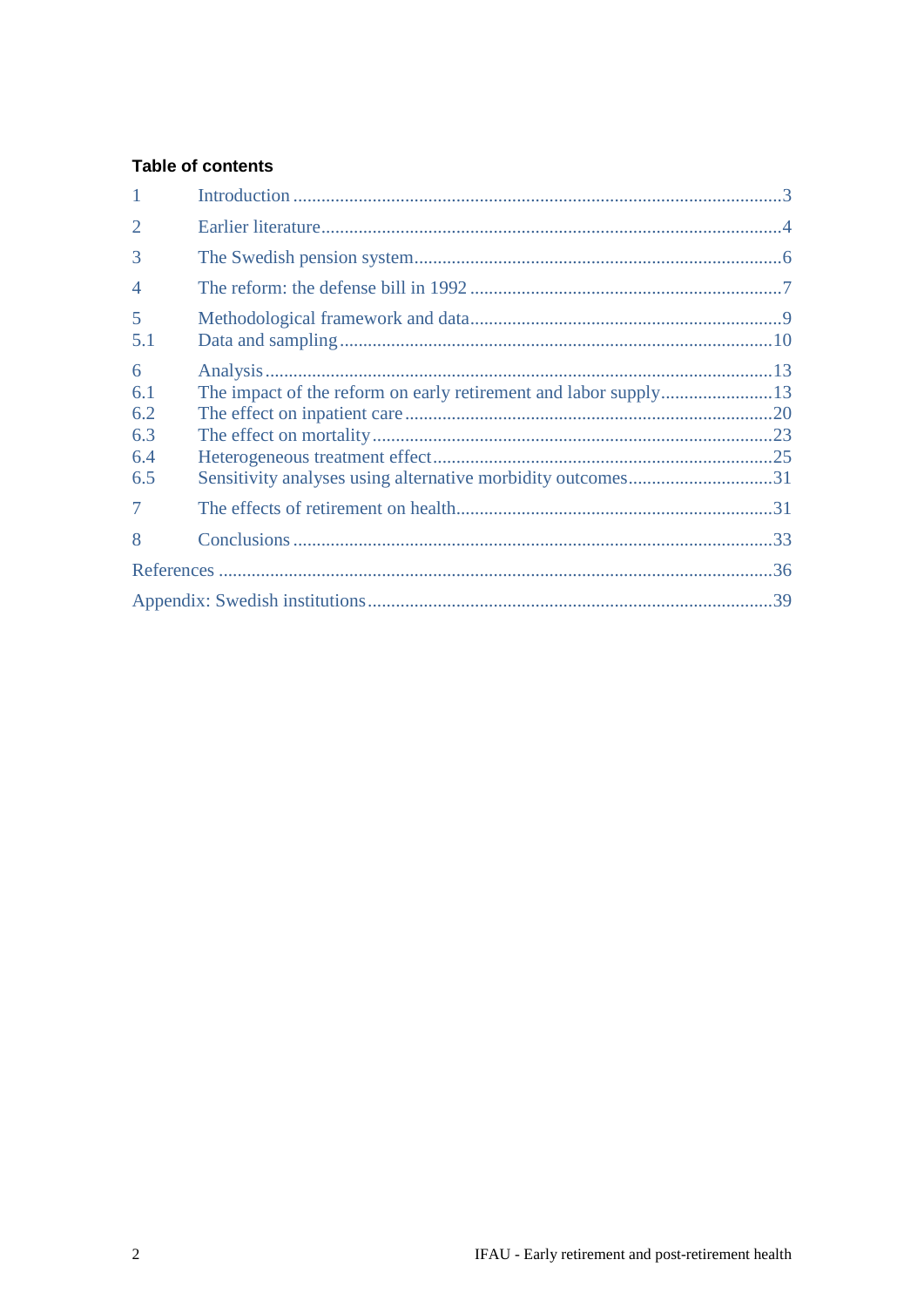# <span id="page-4-0"></span>**1 Introduction**

Demographic projections clearly show that the population in most OECD countries is ageing, and that the working-age population as a share of the total population will decrease. This development will exert pressure on government budgets. This is both because a larger fraction of elderly people will create greater demand for welfare services and also because each potential taxpayer will have more non-workers to support. As a consequence, most OECD countries are undertaking measures to prolong the careers of older workers. However, a natural question – which has been largely overlooked by policy makers – concerns the effect of postponing retirement, on individual well-being and, in particular, on health. Unfavorable (or favorable) effects from retirement timing on health may not only influence individual wellbeing, but also have direct effects on health care costs in society.

The aim of this study is to enhance the understanding of the consequences of voluntary retirement on health. To this end, we make use of detailed longitudinal data on inpatient care and mortality. In order to identify the causal effect of retirement timing on subsequent health, we make use of a targeted retirement offer, implemented during 1992-1994, to army employees 55 years of age or older (explained in detail below). Before this offer was instigated, the normal retirement age was 60 years of age for regular military officers. The motivation behind the targeted retirement offer was the need to rejuvenate staff in order to better serve the future needs of the Swedish defense. As a result, early retirement for employees 55 years of age or older was offered in negotiated agreements. We aim to estimate the effect of this early retirement offer on the health of individuals who accepted this offer between the ages of 55–59 years, by examining their subsequent health from ages 56–70. The identification strategy is based on cohort variation in the timing of the offer and by using other civil servants not affected by the early retirement offer to control for secular trends in schooling, nutrition (i.e. early childhood difference at the cohort level), health care technology, and general period effects.

We show that the targeted offer increased early voluntary retirement and decreased market work. Moreover, the targeted offer had no effect on disposable income after the regular retirement age of 60. We find that the opportunity to retire early reduced the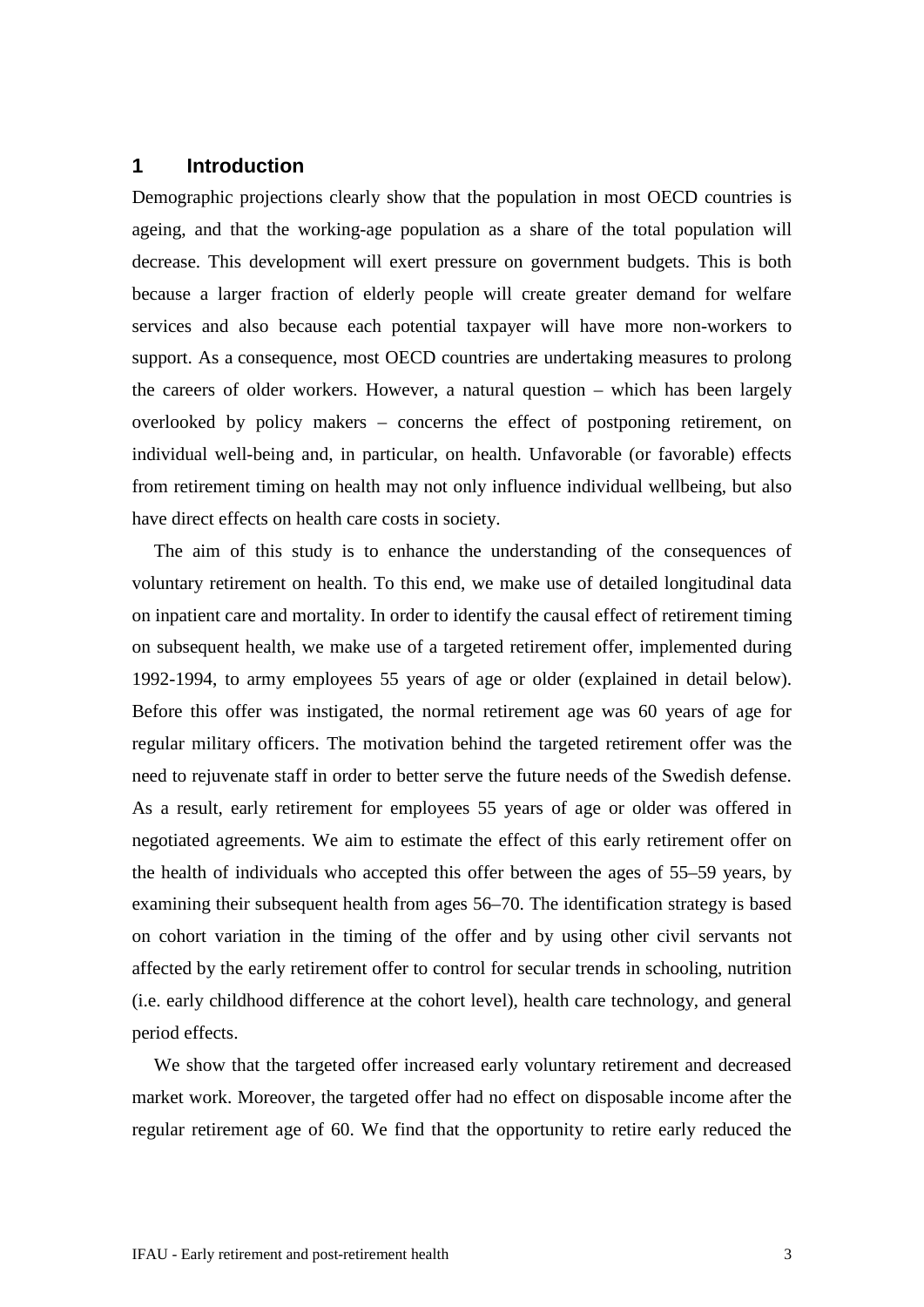number of days of inpatient care. The results are robust to the model specification. We also find a lower risk of mortality for those who retired early.

From a heterogeneity analysis we find a greater reduction in inpatient care days for those with low pre-retirement incomes and low education. One interpretation of this could be that the effect is linked to less stress and less exposure to workplace hazards. A second heterogeneity analysis, using different causes of death and number of days in inpatient care due to different diagnoses, gives some support to a reduced risk of dying from acute myocardial infarction.

The rest of the paper is structured as follows. Section 2 provides a discussion of the earlier literature. Section 3 discusses the Swedish pension system. Section 4 describes the early retirement reform. Section 5 discusses the methodological framework, the data analyzed in this study, and the sample selections made. Section 6 provides the analyses. Section 7 discusses the findings regarding effects of retirement on health. Section 8 concludes the study.

#### <span id="page-5-0"></span>**2 Earlier literature**

Cross-sectional analyses usually find that those who retire early have worse post-retirement health.<sup>[1](#page-5-1)</sup> Taking these studies as evidence of a positive effect on the health of later retirement suggests a "win-win" situation of prolonging or extending retirement age in the population. However, the results from cross-sectional studies are questionable, as individual decisions to retire are most likely influenced by health reasons. That is, the population sector that retires early has worse health in general than the population sector that retires later.

Now, though, there is an emerging literature, using data from both Europe and the US, that deals with the potential problem of selection that uses longitudinal data and quasi-experimental designs (e.g., Neuman, 2007; Bound & Waidmann, 2008; Coe & Lindeboom, 2008; Westerlund et al., 2009; Vahtera et al., 2009; Coe & Zamarro, 2011; Hernaes et al., 2013; Kuhn et al., 2010; Bloemen et al., 2013). The general result from

<span id="page-5-1"></span><sup>&</sup>lt;sup>1</sup> An exception is Hult et al. (2010), who found no effect on mortality. Their study is based on a cohort of male construction workers. They exclude individuals with diagnoses normally connected to increased mortality. For the remaining individuals, they compare the increased risk of those entering early retirement against those who are still working. Hult et al. (2010) have detailed information on individuals' health before (potential) retirement and use longitudinal data. However, since they use death as a health outcome, they have no possible way to use the longitudinal aspect of the data.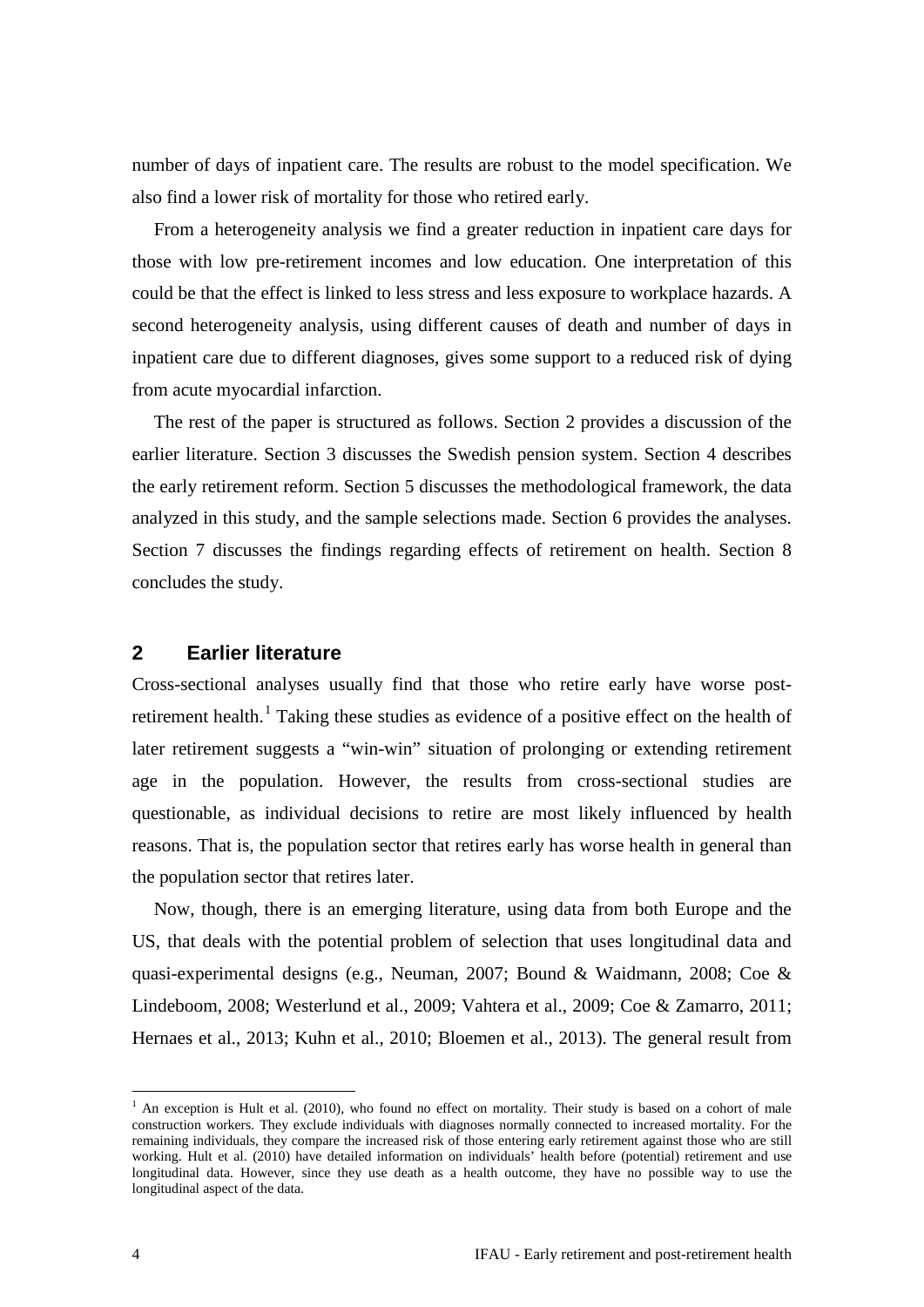these studies suggests a positive effect of early retirement on health, at least when selfreported measures on health are used to assess health. For instance, the longitudinal studies by Westerlund et al. (2009) and Vahtera et al. (2009) find positive effects based on self-reported health measures on mental and physical fatigue, depressive symptoms, and a decrease in sleep disturbances. However, studies using self-reported health measures in a longitudinal design may also have problems, since answers to questions about health may vindicate the active choice of retiring. Using the same data as in Westerlund et al. ([2](#page-6-0)009) and Vahtera et al. (2009),<sup>2</sup> Westerlund et al. (2010) could not, for instance, find a positive effect of retirement on respiratory diseases, diabetes, coronary heart disease, or stroke.

An exception to the general result is Kuhn et al.'s study (2010), which finds negative effects on health (measured as mortality before age 67) of early retirement for men. In the estimation, the researchers exploit changes in unemployment rules that allowed workers to retire early in some regions in Austria. Coe and Lindeboom (2008) find a positive effect on self-reported health. Their study concerns an offer of early retirement from the employer, as an instrument for actual retirement. Hernaes et al. (2013) use a series of retirement policy changes in Norway, which reduced the retirement age for one group of workers but not for others. They find no effect on mortality of retirement age. Coe and Zamarro (2011) use European cross-national data and exploit country variation in legislated (normal) pension age and legislated early retirement age as instruments for retiring. They find positive effects on health from retirement. Charles (2002) and Neuman (2007) use the incentives imbedded in the US Social Security regulations at certain ages, as an exogenous shift in retirement probability. The identifying assumption is hence that there are no sudden changes in health at those ages for reasons other than retirement. Charles (2002) finds a positive effect on mental well-being. Neuman (2007) finds a positive effect on subjective health but no effect on objective measures. Bound and Waidmann (2008) employ a similar method to institutional features in the UK pension system, thus finding an indication of a positive health effect of retirement for men. Bloemen et al. (2013) focus on a group of civil servants who became eligible for retirement earlier than expected during a short time window. They find that early retirement decreased mortality for men.

<span id="page-6-0"></span><sup>&</sup>lt;sup>2</sup> That is, the French Gazel cohort. This is a yearly panel that includes, among others, self-reported measures on health 7 years before to 7 years after retirement at the age of 55-60.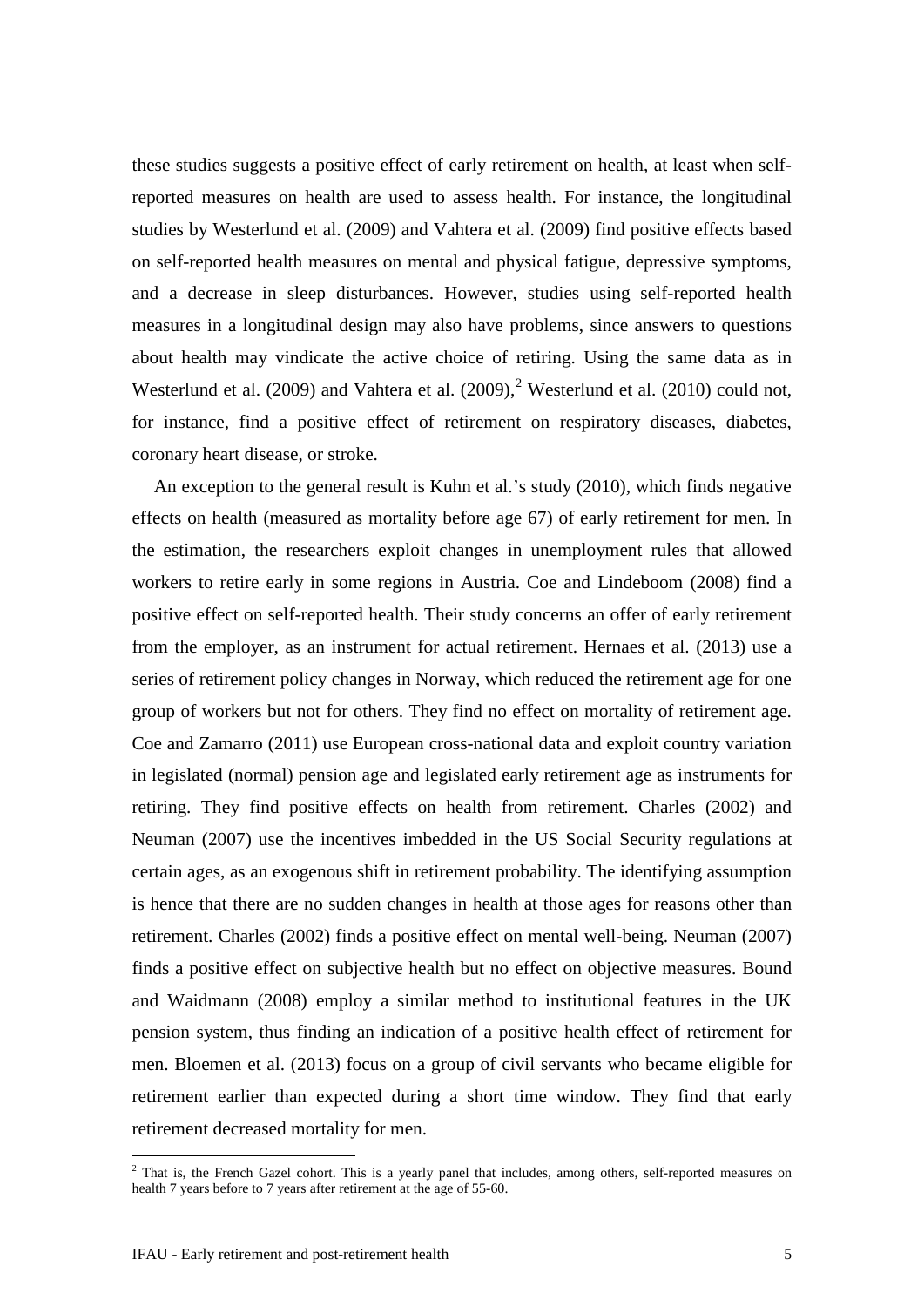This study and similar studies of the effects of retirement on subsequent health relate closely to the field of literature (by now, quite large) on the health effects of job loss (e.g., Eliason & Storrie, 2009a, 2009b, 2010; Browning & Heinesen, 2012; Black et al., 2013). All things considered, the evidence suggests that there are considerable adverse health effects from losing a job and becoming unemployed. However, for several reasons, the effects of unemployment most likely differ from the effects of (voluntary) retirement. First, unlike unemployment, retirement is likely to have a smaller impact on the disposable income, especially in the long run. That is, income loss due to early retirement presumably has a smaller effect on income later in life than (long-term) unemployment. The early retirement program investigated in this study left the retirement income at normal retirement age unchanged, given that the individual had a full record of 30 years of service. Second, one can assume that it is much more stressful to become unemployed than to enter retirement, since being unemployed may impose a social stigma different from that of retirement. Unplanned "retirement" (via unemployment) may furthermore be stressful because of uncertainty about the future, which in turn may reduce the possibility to invest in one's own health.

# <span id="page-7-0"></span>**3 The Swedish pension system[3](#page-7-1)**

The public pension system for the cohorts under study was mainly<sup>[4](#page-7-2)</sup> a defined benefit scheme consisting of a flat-rate basic pension and an income-related supplementary pension based on the best 1[5](#page-7-3) out of 30 years of earnings.<sup>5</sup> The normal pension age was 65. In case of early (or late) retirement via the national pension system, the replacement rates were reduced (increased) through actuarial adjustments.

Most workers have supplementary pensions via occupational pension schemes, formed through collective agreements by the unions and employers' federations. The public system has a cap, which was 333,750 SEK in 2013 prices (about 38,000 Euro) at the time of the reform.<sup>[6](#page-7-4)</sup> For most employees, incomes above the cap are covered by

<span id="page-7-1"></span><sup>&</sup>lt;sup>3</sup> A more detailed description of the Swedish institutions is provided in the Appendix.

<span id="page-7-2"></span><sup>&</sup>lt;sup>4</sup> A new pension scheme was phased in in 1998. Individuals born 1938-1953 are in both the new and the old schemes. Those born 1938 had 16/20 (those born 1939 had 15/20) of their national pension from the old system. Thus the cohorts studied here – born 1931 to 1939 – receive public pensions mainly from the old system.

<span id="page-7-4"></span><span id="page-7-3"></span> $<sup>5</sup>$  For those with fewer than 30 years of service, the benefit was reduced proportionally.<br><sup>6</sup> The cap was linked to prices and was 7.5 times the price base amount (PBA). The price base amount is determined</sup> by the government each year and follows the price level. In 2013 the PBA was 44,500 SEK (5,170 Euro). The price base amount is used for indexation of the compensation levels in nominal kronor, for the majority of benefits in the Swedish social insurance system. Since 2003 the cap has instead been linked to incomes and is 7.5 times the income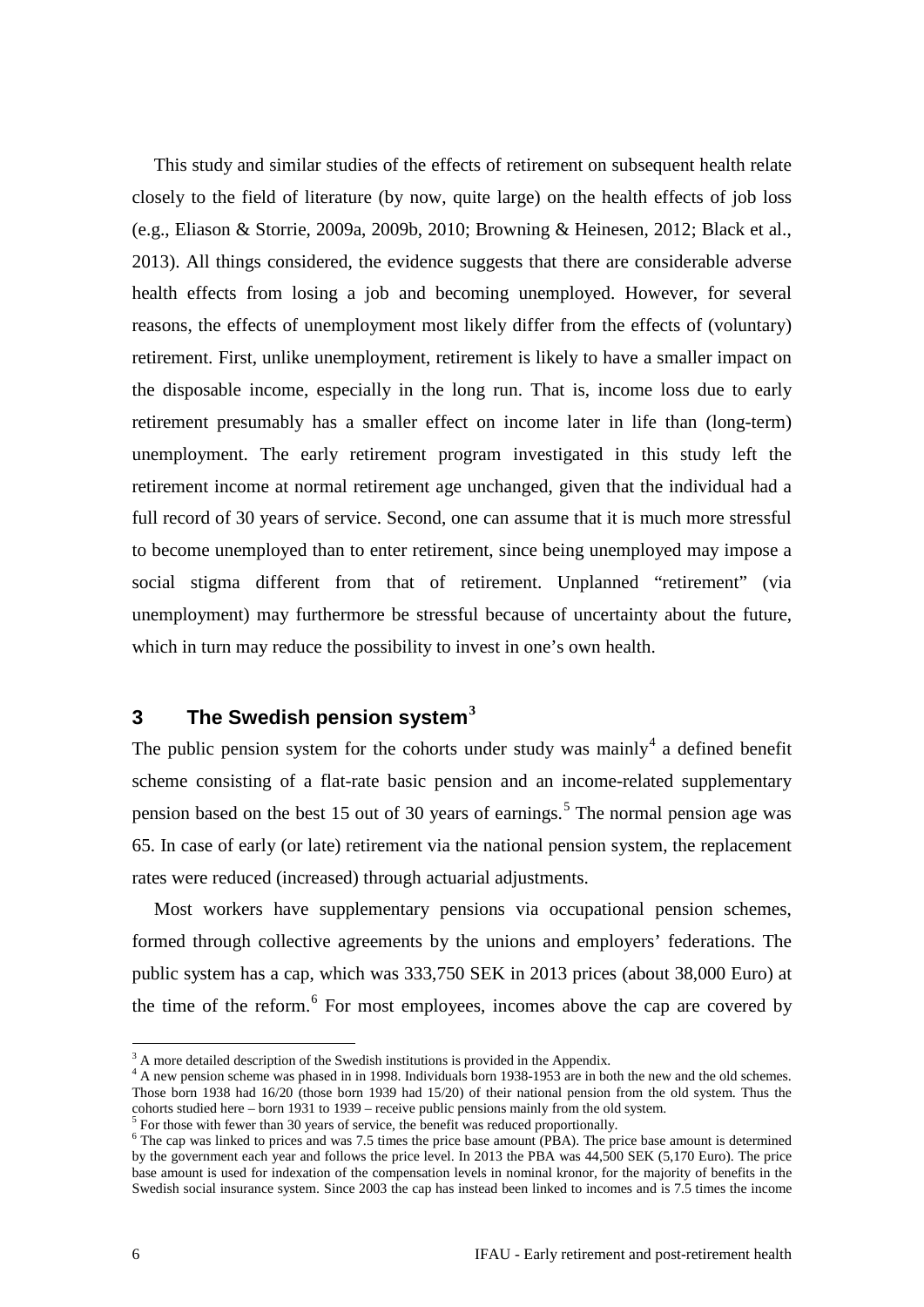occupational pensions. There exist four large collectively-agreed occupational pension systems: (i) central government employees, (ii) local government employees, (iii) privately employed white-collar workers, and (iv) privately employed blue-collar workers. For central government employees in the period studied here, these pensions awarded extra pension income amounting to about 10 percent of additional income replacement for income below the cap, and about 65 percent for income above the cap.<sup>[7](#page-8-1)</sup> For a large share of civil servants, the occupational pensions are important for the income in their old age. $8$ 

Generally the occupational pensions offer relatively favorable possibilities for early retirement. During the period under study, several professions, particularly in the public sector, had a normal retirement age below the national retirement age of 65 as part of the collective agreement. Those employees, including military employees, retired with incomes from occupational pensions only, thus postponing the start of public pension withdrawal to the  $65<sup>th</sup>$  birthday. For central government employees with full earnings history (30 years), the level of compensation in early retirement was about 65 percent of earnings (for those with less than 30 years of service the benefit was reduced proportionally). Since public pension withdrawal was postponed until age 65, retirement with occupational pension implied no cost in terms of reduced public pension benefits after age 65.

# <span id="page-8-0"></span>**4 The reform: the defense bill in 1992**

The defense bill was taken by the Swedish Parliament in February 1992 and covered the years 1992 to 1997 (Prop. 1991/92:102, p 102). The defense bill declared that the Swedish military defense needed structural changes that required the personnel to be better trained. It was, furthermore, stated that the number of personnel in the Armed Forces were to be reduced by more than 1,500 regular military officers, more than 4,500 civilian employees, and approximately 1,200 reserve officers (Prop. 1991/92:102, p.

base amount (IBA). In 2013 the IBA was 56,600 (6,576 Euro) and the cap was 424,500 SEK in 2013 prices (48,000 Euro).

<span id="page-8-2"></span><span id="page-8-1"></span><sup>&</sup>lt;sup>7</sup> Blue-collar workers only had extra pension income below the cap from their collective agreement.  $8$  For the importance of this with regard to our studied population, see the data description. Försäkringskassan (2012) shows that occupational pensions have become more important over time. For instance, about 15 percent, 30 percent, and 50 percent of all 50-59 year olds (independently of profession) had incomes above the cap of 7.5 times the PBA in 1991, 2001, and 2010, respectively. Försäkringskassan (2012) also shows that for military personnel between the ages 28-64, almost 80 percent had incomes above the cap in 2010.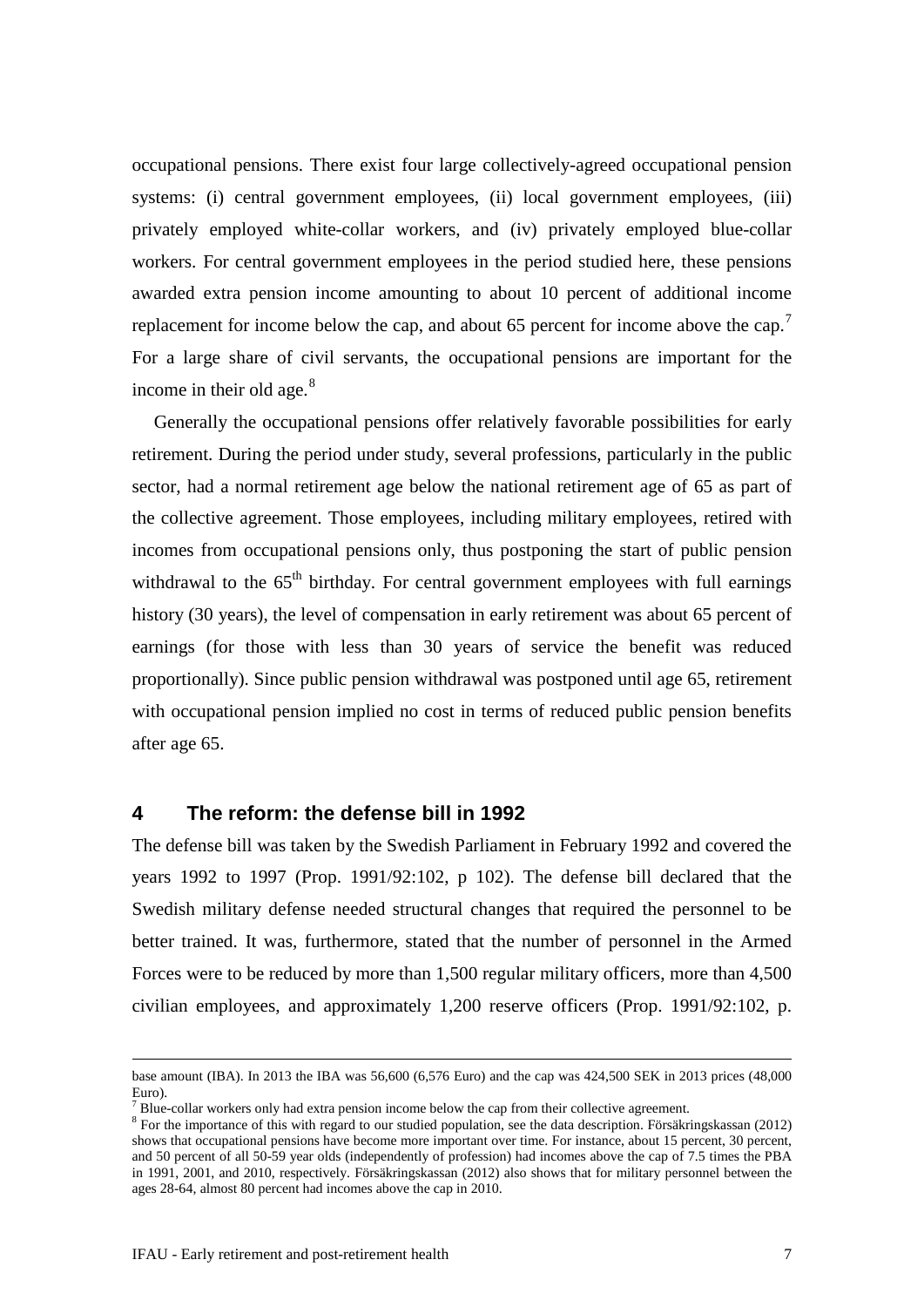86). The reduction in personnel was estimated to be completed by the end of 1994. In particular it was stated that "the age structure of professional officers should be changed and adopted to better meet the needs of the defense forces of younger officers [own translation]" (Prop. 1991/92:102, p.86). To adopt the age structure of the officers, it was suggested that the reduction in personnel should be solved by collective agreement arrangements, providing beneficial conditions for older personnel to take an early retirement (SOU 1991: 87).

Via their employment contracts, the majority of military officers had strong employment protection ("fullmaktsanställning"), which meant that they could not be dismissed due to redundancy. The targeted early retirement offer was voluntary for the individual to accept. The bill states that there was a need for extraordinary measures in order to encourage individuals to retire voluntarily. The bill states that severance pay or leave of absence with full pay could be used for those aged 55 or older. This means that those military officers who did not accept the early retirement offer could be granted leave of absence with full pay.

| <b>Birth cohort</b> |      |      |      |      | Ages between 55 and 59 affected by the reform per birth cohort |
|---------------------|------|------|------|------|----------------------------------------------------------------|
|                     | 55   | 56   | 57   | 58   | 59                                                             |
| 1931                | 1986 | 1987 | 1988 | 1989 | 1990                                                           |
| 1932                | 1987 | 1988 | 1989 | 1990 | 1991                                                           |
| 1933                | 1988 | 1989 | 1990 | 1991 | 1992                                                           |
| 1934                | 1989 | 1990 | 1991 | 1992 | 1993                                                           |
| 1935                | 1990 | 1991 | 1992 | 1993 | 1994                                                           |
| 1936                | 1991 | 1992 | 1993 | 1994 | 1995                                                           |
| 1937                | 1992 | 1993 | 1994 | 1995 | 1996                                                           |
| 1938                | 1993 | 1994 | 1995 | 1996 | 1997                                                           |
| 1939                | 1994 | 1995 | 1996 | 1997 | 1998                                                           |

<span id="page-9-0"></span>Table 1: Age groups and birth cohorts that were affected by the defense bill in 1992 (age as measured by December 31)

Note: The defense bill was taken by the parliament in February 1992 and the reform was implemented thereafter in the course of 1992. We view 1992 as an implementation year, which means that it is difficult to pinpoint exactly whether or not those born in 1933 should be regarded as affected by the reform (they turned 59 in 1992). Therefore the year "1992" is shaded in light grey.

The previous defense bill in 1986 (prop. 1986/87:95) declared that the workforce in the Armed Forces were undersized. Contrary to the subsequent bill, it stated that more recruits were needed and early retirement needed to be reduced. There is no statement regarding rejuvenation or a need for structural changes as regards to the personnel, except the requirement that the personnel were to be better trained.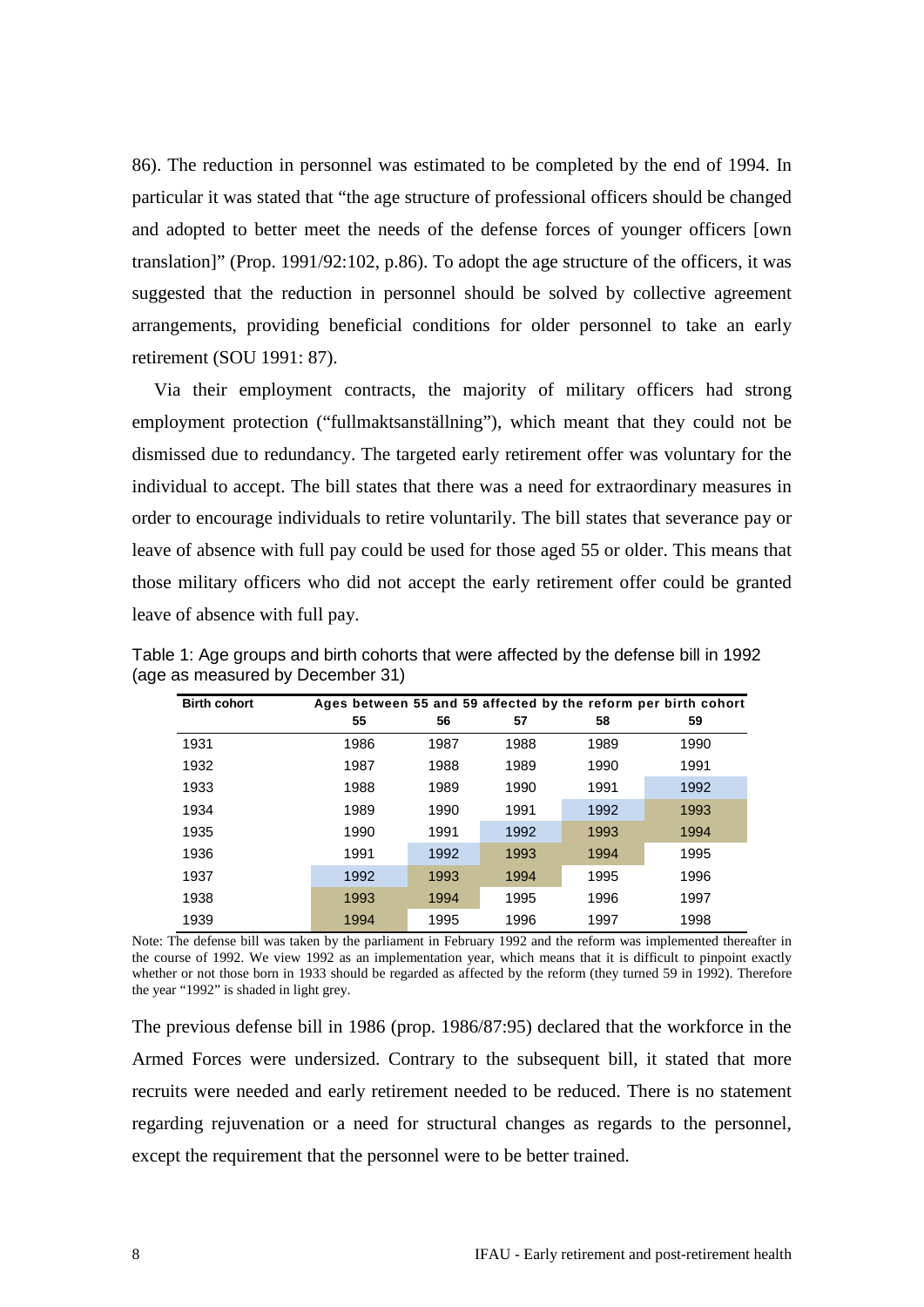[Table 1](#page-9-0) provides an overview of ages, years and birth cohorts that were affected by the 1992 Defense Bill. Birth cohorts 1931 and 1932 are not affected by the Bill. Birth cohorts 1933-1937 were partly affected, and birth cohorts 1938-1939 were fully affected, i.e., from the age of 55. The reform was implemented during 1992, which means that the birth cohort 1933 may also have been affected. Therefore, for our main analysis, we will discard the birth cohorts 1933-1937. Under the Bill, the estimated personnel reduction was expected to take about 2 years.

# <span id="page-10-0"></span>**5 Methodological framework and data**

The interest is in estimating the effects from the Bill that gave the cohorts born 1938- 1939 the possibility of retiring at the age of 55 instead of at 60. As measurements of health we have hospital admissions and mortality. We make use of the cohorts born 1931-1932 in the estimation of the counterfactual health of those born 1938-1939. One crux of using the cohort variation in the estimation is that there may be health differences at the same age across the cohorts, for instance stemming from differences in the upbringing. The studied cohorts were young during World War II, and even though the circumstances in Sweden were not at all comparable to the rest of Europe, this could have had long consequences for the health of the younger cohorts especially.<sup>[9](#page-10-1)</sup> Another potential problem is technological improvement in health care from which the younger cohort gains more than the older. In order to take into account these potential differences in health at a given age across cohorts, we make use of male $10$  government employees, other than military personnel, to estimate the potential cohort effect. That is, the effect on one's health of being offered early retirement can be estimated using the following, difference-in-difference, regression model:

$$
E(H_a|M, C_{38-39}) = g(\alpha_0 + \alpha_1 C_{38-39}M + \alpha_2 C_{38-39} + \alpha_3 M). \tag{3}
$$

Here, *g* is an unknown functional form,  $H_a$  is the health at age 56  $\le a \le 70$ ,  $C_{38-39}$  is 1 (0 else) if the individual is born 1938–1939, *M* is 1 (0 else) if the individual was a military employee at age 54, and *E* is the expectation operator. The Greek letters are parameters that will be estimated. Here,  $\alpha_1$  measures the effect of the reform given that

 $\frac{9}{9}$  Cf. Victora et al. (2008).

<span id="page-10-2"></span><span id="page-10-1"></span> $10$  The reason for sampling only men is that no women military personnel exist for these cohorts.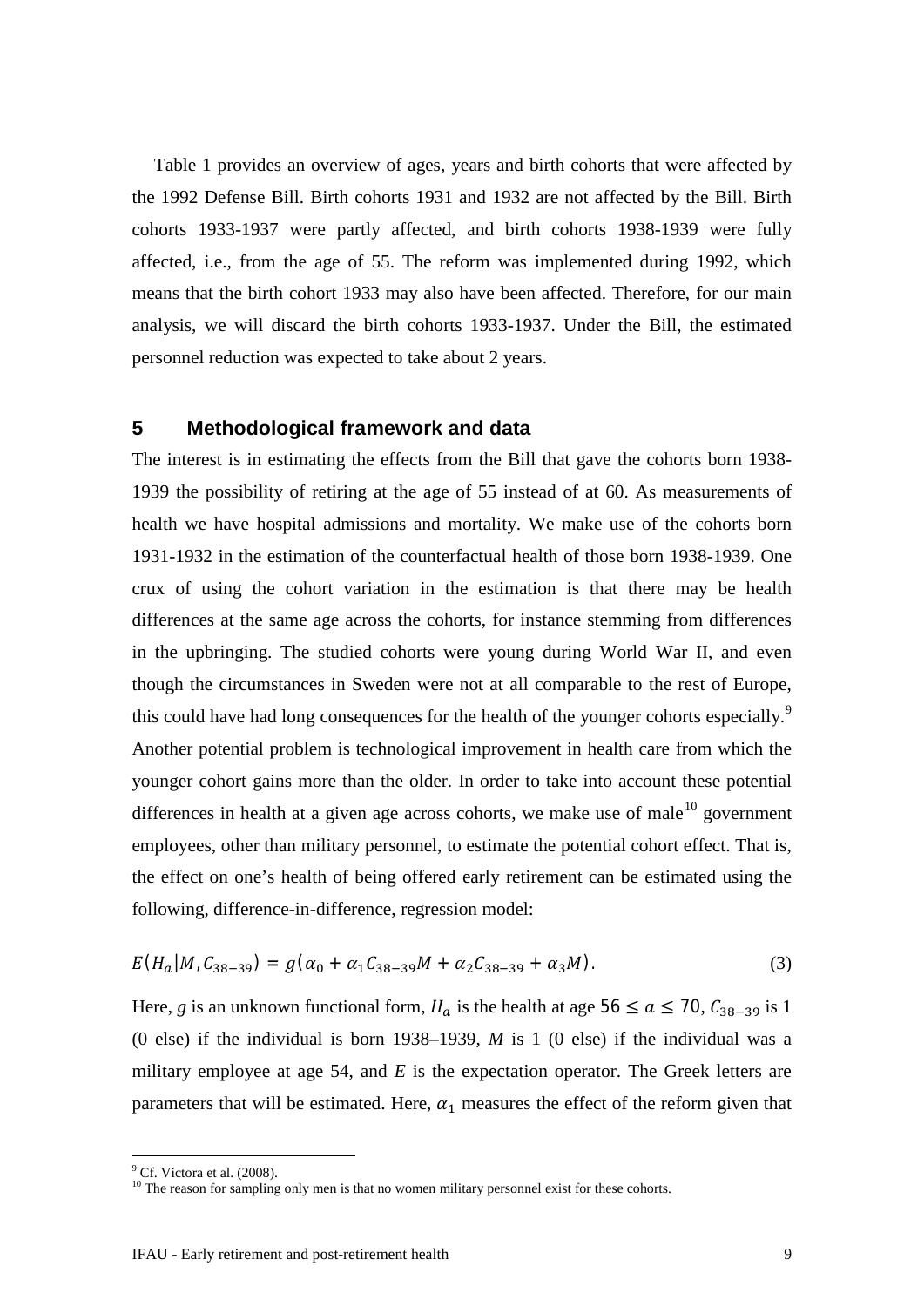in the absence of the reform, the health of military personnel born 1938–1939 is equal to the health of other government employees born 1938–1938. The model allows for a potential parallel shift for military personnel. The assumption thus implies that, in the absence of the 1992 Bill, any trend in health or consumption of health care during ages 56-70 should be the same for both military and non-military government male employees. Since we have data on inpatient care for the two groups of civil servants before the age of 55, the assumption is informally tested in section [6.1](#page-14-1) by studying the trends in the health of non-military government employees against the trends of military government employees before the age of 55.

#### <span id="page-11-0"></span>**5.1 Data and sampling**

Our empirical analysis exploits micro data originating from administrative registers maintained by Statistics Sweden. Our data cover the entire Swedish population aged 16–65 during the period 1985–1999, and individuals aged 16–74 during the period 2000–2010. The data contain annual information on a wide range of educational and demographic characteristics as well as different income sources: income from work, pensions, social security benefits, and disposable income.

We sample all males born in the period 1931-1939 who were civil servants at the age of 54 years, i.e., employed in the central government sector. This provides the panel of interest from which we can observe all inpatient visits for relevant birth cohorts from age 56 until 70. We observe all death until 2010, which means that the survival time of the cohort born in 1931 is censored at the age of 79, while the survival time of the cohort born in 1939 is censored at the age of 71.

Information on hospitalizations and the causes of death for the period 1961-2010 was provided by the National Board of Health and Welfare and covers all inpatient medical contacts at public hospitals from 1987 through 1996. This is no major restriction since virtually all medical care in Sweden at that time was performed by public agents. From 1997 onward, the register also includes privately operated health care. In order for an individual to be registered with a diagnosis, (s)he must have been admitted to a hospital. As a general rule, this means that the person has to spend the night at the hospital. However, starting in 2002 the registers also cover outpatient medical contacts in specialized care. In this analysis we restrict outcomes in hospitalization to inpatient care (i.e., hospital nights).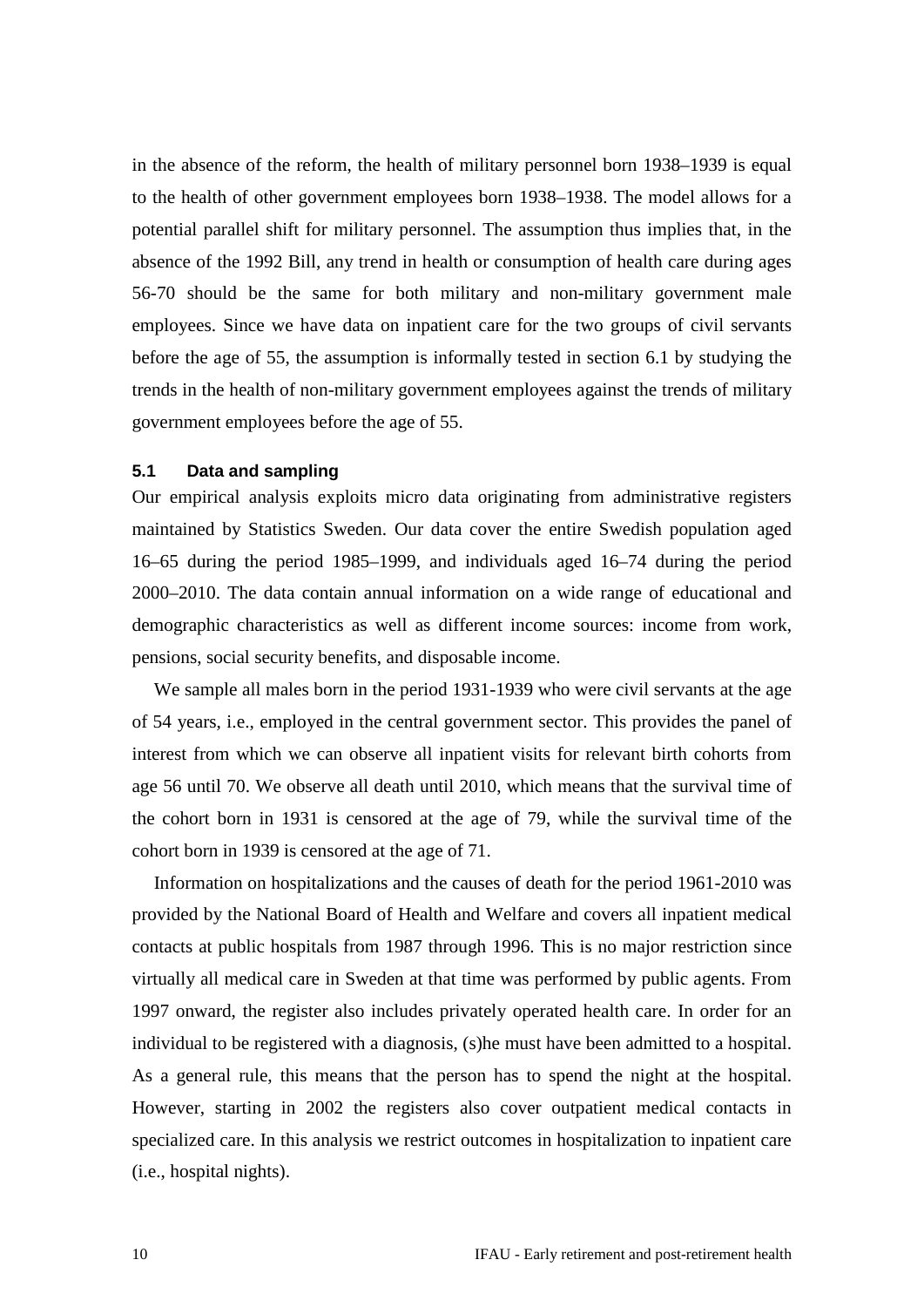We use three measures of labor market status at 55-59 years of age. All measures make use of data from LOUISE (or SYS), administrated by Statistics Sweden. The first and primary measurement is prevalence of occupational pensions between the ages 55 to  $59$ .<sup>[11](#page-12-0)</sup> The two alternative measures used in sensitivity analyses are i) prevalence of labor market earnings larger than one price base amount  $(PBA)$ ,  $12$  and ii) gainful employment in November each year as registered in administrative registers (RAMS, Statistics Sweden), following the definition used by the International Labour Organization (ILO). The ILO definition means that all who performed gainful work for at least one hour per week are considered employed.

Income is measured in several ways. *Disposable income* is net-of-tax income from work, capital, and social security income (in Sweden many of these benefits are subject to income tax), combined with social benefits and transfers. Due to the age restriction on our population (i.e., 16–65 during 1987–1999 and 16–74 during 2000–2010), there is a gap in data on disposable income for cohorts  $1931-1934$ .<sup>[13](#page-12-2)</sup> We impute the missing data by making a linear approximation between the last observation before year 2000 and year 2000, when we start observing the disposable income again (at least, until the person exits the population via death or emigration). *Labor income* is measured as income from work and entrepreneurship before income tax.

[Table 2](#page-13-0) provides some descriptive statistics for our analysis population. From this table we can see that on average, military employees have higher labor incomes at age 54 and that the income distribution of the military is more compressed than that of the other government employees. On the other hand, disposable income at age 59 is relatively similar across groups. As mentioned above, large shares of civil servants have income above the income cap in the public pension system. We find that for military personal born 1931-1932 and 1938-1939 respectively, 23 percent and 55 percent had labor incomes above the cap at age 54. For other civil servants, the corresponding shares are 18 percent and 33 percent respectively. The fraction of occupational pension

<span id="page-12-0"></span> $11$  There are data limitations with regard to pensions, since these data started in 1990. This means that we do not have complete information on pensions before age 59 (58) for the oldest cohort born 1931 (1932). However, since it is very unlikely that individuals with take-up of pensions stopped receiving their pensions in a subsequent year (except due to death), we can safely impute individual pension take-up using the information given in 1990. We do this imputation in ages 55-58 for cohorts 1931 and for ages 55-57 for cohort 1932. This imputation does not affect our measure of labor market status based on the take-up of occupational pension in the age span 55-59 but improves our knowledge regarding the exact age when take-up started before age 60.

<span id="page-12-2"></span><span id="page-12-1"></span><sup>&</sup>lt;sup>12</sup> In 2013 the PBA was 44,500 SEK (5,170 Euro).<br><sup>13</sup> For the 1931 cohort the disposable income at ages 66-69 are not observed, and for those born 1932, the disposable income at the ages 66-68 are not observed.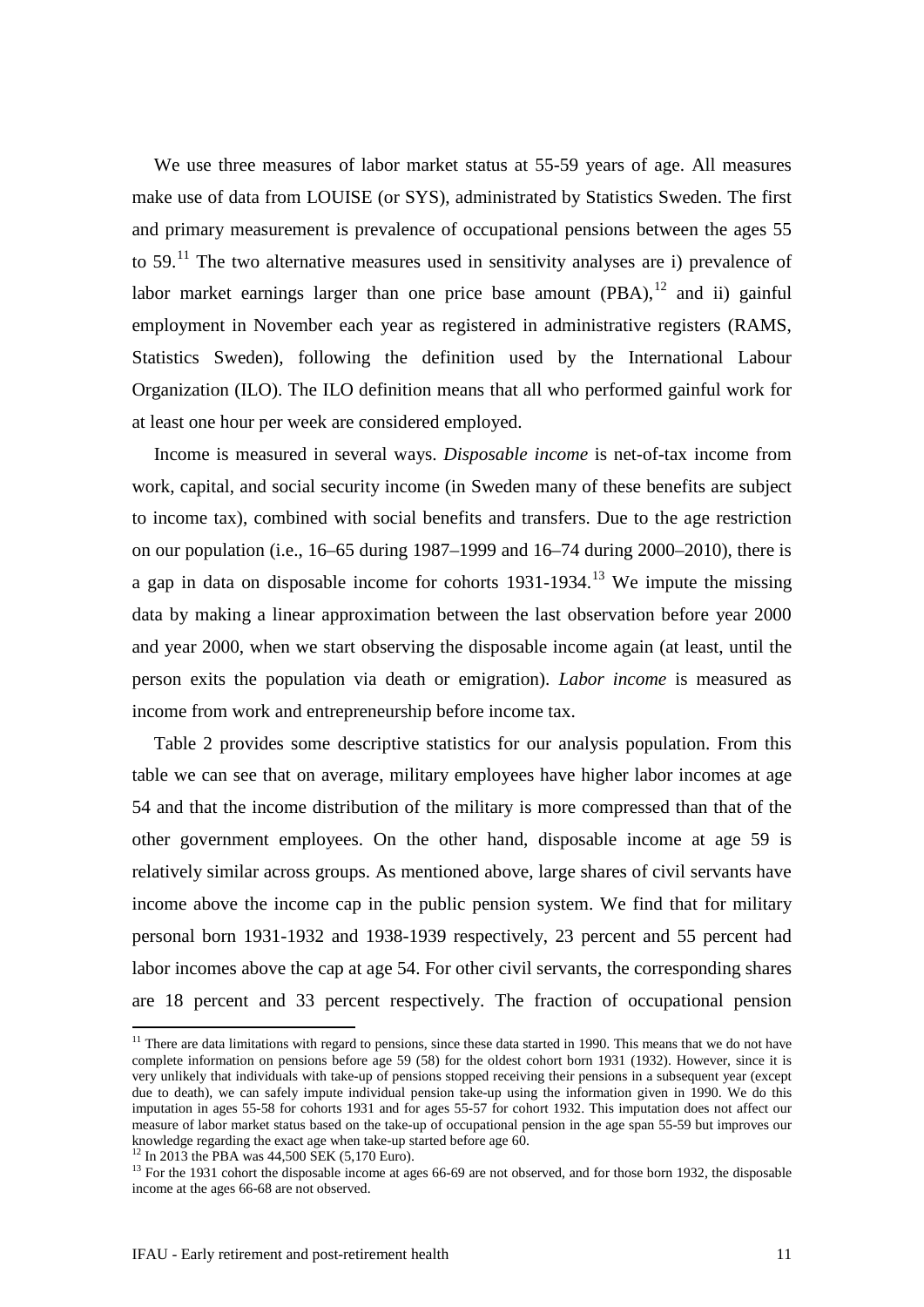recipients at ages 55-59 is, as expected, higher for military employees born 1938-39, compared to other government employees and older military personnel. Alternative measures of employment (i.e., prevalence of labor market earnings larger than one price base amount, and being registered as gainfully employed in administrative registers) show that employment is lower for military employees born 1938-39, compared to other government employees and older military personnel. Military employees have on average a longer education period than the non-military employees. The majority of military employees have a college degree (i.e., post-secondary 2 years or more). Obviously the variance is much larger for the non-military employees.

|                                                    | <b>Military</b> |           |       | Non-military |             |           |      |             |
|----------------------------------------------------|-----------------|-----------|-------|--------------|-------------|-----------|------|-------------|
|                                                    |                 | 1931-1932 |       | 1938-1939    | 1931-1932   |           |      | 1938-1939   |
|                                                    | Mean            | <b>SD</b> | Mean  | <b>SD</b>    | Mean        | <b>SD</b> | Mean | <b>SD</b>   |
| Labor income at age 54/1000 (SEK)                  | 288.8           | 74.8      | 383.8 | 134.0        | 272.5       | 99.9      |      | 319.4 129.3 |
| 1 If labor income at age 54 above cap              | 0.23            |           | 0.55  |              | 0.18        |           | 0.33 |             |
| Disposable income at age 59/1000 (SEK)             | 235.4           | 62.1      | 226.2 | 87.0         | 217.5       | 78.9      |      | 231.4 130.5 |
| 1 If occupational pension at age 54                | 0.00            |           | 0.01  |              | 0.00        |           | 0.01 |             |
| 1 If occupational pension at ages 55-59            | 0.09            |           | 0.78  |              | 0.10        |           | 0.18 |             |
| 1 If labor income > 1 PBA at ages 56-60            | 0.99            |           | 0.62  |              | 0.98        |           | 0.96 |             |
| 1 If gainfully employed at age 55 to 59            | 0.98            |           | 0.84  |              | 0.98        |           | 0.97 |             |
| Education level (yrs of schooling)                 | 14.8            | 0.8       | 14.9  | 0.5          | 12.7        | 3.1       | 12.7 | 3.2         |
| Number of days in inpatient care                   |                 |           |       |              |             |           |      |             |
| during ages 56-70                                  | 24.99           | 91.82     | 11.17 |              | 22.62 21.62 | 58.75     |      | 15.91 39.69 |
| during ages 56-60                                  | 8.99            | 66.54     | 2.68  | 9.38         | 7.05        | 40.90     | 4.01 | 17.18       |
| during ages 61-70                                  | 16.01           | 38.39     | 8.48  | 19.86        | 14.57       | 36.74     |      | 11.91 32.36 |
| 1 if days $> 0$                                    |                 |           |       |              |             |           |      |             |
| during ages 56-70                                  | 0.70            |           | 0.65  |              | 0.69        |           | 0.65 |             |
| during ages 56-60                                  | 0.33            |           | 0.27  |              | 0.33        |           | 0.29 |             |
| during ages 61-70                                  | 0.58            |           | 0.55  |              | 0.58        |           | 0.55 |             |
| Number of hospital inpatient episodes (prevalence) |                 |           |       |              |             |           |      |             |
| during ages 56-70                                  | 3.25            | 4.56      | 2.37  | 3.50         | 3.24        | 5.07      | 2.86 | 4.61        |
| during ages 56-60                                  | 0.93            | 2.05      | 0.52  | 1.19         | 0.88        | 2.18      | 0.75 | 1.87        |
| during ages 61-70                                  | 2.32            | 3.57      | 1.85  | 3.10         | 2.36        | 4.05      | 2.11 | 3.69        |
| Dead (before age 71)                               | 0.19            |           | 0.12  |              | 0.16        |           | 0.13 |             |
| Number of observations                             | 598             |           | 695   |              |             | 11,097    |      | 7,596       |

<span id="page-13-0"></span>Table 2: Summary statistics for estimation sample, by birth cohort and military status

Note: Disposable income is measured at age 59 because this is the earliest point in data for all cohorts. Disposable income and labor income are in the 2013 price level, thousands SEK. Income above the cap means income >7.5\*PBA, where PBA is 1 Price Base Amount (PBA), which is 44,500 SEK in 2013. Gainful employment is defined according to the ILO definition. Years of schooling is calculated from education level data.

The table shows furthermore that the average number of days in inpatient care (at ages 56-70, 56-60, and 61-70) is higher for older cohorts of military employees compared to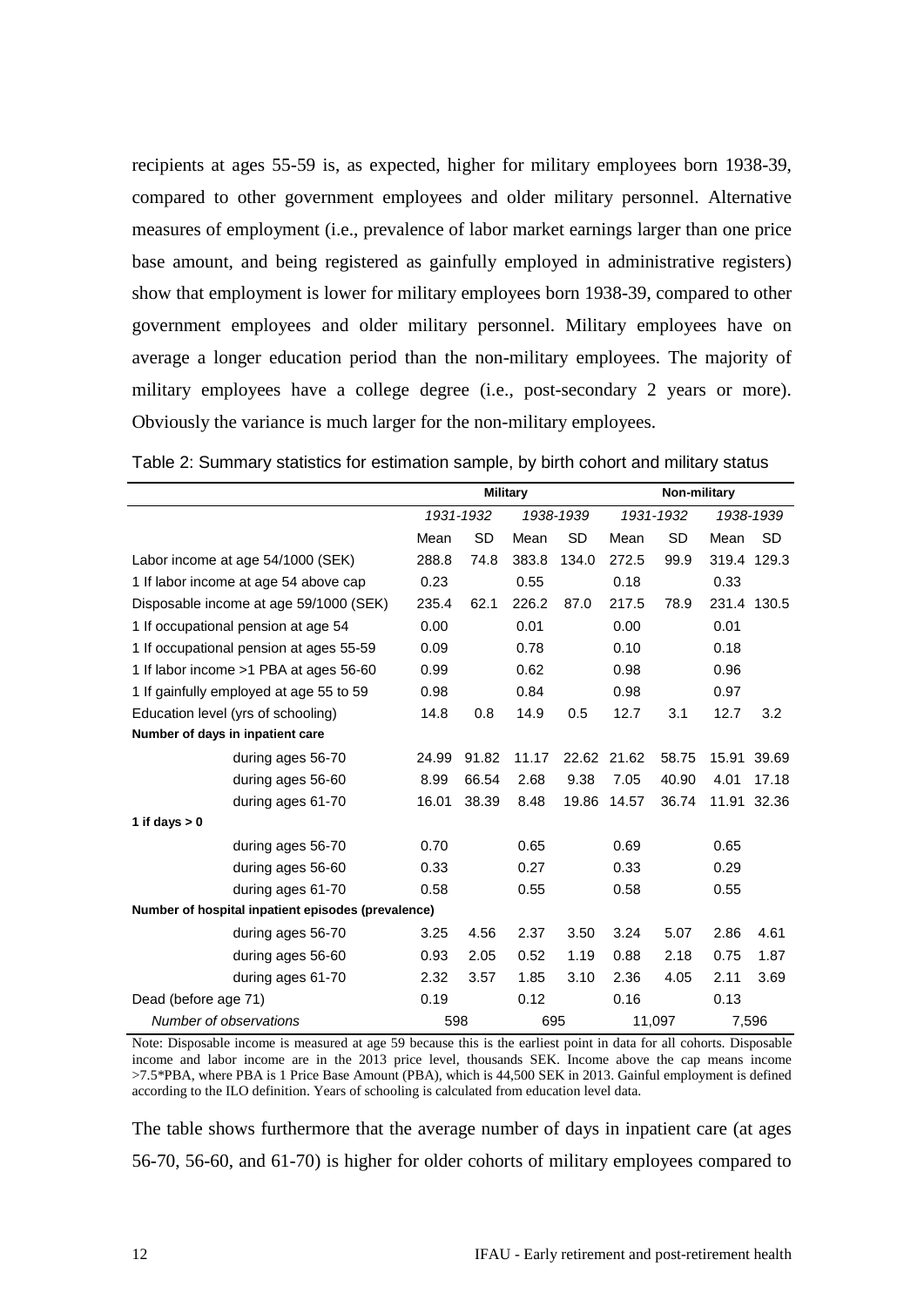the same cohorts of other civil servants, but lower for younger cohorts of military personnel compared to the same cohorts of other civil servants. A raw difference-indifference estimate suggests a statistically significant reduction of 8.11 days for the younger cohort. There is no difference across military and non-military employees with regard to the probability of having any inpatient care visits (70 and 65 percent for the 1931-1932 and 1938-1939 cohorts respectively). From the second row from the end, where the fraction of the dead is presented, we can see a reduction of mortality over time for both groups of civil servants. However, this reduction is larger among military employees.

# <span id="page-14-0"></span>**6 Analysis**

In this section we first show the impact of the reform on early retirement and labor supply. In sections 6.2 and 6.3 we then present the results for days in inpatient care and mortality respectively. In order to gain an understanding about possible causes to the effects described in section 6.2 and 6.3, section 6.4 provides an analysis of heterogeneous treatment effects. Section 6.5 provides a sensitivity analysis in which we discuss results from alternative morbidity outcomes.

#### <span id="page-14-1"></span>**6.1 The impact of the reform on early retirement and labor supply**

The fraction (given as a percentage) of individuals entering occupational pensions at a given age, from the government employees born 1931-1940, is displayed in [Figure 1.](#page-15-0)<sup>[14](#page-14-2)</sup> The age-specific incidence for the military personnel is displayed in the left panel and the incidence for the nonmilitary employees is displayed in the right panel. From this figure, we can see that for the 1931 cohort, more than 60 percent of the military employees received an occupational pension at the age of 60 and that around 10 percent received it at the age of 55.

For the other civil servants from the same birth cohort, the corresponding numbers are around 10 percent for both ages. However, what is most interesting in the figure is the dramatic variation across cohorts in age, when entering occupational pension within the military. This is not the case among the other civil servants. The most striking variation is that more than 60 percent of the military employees born 1938-1939 entered

<span id="page-14-2"></span> $14$ The 1940 cohort is included in the figure primarily to show the temporariness of the reform. As mentioned previously, the reduction in personnel was expected to be completed already by 1994; hence, this cohort was not given the same opportunities as the older cohorts. This is also clearly visible in the figure.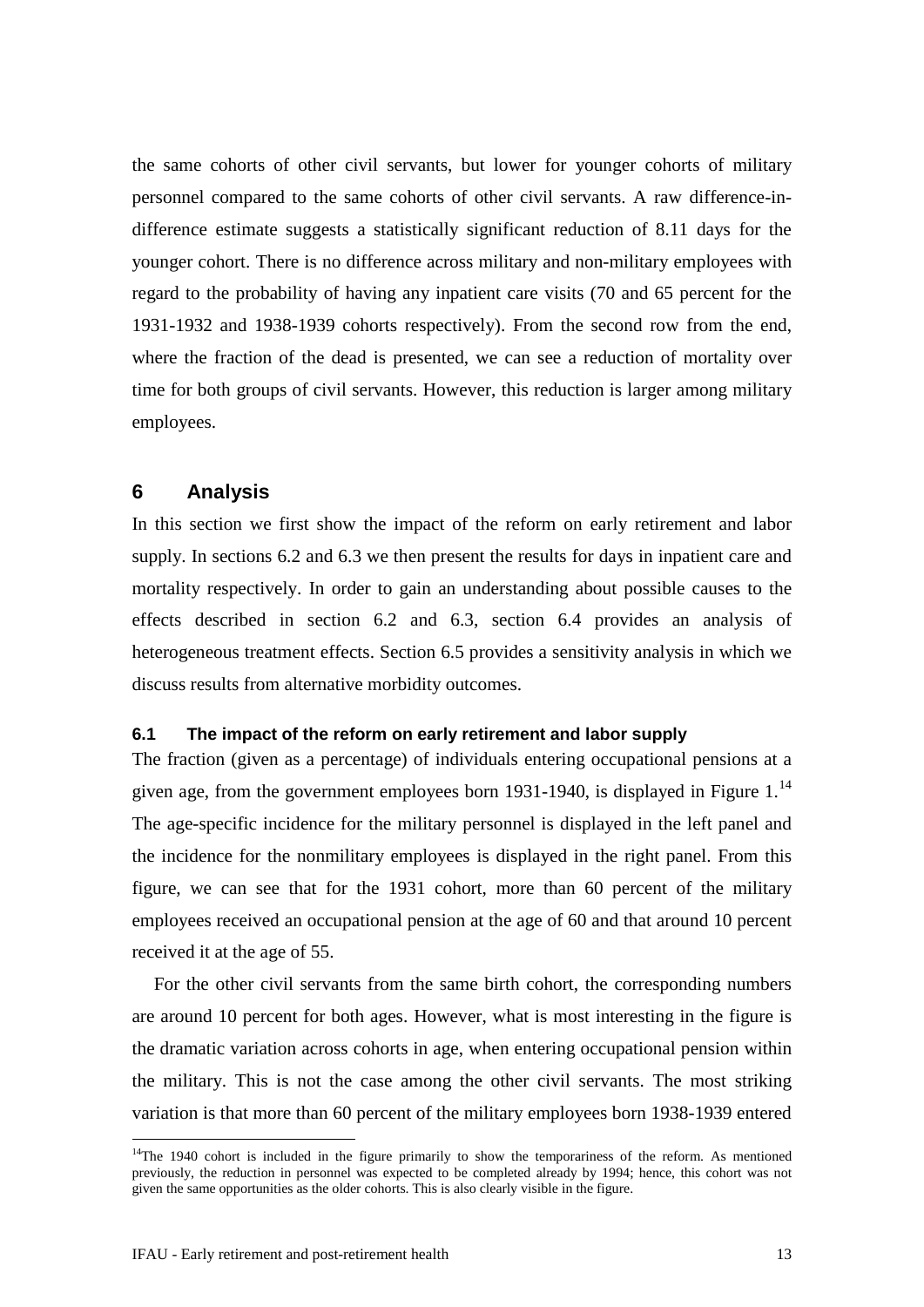retirement at the age of 55, while between 5 to 10 percent only of the cohorts born 1931-1932 did. The most prevalent age of retirement for the non-military employees across all cohorts is between the ages 61-64; the second most common age of occupational pension incidence is age 65. For the non-military there is a rather stable fraction of retirees at age 60, while there is a tendency toward an increase in the fraction receiving occupational pensions at 56-59 years of age.

In order to provide further graphical evidence of the validity of the reform, we display the probability of having occupational pensions, of having labor income, and of being registered as gainfully employed according to the ILO definition, for the cohorts 1938-1939 and 1931-1932 for both military and non-military government employees in [Figure 2,](#page-16-0) [Figure 3,](#page-16-1) and [Figure 4](#page-16-2) respectively. From these figures it is clear that the Defense Bill affected the fraction that received occupational pensions, thereby also affecting the age of retirement (measured as the leap in either the take-up rate of occupational pension or fraction employed) for the military personnel born 1938-1939. There is no similar discontinuity for the same cohorts among the non-military government employees. Furthermore, the alternative measures of labor market status tell the same story.



<span id="page-15-0"></span>Figure 1: Retirement age (first year with occupational pension take-up) by birth cohort, percent (fractions sum to 100 per birth cohort); birth cohorts 1931-1940; military personnel (left) and other government employees (right)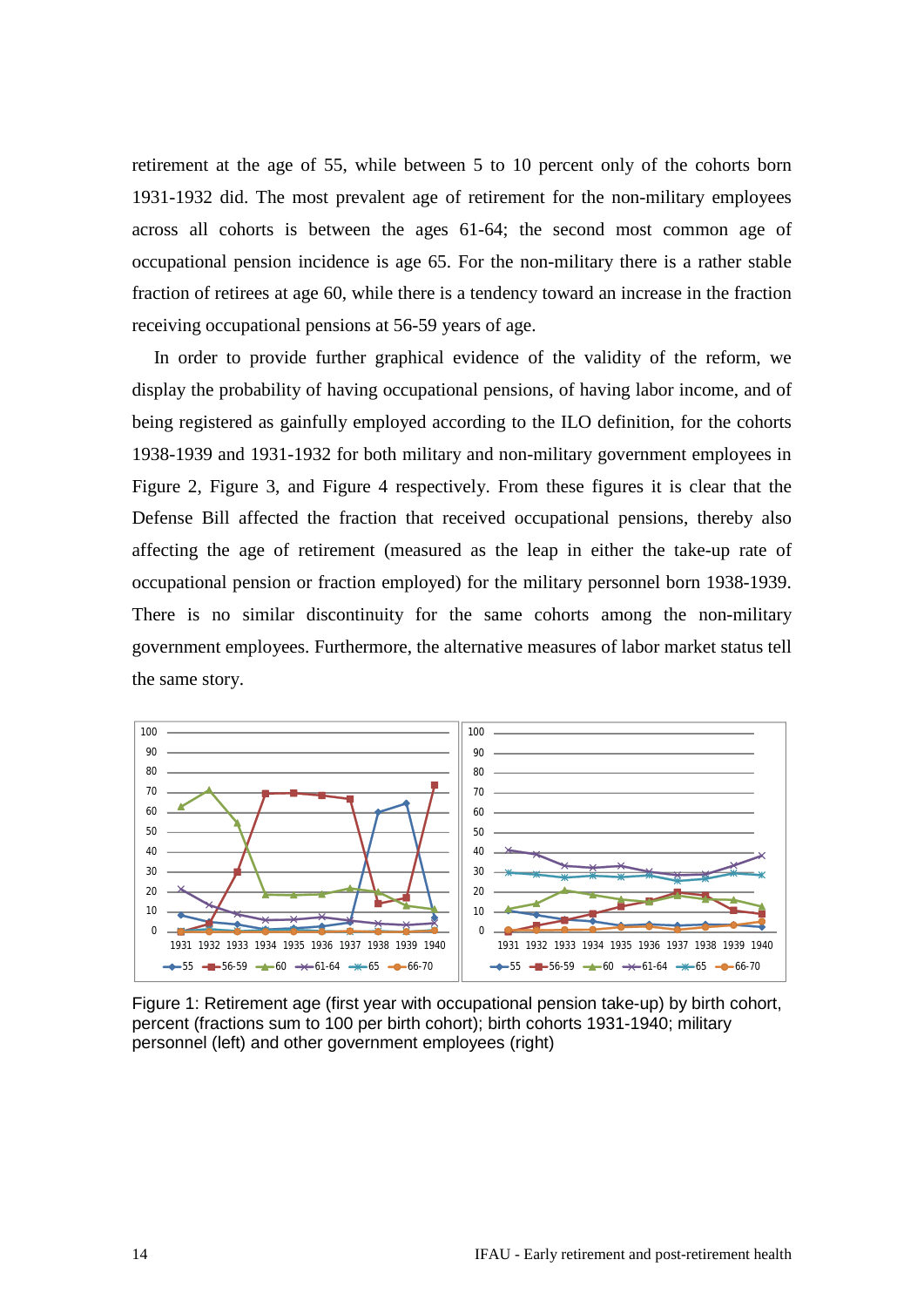

<span id="page-16-0"></span>Figure 2: The take-up rate of occupational pension among military and non-military government employees for the two cohorts 1931-1932 and 1938-1939

Note: For cohort 1931, ages 55-58, and cohort 1932, ages 55-57, the fractions are estimated with the value in 1990 (data on pension income starts in 1990).



<span id="page-16-1"></span>Figure 3: Fraction employed among military and non-military government employees for the two cohorts 1931-1932 and 1938-1939

Note: Employment status is defined as labor market income above one basic amount in a given year.



<span id="page-16-2"></span>Figure 4: Fraction registered as gainfully employed among military and non-military government employees for the two cohorts 1931-1932 and 1938-1939

Note: Gainful employment is defined according to the ILO definition, November each year, administrative registers (RAMS, Statistics Sweden).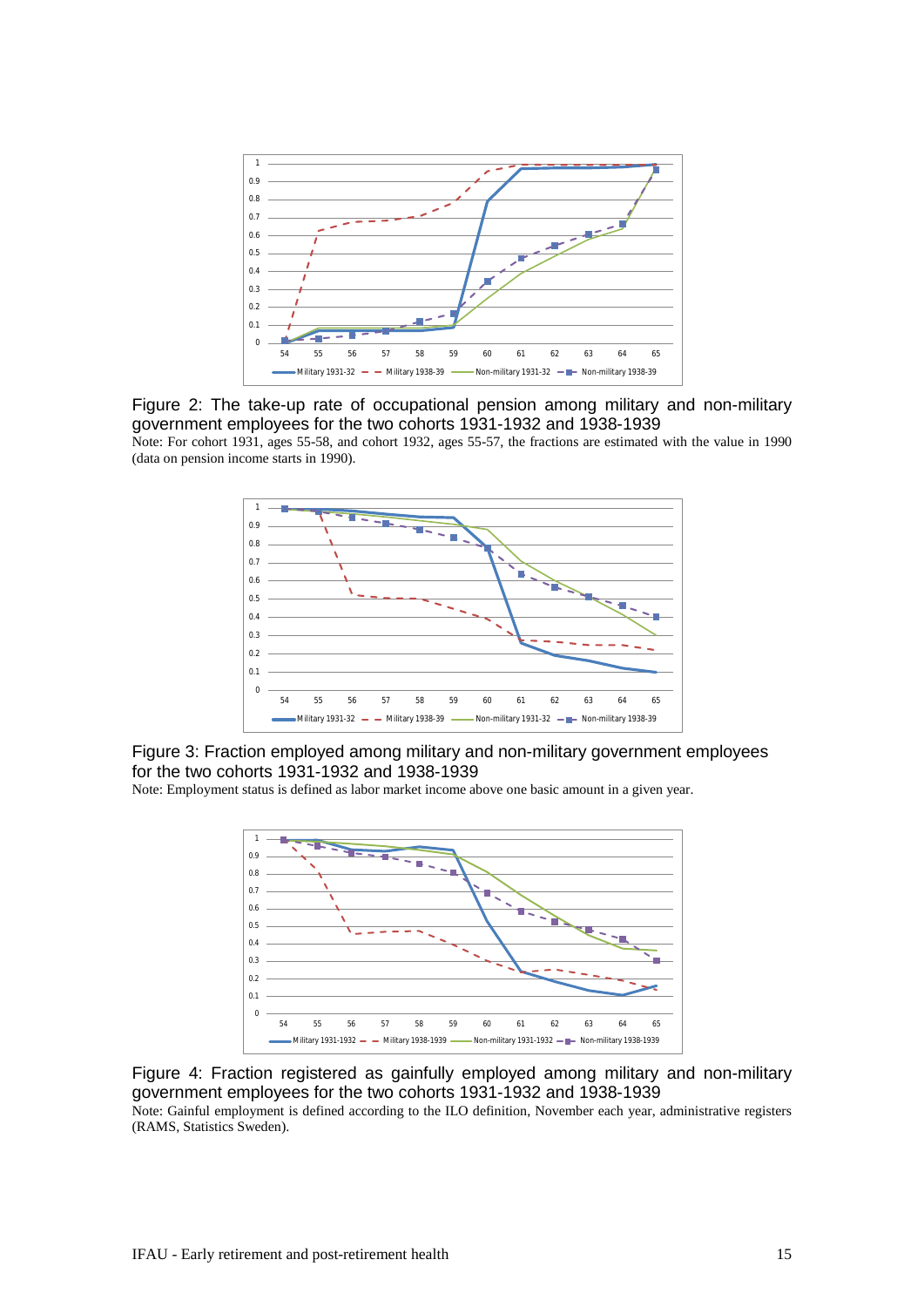The estimates of  $b_{1a}$  from the following regression model

$$
D_{ia} = b_{0a} + b_{1a}C_{i38-39}M_i + b_{2a}C_{i38-39} + b_{3a}M_i + \varepsilon_{ia}, a = 55,...,70.
$$
 (2)

are provided in [Figure 5.](#page-17-0) Here  $D_{iq}$  is one (zero else) if individual *i* enters an occupational pension at age *a*. From this figure we can clearly see that the probability of entering early retirement (occupational pension) at the ages 55-59 increases by 60 percentage points on average, or an increase of around 600 percent. The variation in labor supply due to the 1992 Defense Bill is thus what we expected.



<span id="page-17-0"></span>Figure 5: The effect on occupational pension take-up; interaction term in a differencein-difference-specification; other variables include dummy for military and birth year 1938-1939

Since the number of days is a count variable, it is restricted to be positive and it is also right-skewed. The mean is thus restricted to be positive, and for this reason we use the canonical link function for a Poisson regression model in our main specification when analyzing the effects on health. In the following equation,  $HD_{ia}$  denotes days in inpatient care of individual i at age a. The implication is that we estimate log linear models, i.e.:

$$
lnE(HD_{ia}|M_i, C_i) = \alpha_0 + \alpha_1 C_{i38-39}M_i + \alpha_2 C_{i38-39} + \alpha_3 M_i.
$$
 (4)

Note: For cohort 1931, ages 55-58, and cohort 1932, age 55-57, the fractions are estimated with the value in 1990 (data on pension incomes starts in 1990).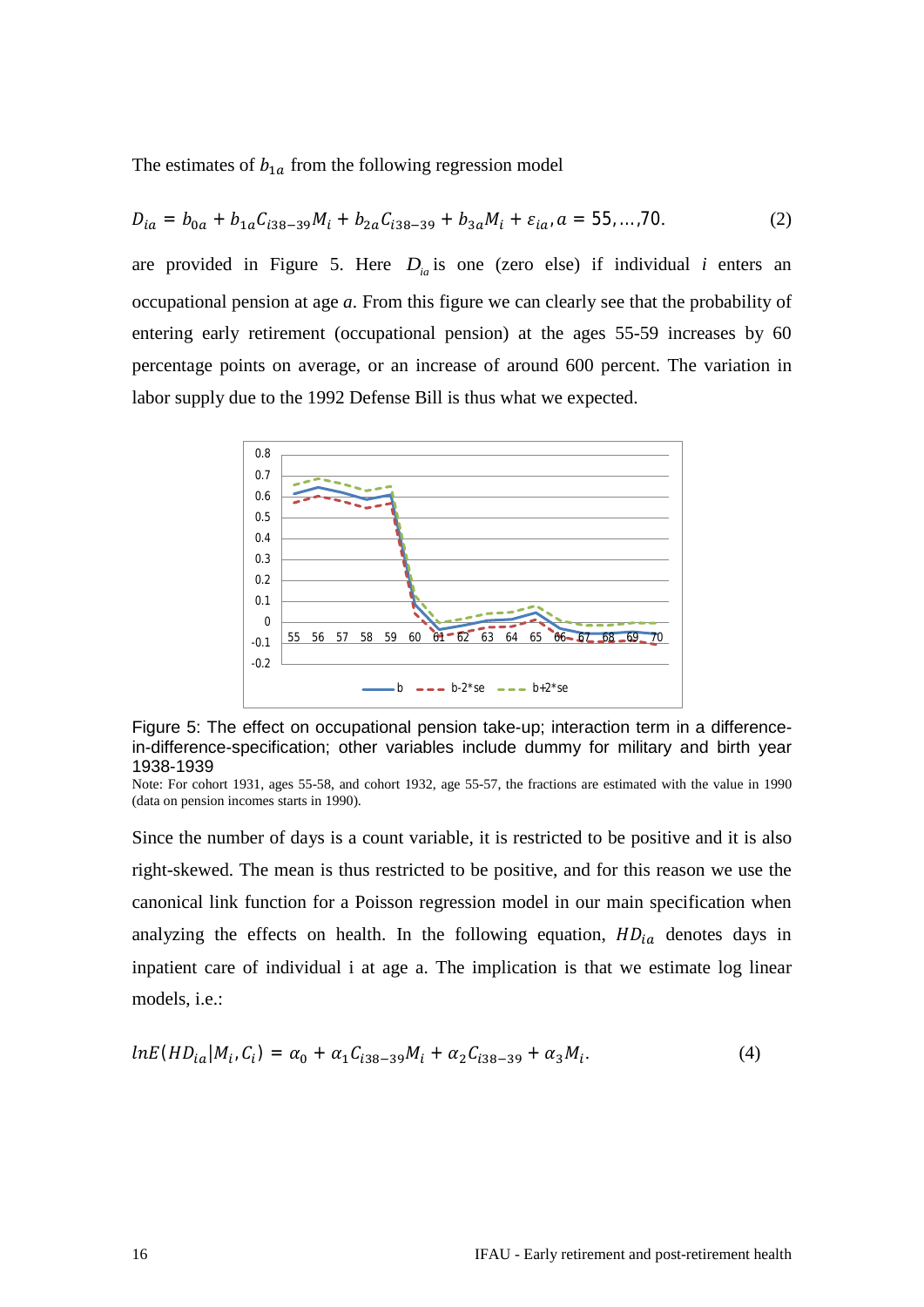The identifying assumption is that the model should be additive separable at the log level.<sup>[15](#page-18-0)</sup>

Before turning to the analysis, we first provide an informal test for the identifying assumption of parallel trends in health – in the absence of the Defense Bill – for the military personnel and other government employees at 56-70 years of age.

Unfortunately due to data restrictions we cannot study the evolvement of health at 56-70 years of age before the 1992 Defense bill. The first cohort that we observe in our data is those born in 1931. We have data on inpatient care from 1987. The implication is that we have data on inpatient care from the age of 56 for the 1931 cohort. We have basically two unaffected cohorts, those born 1931 and 1932 (the Bill was taken in February 1992, which means that the birth cohort 1933 may also have been affected) for which we can measure health using inpatient care data at ages 56-60 in the years 1991 and 1992.

We have however, the possibility to study the evolvement of days in inpatient care for individuals in the age span 50-54 years of age from 1987 and onwards. Under the assumption that the health in the age groups 50-54 is proportional and constant over the study period to the health in age span 56-70 for both groups of civil servants, a graph of days in inpatient care at ages 50-54 for the two groups over the study period will provide an informal test of the identifying assumption. The advantage with such an informal test, in contrast to a more traditional difference-in-difference before reform test, is that we can study the evolvement for the two groups (1) in the pre reform period for the same cohorts as being used in the estimation and (2) under the study period, however for other cohorts. The drawback is that we do not study the trends of same outcome as in the main analysis. This requires an assumption of a constant relationship of the health status over the study period between ages 50-54 and 56-70 in order for the informal test to be valid.

In order to provide an understanding for the informal test we show the (predicted) log average number of days in inpatient care at ages 56-60 in the period 1987 to 1999 in [Figure 6.](#page-19-0) From this figure one can see a decreasing trend for both groups. One can potentially also see that the trends for the two groups are similar and that the level of inpatient care is the same or higher for the military personnel before 1994 and lower

<span id="page-18-0"></span><sup>&</sup>lt;sup>15</sup> We have also, as a robustness test, estimated linear regression models; the results are not sensitive to the model specification.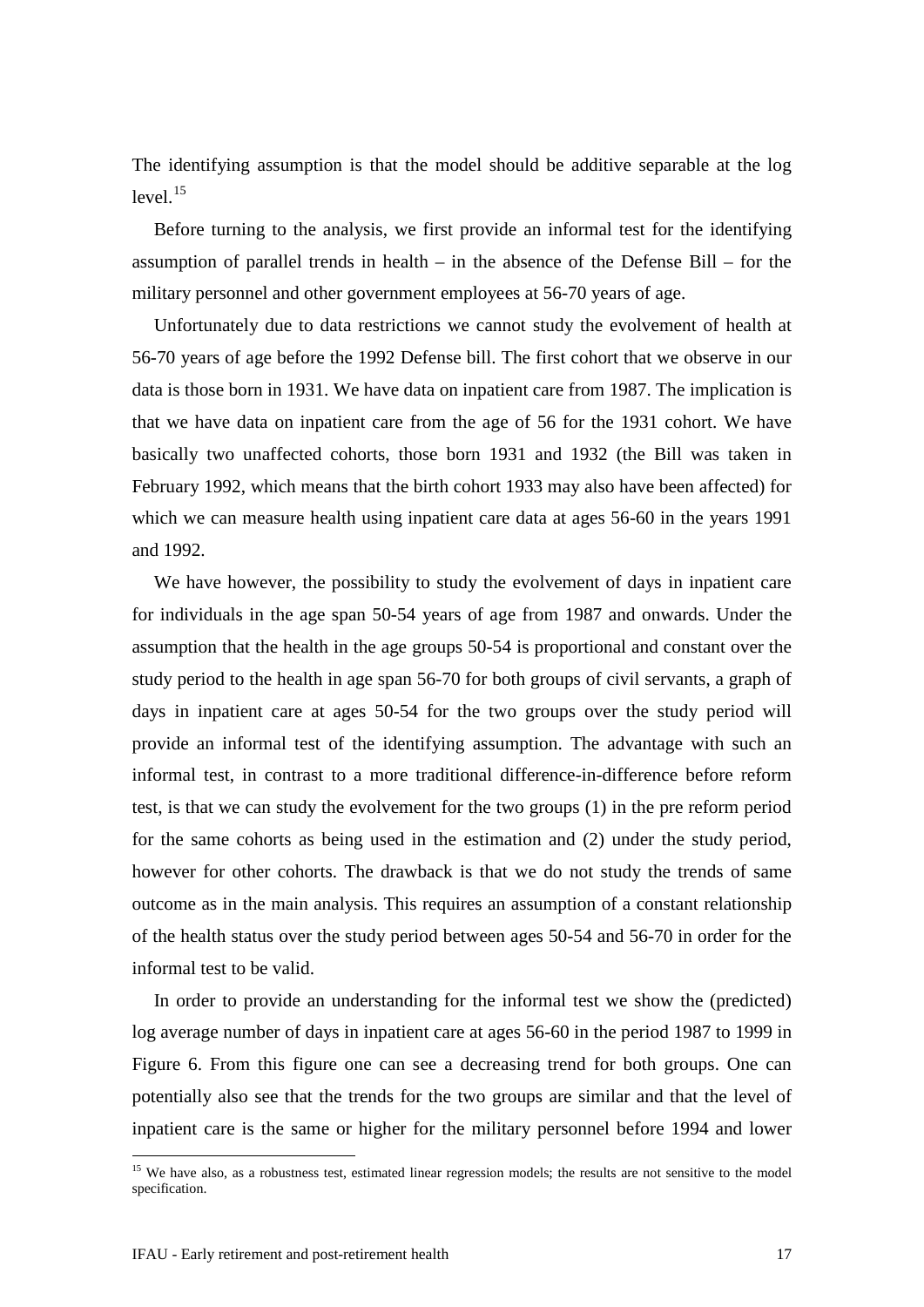from 1994 and onwards. In 1994 the 1934 cohort is affected by a maximum of two years of potential early retirement while the 1938 and 1939 cohorts have had a maximum of 5 years of potential early retirement in 1998 and 1999.

[Figure 6](#page-19-0) consists of real data for the 1993-1999 period but of predicted values for the 1987-1992 period. [Figure 7](#page-20-0) displays the raw data of log average number of days inpatient care at ages 50-54 over the same period. These data forms the base for the informal test and for the predictions made in the  $1987-1992$  period.<sup>[16](#page-19-1)</sup> [Figure 7](#page-20-0) shows a decreasing trend for both groups of civil servants. Based on regression analysis we cannot reject that the trends of the two groups are parallel (p-value of different slopes is slopes is  $0.6097$ ).<sup>[17](#page-19-2)</sup> Hence, this informal test provides no support for rejecting parallel trends in health for the two groups of civil servants after the age of 54, in absence of the 1992 Defense Bill.



<span id="page-19-0"></span>Figure 6: Log average days in inpatient care at 56-60 years of age (based on predicted values for 1987-1992 and real data for 1993-1999) before and after the reform and estimated linear trends 1987-1993; 1987-1999; the estimated slopes of the trend (before 1993) are -0.0742 and -0.0694 for military and non-military, respectively

<span id="page-19-1"></span><sup>&</sup>lt;sup>16</sup> To predict days in inpatient care visit at ages 56-60 we multiply days in inpatient care at age 50-54 in 1987 to 1992 with the fraction of inpatient care days at ages 56-60 (cohorts 1931-1932) to that at ages 50-54 (cohorts 1939-1940) in the period 1991-1992.

<span id="page-19-2"></span><sup>&</sup>lt;sup>17</sup> The p-value for a test of different slopes is 0.5375 for the age group 45-49 years of age. We also estimated secondorder polynomial regressions models and tested for differences in gradients between the two groups, but we could not reject the null of equal gradient (results are available upon request).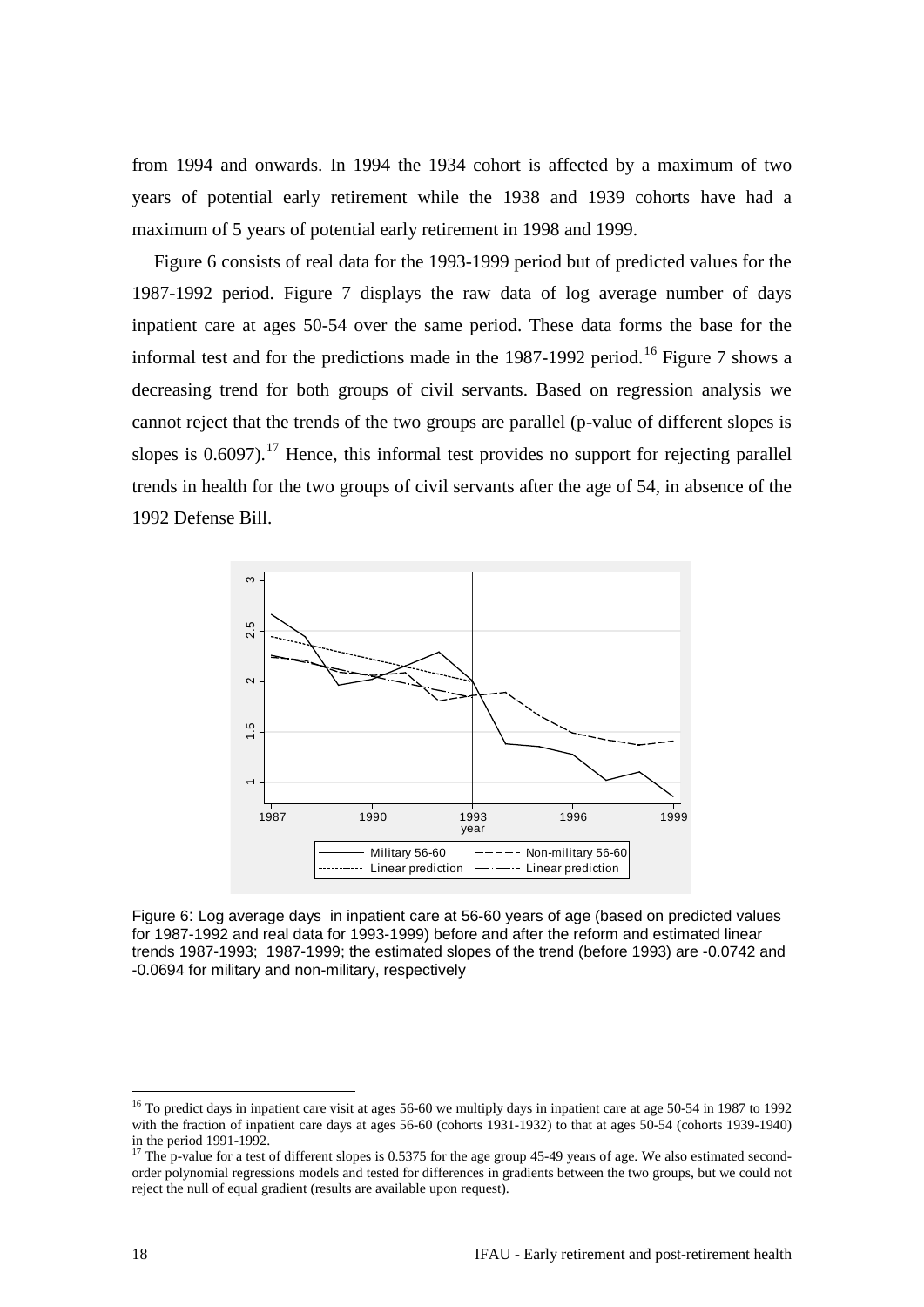

<span id="page-20-0"></span>Figure 7: Log average days in inpatient care at 50-54 years of age and estimated linear trends; period 1987-1999; the estimated slopes of the trend are -0.0611 and -0.0701 for military and non-military, respectively

Given the extent of studies examining the effects of unemployment on health, the main reason for studying the effect of timing of early retirement on health is that it potentially measures something other than the effect of unemployment on health. One such important difference is that in contrast to being unemployed there should be small or non-existent effects on income of early retirement. For this reason we examine the effects on disposable income for the studied cohorts of military and other civil servants.

[Figure 8](#page-21-1) shows ordinary least squares (OLS) estimates of  $\alpha_{1a}$ ,  $a = 59, 60, 61, \dots, 70$ from the estimation of:

$$
Income_{ia} = \alpha_{0a} + \alpha_{1a}C_{i38-39}M_i + \alpha_{2a}C_{i38-39} + \alpha_{3a}M_i + \varepsilon_{ia}, a = 59,...,70,
$$
 (5)

where *Income<sub>ia</sub>* is disposable income of individual *i* at age  $a$ .<sup>[18](#page-20-1)</sup> The estimates of  $\alpha_{1a}$ are thus the difference-in-difference estimates for each age from 59–70 years of age. From this figure we can see some reform effects on disposable income in ages 59 through 61. However, the effects are relatively small. We find a statistically significant reduction in disposable income, by 20,000 SEK (2,324 Euro) at ages 59-60 and 10,000 SEK (1,162 Euro) at age 61. These represent a reduction by about 10 and 5 percent, respectively. At all other ages there is no effect on disposable income. The early retirement program studied here left the retirement income value at normal retirement

<span id="page-20-1"></span><sup>&</sup>lt;sup>18</sup> Note that we have data on disposable income from 1990 and onwards. As a consequence, the age span for model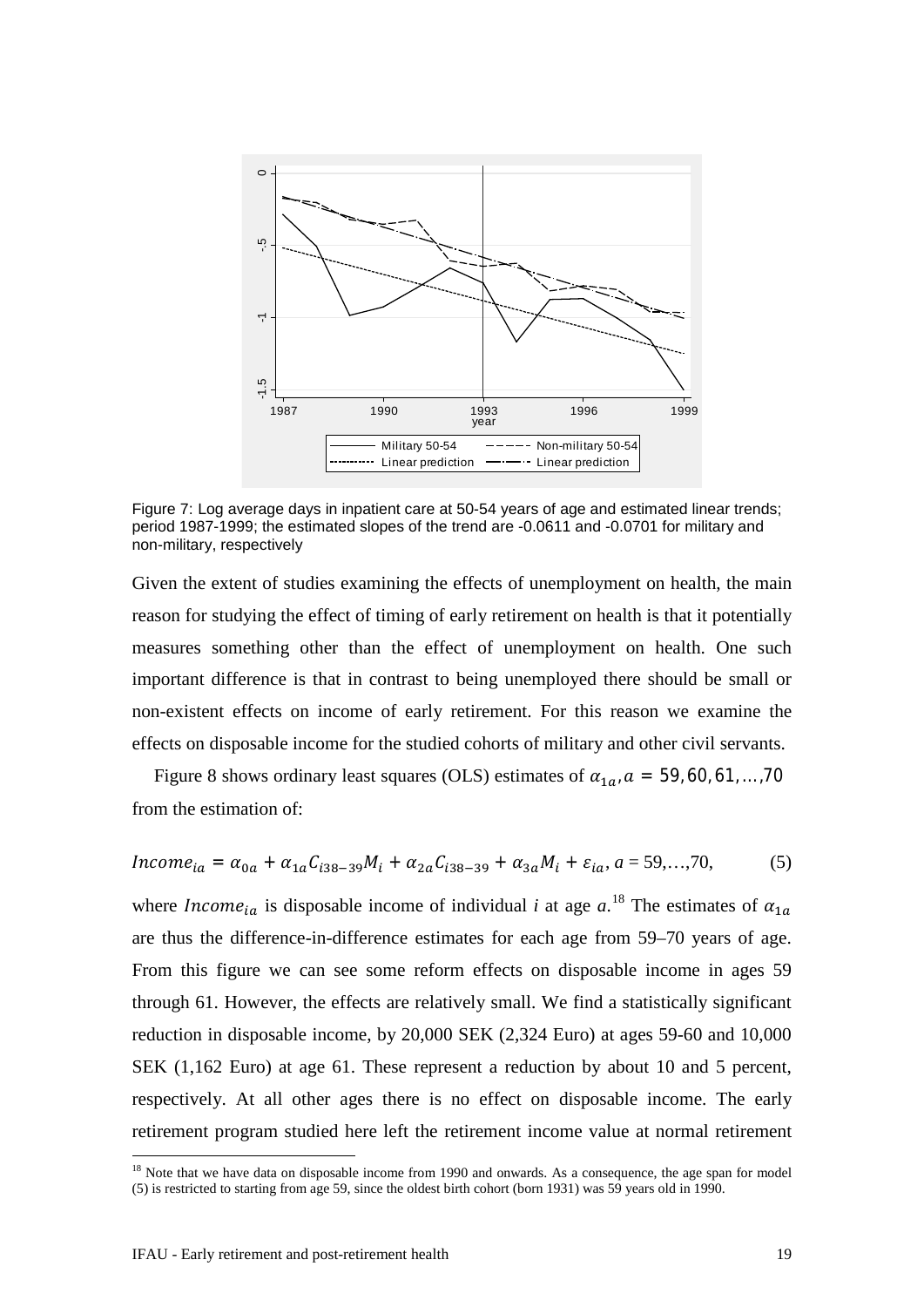age unchanged, given that the individual had a full record of 30 years of service. Therefore the long-run effects on income are negligible. All things considered, we conclude that the potential income effects on health are small.



<span id="page-21-1"></span>Figure 8: The effect on disposable income (SEK per year); the interaction term in a differencein-difference specification; other variables include dummy for military and birth year 1938-1939

#### <span id="page-21-0"></span>**6.2 The effect on inpatient care**

The analysis of the effects on the number of days in inpatient care is based on the log linear specification shown in (4). The parameters are estimated using a pseudomaximum-likelihood estimator (using the Poisson distribution in the maximization). The standard errors are estimated using the robust covariance matrix (or the sandwich estimator) and are hence robust to overdispersion. The geographic location of military employees differs from that of other government employees. As there could potentially be different business cycles across regions and regional differences in health care which both could affect health we control for the residential county of the employees when they are 54 years old. In addition we control for labor income at age 54 and education level in a separate regression.

The result from the estimation is displayed in [Table 3.](#page-22-0) The results without controls are provided in columns  $(1)$ ,  $(3)$  and  $(5)$ , while columns  $(2)$ ,  $(4)$  and  $(6)$  provide results when we add control variables. The results when estimating the effects over the age span 56-70 are presented in columns (1) and (2). In order to study if the effect stems mainly from the first 5 years (when the comparison group is mainly working) or if the effect is more long lasting, we also present results in columns (3)-(6) where the number of days in inpatient care is measured at ages 56-60 and 61-70, respectively.

We find that the number of days in inpatient care for ages 56-70 is reduced by approximately 35 percent on average, due to the opportunity for early retirement.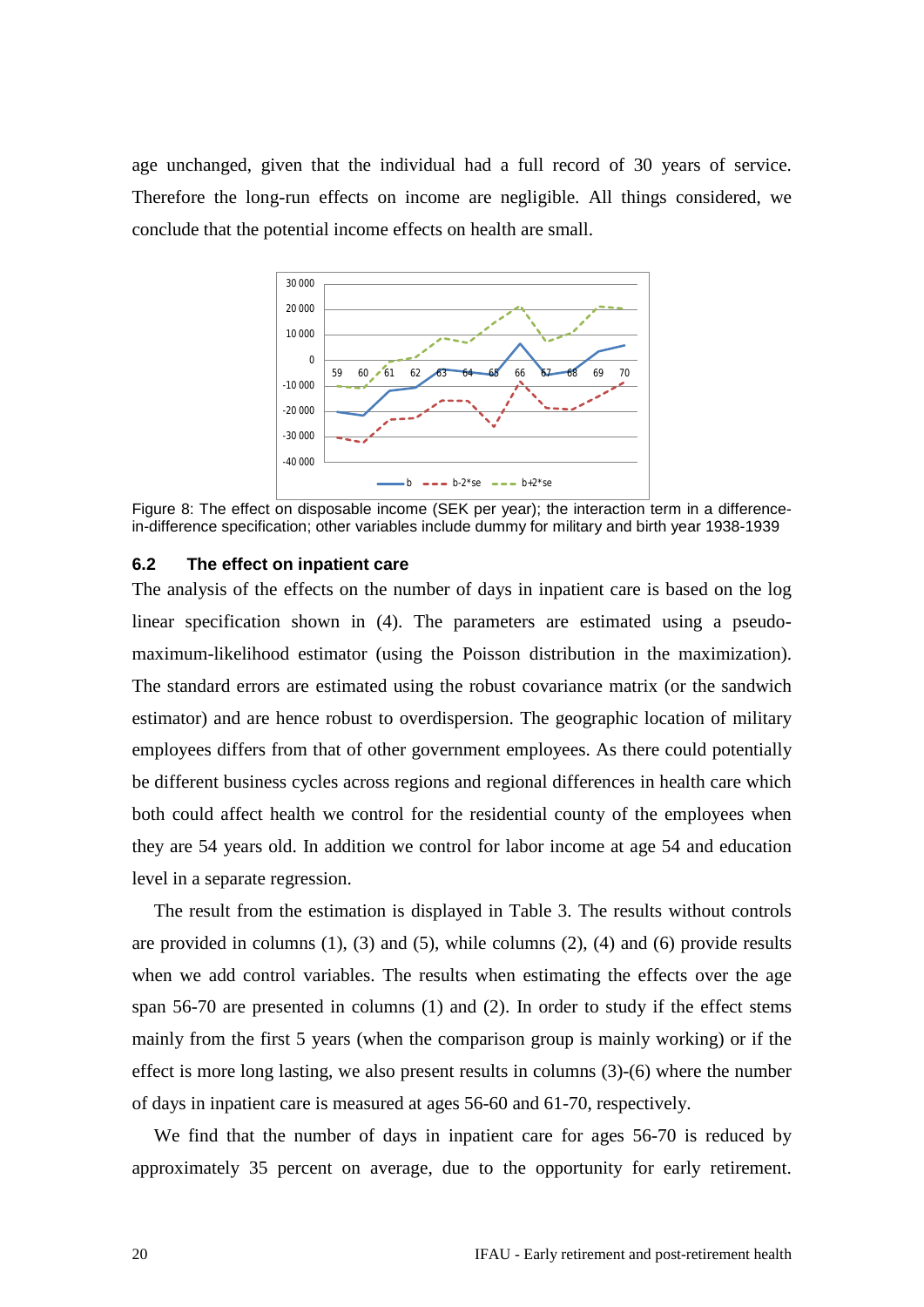Translating this percentage into the average number of days, the Bill reduced inpatient care days by 6.7 days for ages  $56-70$ .<sup>[19](#page-22-1)</sup> We can also see that the results are quite robust to the inclusion of control variables.

The results in columns (4) and (6) for the age spans 56-60 and 61-70 (which include controls) respectively, indicate that the point-estimates of the reform effects are almost the same as in age group 56-70 (about 35 percent reduction in comparison to the control group), but that the estimate is less precise for the outcome restricted to the age span 56- 60. The effect is statistically significant when measuring outcomes at ages 61-70. Translating this percentage into the average number of days in inpatient care, the reform reduced inpatient care by 2.0 days and 4.7 days in the age spans 56-60 and 61-70 respectively.

<span id="page-22-0"></span>Table 3: Effects of the early retirement offer on number of days inpatient care

|          | Ages 56-70  |            | Ages 56-60 |                   | Ages 61-70  |            |  |
|----------|-------------|------------|------------|-------------------|-------------|------------|--|
|          | (1)         | (2)        | (3)        | $\left( 4\right)$ | (5)         | (6)        |  |
| Effect   | $-0.4989**$ | $-0.3472*$ | $-0.6424$  | $-0.3413$         | $-0.4331**$ | $-0.3540*$ |  |
|          | (0.1729)    | (0.1446)   | (0.3383)   | (0.2574)          | (0.138)     | (0.1595)   |  |
| Controls | No          | Yes        | No         | Yes               | No          | Yes        |  |

Notes: Estimation is performed with the Poisson maximum likelihood estimator. Robust standard errors in  $()$ : † p<.1; \* p<.05; \*\* p<.01. Each cell represents estimates from a separate model. All models include a military dummy and dummy for cohort 1938-1939. Control variables are county dummies, income and education, and interaction terms (interactions between military, income, and education, and interactions between cohort, income, and education). The number of observations is 19,986.

#### **6.2.1 Pooling birth cohorts**

Until now, we have focused our analysis on cohorts that are not affected (i.e., born 1931-1932) and cohorts that are most affected by the 1992 Bill (i.e., born 1938-1939). However, the "middle" cohorts (born 1934-1937) are affected somewhat by the reform (that is, they were given the early retirement offer later than age 55, but before age 60). Hence, these "middle" cohorts may also contribute to a pooled estimation of the reform effect. Pooling birth cohorts should increase the precision of the reform estimate. One way to pool birth cohorts is to estimate the following model:

$$
ln(E(HD_{ia}|M_i,C_i,Z_i)) = \alpha_0 + \alpha_1 Z_i * M_i + \sum_j \alpha_{2j} I(C_i = j) + \alpha_3 M_i + \beta X_i
$$

<span id="page-22-1"></span><sup>&</sup>lt;sup>19</sup> That is,  $0.35*19.19 = 6.7$  days, where 19.19 denotes the weighted averages for number of days in the sample (see Table 2).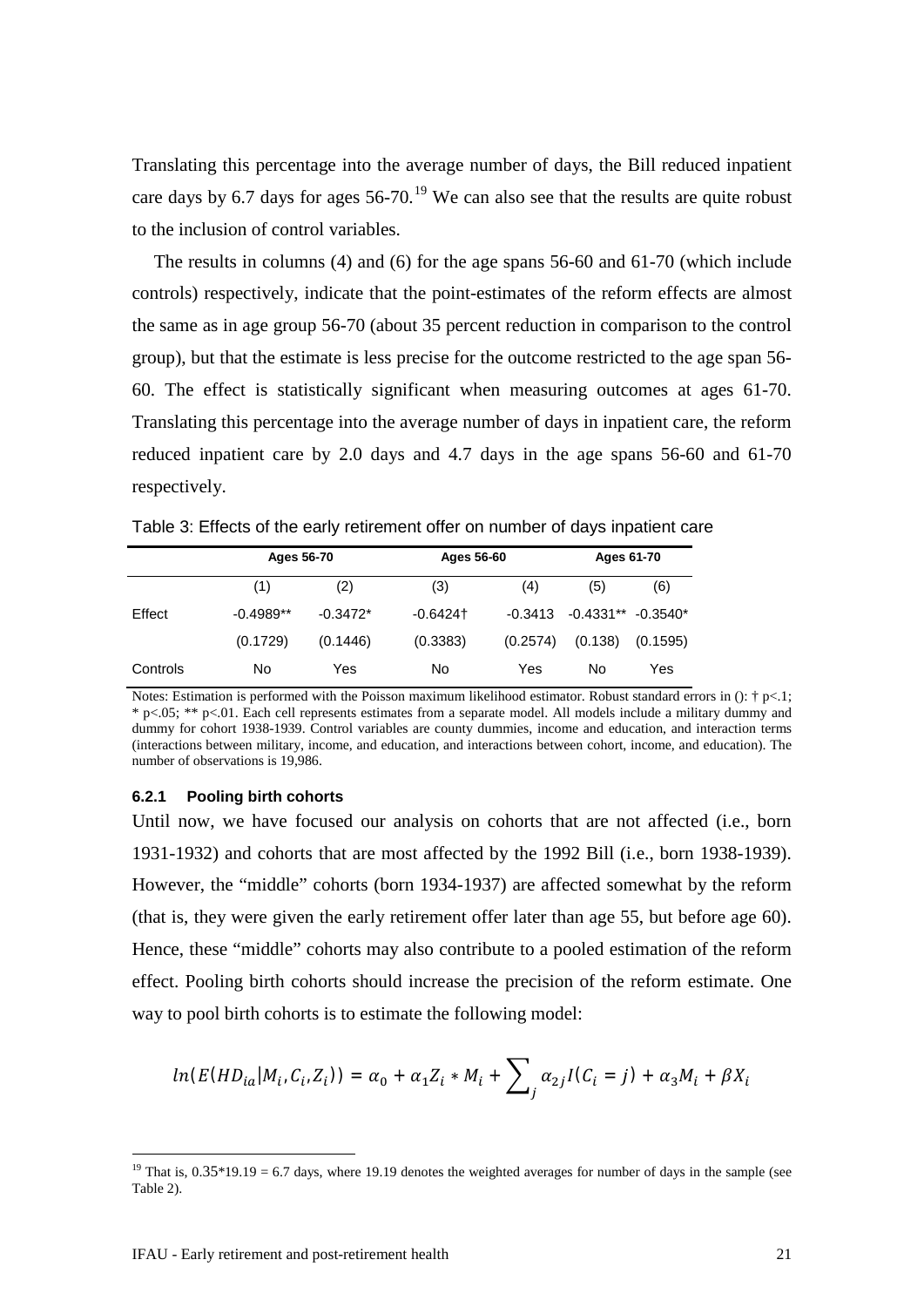where *j* denotes cohort and  $Z_i$  is 0, 0, 0, 1, 2, 3, 4, 5, and 5 for the cohorts born 1931, 1932, 1933, 1934, 1935, 1936, 1937, 1938, and 1939. Thus we assume that the reform affected each cohort equal to the number of years the cohort was affected by the 1992 Defense Bill (see [Table 1\)](#page-9-0). Military employees born in 1933 are assumed not to be affected by the reform. In this case  $\alpha_1$  is the average effect on days in inpatient care if the early retirement offer was increased by an additional year of early retirement. We also estimate:

$$
ln(E(HD_{ia}|M_i, C_i)) = \alpha_0 + \alpha_1 I(1934 \le C_i \le 1939) * M_i + \sum_j \alpha_{2j} I(C_i = j) + \alpha_3 M_i + \beta X_i.
$$

In this case,  $\alpha_1$  is the pooled effect averaged for all treated cohorts within the range 1934-1939. Finally, we estimate a fully flexible specification:

$$
ln(E(HD_{ia}|M_i,C_i)) = \alpha_0 + \sum_j \alpha_{1j} I(C_i = j) * M_i + \sum_j \alpha_{2j} I(C_i = j) + \beta X_i.
$$

In this case, the parameters  $\alpha_{1i}$  ( $j = 1931, \ldots, 1939$ ) are separate reform effects for each cohort. This includes no pooling over cohorts.

[Table 6](#page-27-0) shows the results for the number of days in inpatient care during the period of 56 to 70 years of age. All models include controls for cohort, income, education, and county, in a very flexible manner. From columns (1) and (2) we observe that pooling the cohorts increases the precision. The first column shows that an offered additional year of retirement would decrease the number of days in inpatient care by around 8 percent. This estimate is consistent with the base line results, where an offered 5-year reduction of retirement age (from age 60 to 55) was found to reduce the number of days in inpatient care by about 35 percent (see [Table 3\)](#page-22-0). The estimate of the effect, when we pool the effect over all treated cohorts from 1934-1939, is presented in column (2). From this column we see an overall reduction in the number of days by around 38 percent, which is almost the same as the estimate in the baseline specification in [Table](#page-22-0)  [3.](#page-22-0)

From column (3) we can see that in comparison with the cohort born 1931 (reference) there is, as expected, no statistically significant effect for the cohort born 1932. Nor do military employees born 1933 display an effect from the reform, which also corresponds to our expectations, given the timing of the reform. There are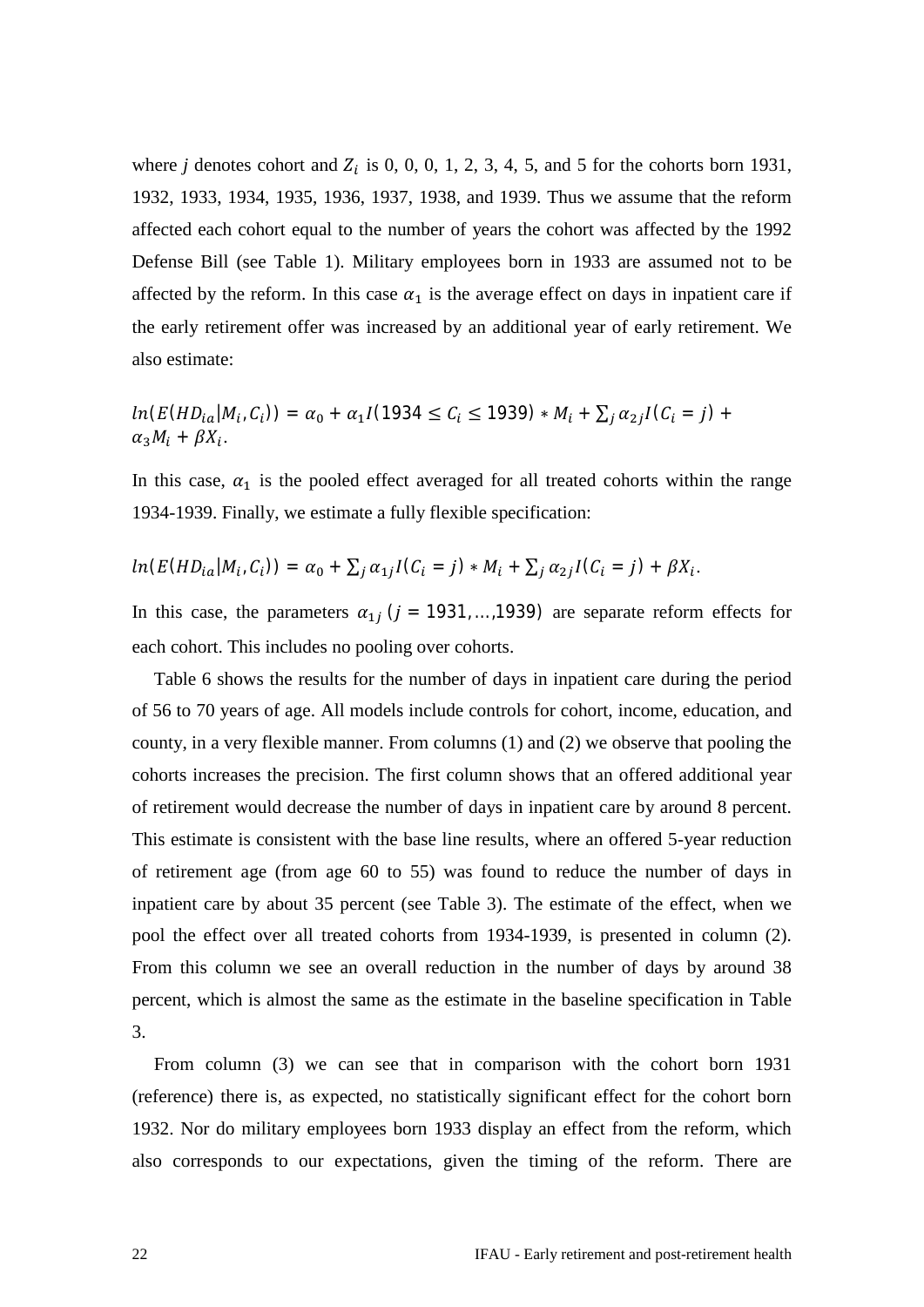statistically significant negative effects of increasing amplitude for the cohorts born 1934 to 1939, except for the cohort born 1937.

In the analyses above, we decided not to censor individuals who died during the age span studied (i.e., before the age of 71). If there is a negative health effect of being offered an early retirement, resulting in increased mortality, then this would reduce the number of days in inpatient care. The implication of this procedure – of not censoring individuals at time of death – is such that it would bias our results downwards. That is, our results could simply stem from an increased mortality of those being offered the occupational pension. Hence it is imperative also to study potential effects on mortality.

Table 4: Effects of the offer to receive occupational pensions on number of days in inpatient care during 56 to 70 years of age: (1) linear, (2) pooled, and (3) by individual cohort (the 1931 birth cohort as reference)

|                     | (1)                     | (2)                     | (3)                                |
|---------------------|-------------------------|-------------------------|------------------------------------|
| $M^*Z$              | $-0.0833**$<br>(0.0293) |                         |                                    |
| 1934 ≤ Cohort≤ 1939 |                         | $-0.3755**$<br>(0.1258) |                                    |
| 1932 Cohort         |                         |                         | $-0.3101$<br>(0.262)               |
| 1933 Cohort         |                         |                         | $-0.1672$<br>(0.2765)              |
| 1934 Cohort         |                         |                         | $-0.5246$ <sup>+</sup><br>(0.2753) |
| 1935 Cohort         |                         |                         | $-0.5450*$<br>(0.2602)             |
| 1936 Cohort         |                         |                         | $-0.4294$ <sup>+</sup><br>(0.2576) |
| 1937 Cohort         |                         |                         | $-0.3883$<br>(0.266)               |
| 1938 Cohort         |                         |                         | $-0.6163*$<br>(0.258)              |
| 1939 Cohort         |                         |                         | $-0.6149*$<br>(0.2591)             |

Note. Estimation is performed with the Poisson maximum likelihood estimator. Robust standard errors in ():  $\dagger$  p<.1;  $*$ p<.05; \*\* p<.01. Z takes the values 0, 0, 0, 1, 2, 3, 4, 5, and 5 for the cohorts born 1931, 1932, 1933, 1934, 1935, 1936, 1937, 1938, and 1939. All models include controls for military (M), cohort, county, income, and education, and interactions between income and cohort, and education and cohort. The number of observations is 47,038.

#### <span id="page-24-0"></span>**6.3 The effect on mortality**

In this section we again turn to cohorts that are not affected (i.e., cohorts born 1931- 1932) and cohorts that are most affected by the 1992 Bill (i.e., cohorts born 1938-1939).

[Figure 8](#page-21-1) shows Kaplan-Meier estimates of the survival function (including a 95 percent confidence interval) by group, depending on cohort and military status. In comparison with the older cohorts, the survival rates are higher for the younger cohorts.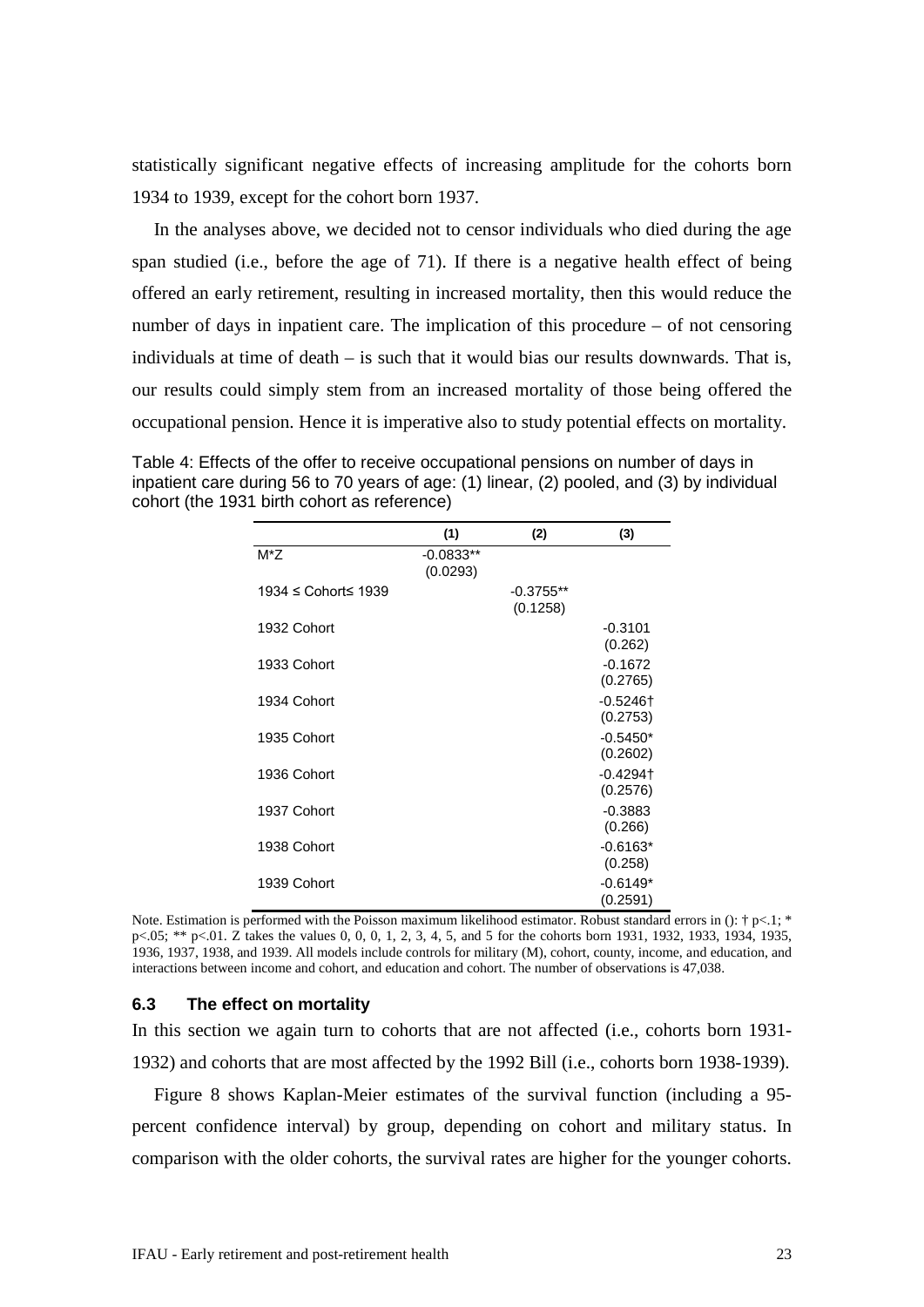There is also an indication that the increase is greater among the military employees in relation to other civil servants. A rough estimate of the double difference yields an increase of about 4 percentage points in the survival rate.



<span id="page-25-0"></span>Figure 9: Kaplan-Meier estimates of the survival function, calculated by group

[Table 5](#page-26-1) shows the results from estimated Cox regression models, in the form of hazard ratios. The first thing to note is that the results are robust to the inclusion of control variables. The risk of dying, up to age 70, is reduced by approximately 26 percent ((1-  $0.7424$ <sup> $*$ </sup> $100$ ) by the reform. The effect is larger when censoring the survival time at age 66.

All in all, the results from the Cox regression models suggest that, if anything, the above estimates for the number of days in inpatient care are biased toward zero. That is, by not censoring individuals who died within the age span studied, we are potentially underestimating the effect of the early retirement offer on the number of days in inpatient care.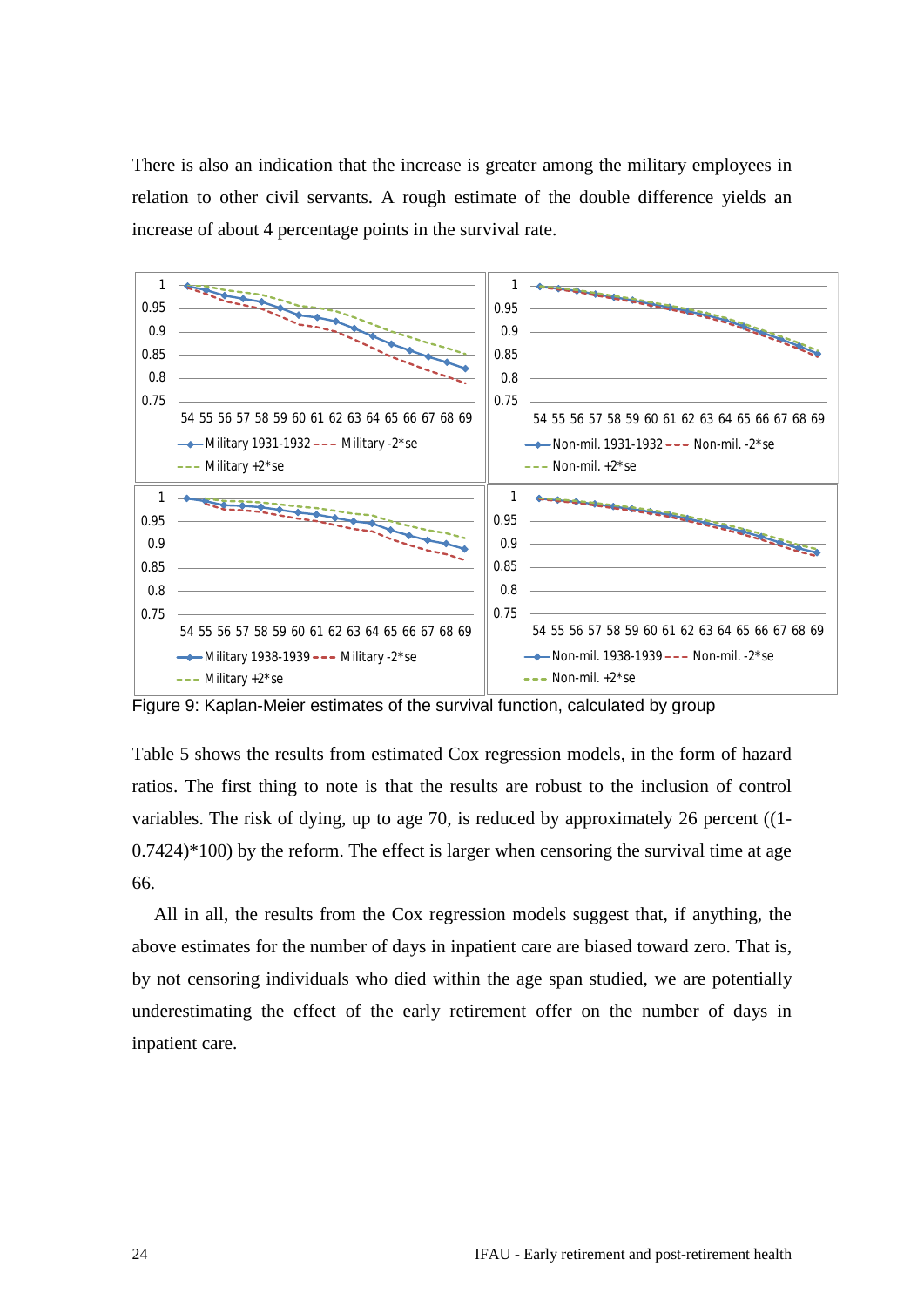|                   |           | Censoring at age 71 |            |           | Censoring at age 66 |           |
|-------------------|-----------|---------------------|------------|-----------|---------------------|-----------|
|                   | (1)       | (2)                 | (3)        | (4)       | (5)                 | (6)       |
| Hazard ratio      | $0.7275*$ | $0.7242*$           | $0.7424 +$ | $0.5899*$ | $0.5926*$           | $0.6109*$ |
|                   | (0.1107)  | (0.1102)            | (0.1148)   | (0.1215)  | (0.1222)            | (0.1283)  |
| County            | No        | Yes                 | Yes        | No        | Yes                 | Yes       |
| Control variables | No        | No                  | Yes        | No        | No                  | Yes       |

<span id="page-26-1"></span>Table 5: The effect (hazard ratio) of being offered early retirement on the conditional probability of dying, based on a discrete-time Cox regression model

Note. Estimation is performed with maximum likelihood. Standard errors are adjusted for 19, 906 clusters (individuals):  $\uparrow$  p<.1; \* p<.05; \*\* p<.01. Control variables are income, income interacted with dummy for cohort 1938-1939, and education. All models include a military dummy and dummy for cohort 1938-1939. The number of observations is 283,208 and 232,087 for the estimates that are censored at age 71 and age 66 respectively.

#### <span id="page-26-0"></span>**6.4 Heterogeneous treatment effect**

The question remains if we can identify which factors in the offer of early retirement that protects from health problems. One might, for example, expect health problems related to a hazardous work environment to be reduced, especially since the effect is potentially larger at younger ages, i.e., at ages before the normal retirement age. Another, complementary, hypothesis is that early retirement lowers the risk of stressrelated heart problems among recipients of the offer (e.g., Steptoe & Kivimäki, 2013). On the other hand, there is no obvious link between working and cancer. There can be an increased risk for cancer in occupations with specific risk exposures, but then the neoplasm (tumor) should not directly be related to early retirement.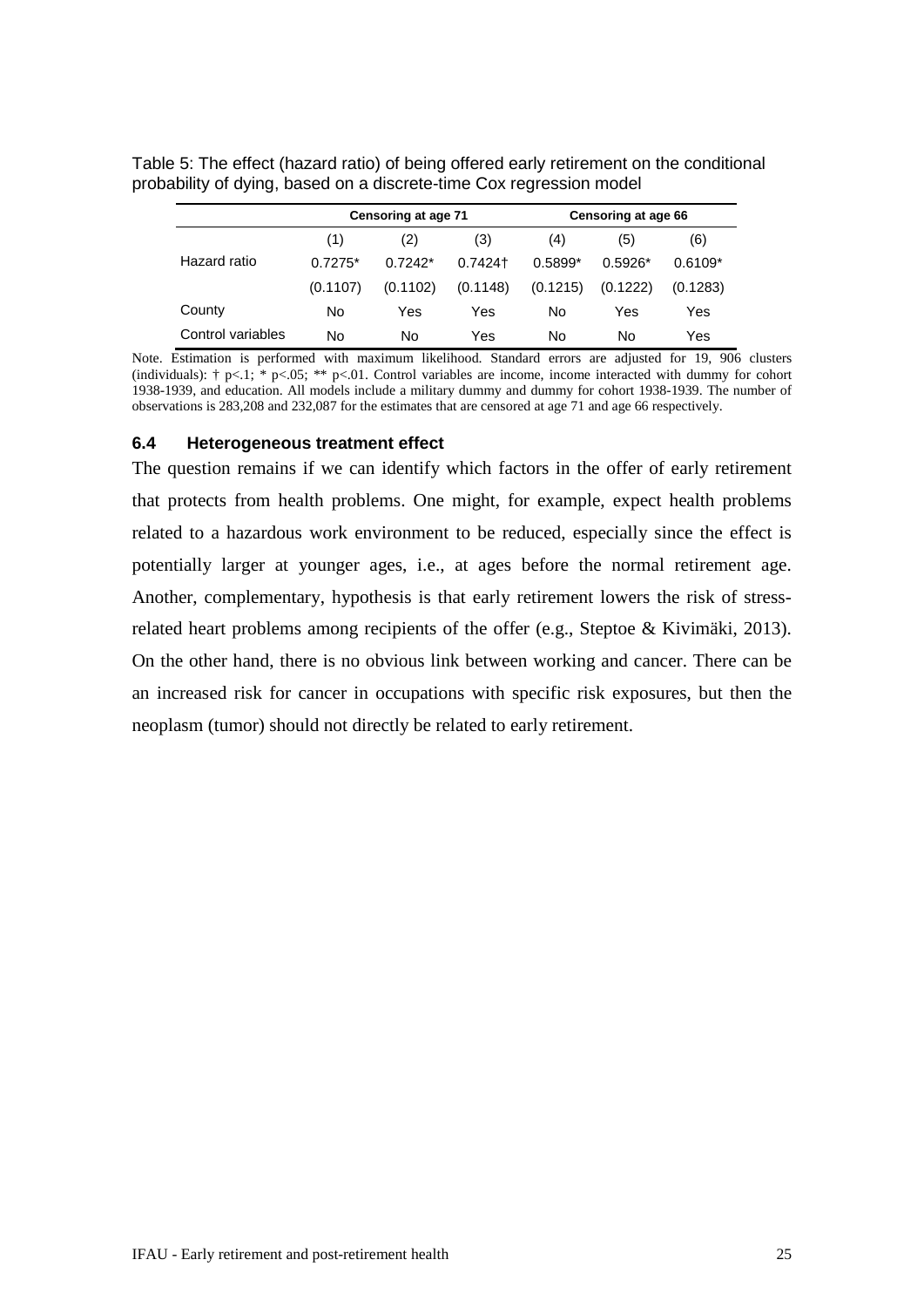|                                 | Military |       | Non-military |       |
|---------------------------------|----------|-------|--------------|-------|
| Cohort                          | 31-32    | 38-39 | $31 - 32$    | 38-39 |
| Acute myocardial infarction     | 4.5      | 1.6   | 3.0          | 1.8   |
| Ischemic heart diseases         | 2.0      | 0.7   | 1.2          | 0.9   |
| Alcohol                         | 1.2      | 0.9   | 0.5          | 0.5   |
| <b>Narcotics</b>                | 0.0      | 0.0   | 0.1          | 0.0   |
| Mental and behavioral disorders | 0.0      | 0.3   | 0.3          | 0.3   |
| External causes                 | 1.0      | 1.2   | 0.9          | 0.6   |
| Stroke                          | 0.5      | 0.7   | 0.4          | 0.2   |
| Neoplasms (tumors)              | 7.0      | 4.9   | 5.9          | 5.5   |
| Other                           | 3.0      | 1.6   | 3.5          | 2.9   |
| Total deaths, ages 55-70        | 19.2     | 11.8  | 15.7         | 12.8  |
| Alive at 70                     | 80.8     | 88.2  | 84.3         | 87.2  |
| Total                           | 100.0    | 100.0 | 100.0        | 100.0 |
| Observations                    | 598      | 695   | 11,097       | 7,596 |

<span id="page-27-0"></span>Table 6: Causes of death, ages 55-70, column percentage, by group

Note. ICD-codes (International Statistical Classification of Diseases and Related Health Problems) are: Acute myocardial infarction: ICD10 I21-I22, ICD9 410; Ischemic heart diseases except acute myocardial infarction: ICD10 I20, I23-I25, ICD9 411-414; Alcohol: an alcohol-related diagnosis is mentioned among causes of death (as main or contributing diagnosis); Narcotics: a narcotics-related diagnosis is mentioned among causes of death (as main or contributing diagnosis); Mental and behavioral disorders: ICD10 F00-F99, ICD9 290-319; External causes of morbidity and mortality: ICD10 V01-Y98, ICD9 E810-E999; Stroke: ICD10 I63-I64, ICD9 433, 434, 435; Neoplasms (tumors): ICD10 C00-D48, ICD9 140-239.

[Table 6](#page-27-0) gives descriptive statistics of the cause of death for eight classifications (and a separate category, "other", which includes all remaining deaths) in our sample, by cohort and by military status. There is some indication that deaths in acute myocardial infarction, ischemic heart diseases, and neoplasms (tumors) are reduced by the reform (simple difference-in-difference estimator gives estimates ranging from -1.0 to -1.7 percentage points for these three diagnoses), while deaths by external causes or stroke are somewhat increased by the reform (simple difference-in-difference estimator in the order of +0.4 percentage points for both).

As can be seen from [Table 6,](#page-27-0) some causes of death are quite infrequent (alcohol, narcotics, mental and behavioral disorders, and stroke), so in order to estimate a competing risk model, we aggregate alcohol and narcotics, and add mental and behavioral disorders to the "other" group. This leaves us with six large groups in the competing risk model: (1) acute myocardial infarction, (2) stroke and ischemic heart diseases, (3) alcohol and narcotics, (4) external causes, (5) neoplasms (tumors), and (6) other. Estimated results from the competing risk model are presented in [Table 7.](#page-28-0) From this table, we can see that the risk of dying of acute myocardial infarction, up to the age of 65, is reduced substantially by the reform. The effect is robust when we include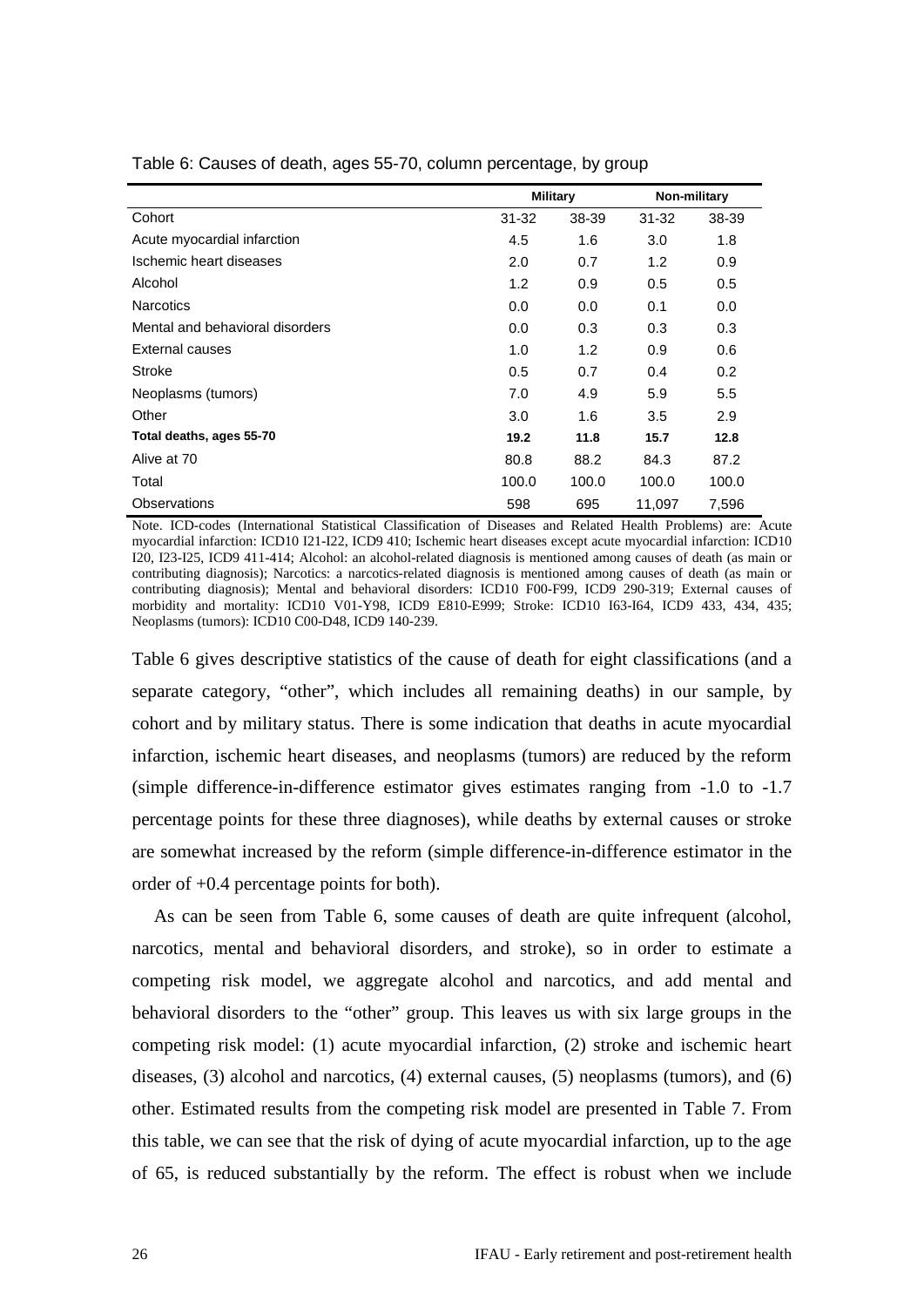additional controls. There is no other statistically significant cause of death before age 65. Nor can we find any single cause that is statistically significant up to age  $70^{20}$  $70^{20}$  $70^{20}$  In order to study heterogeneous treatment effects further, we estimate effects on the number of days in inpatient care, subdivided into different diagnoses in the next section.

|                                    | Censoring at 71 |          | Censoring at 66 |           |
|------------------------------------|-----------------|----------|-----------------|-----------|
| Acute myocardial infarction        | 0.5889          | 0.5767   | $0.2670*$       | $0.2776*$ |
|                                    | (0.2189)        | (0.2197) | (0.1515)        | (0.163)   |
| Ischemic heart diseases and Stroke | 0.9183          | 0.917    | 0.4994          | 0.4955    |
|                                    | (0.4065)        | (0.4225) | (0.2863)        | (0.2964)  |
| Neoplasms (tumors)                 | 0.691           | 0.7057   | 0.5796          | 0.586     |
|                                    | (0.1675)        | (0.1708) | (0.1971)        | (0.1985)  |
| Alcohol or narcotics               | 0.7851          | 0.8266   | 0.7446          | 0.8054    |
|                                    | (0.4813)        | (0.5377) | (0.5371)        | (0.6329)  |
| External causes                    | 1.643           | 1.3309   | 2.1868          | 1.7189    |
|                                    | (0.937)         | (0.7809) | (1.6744)        | (1.3388)  |
| Other                              | 0.6533          | 0.7402   | 0.8499          | 1.0908    |
|                                    | (0.2489)        | (0.287)  | (0.4502)        | (0.591)   |
| Controls                           | No              | Yes      | No              | Yes       |

<span id="page-28-0"></span>Table 7: The effect (hazard ratio) of being offered early retirement on the conditional probability of dying, based on a discrete-time Cox regression model, by cause of death

Note. Estimation is performed with maximum likelihood. Standard errors are adjusted for 19, 906 clusters (individuals):  $\uparrow$  p<.1;  $\uparrow$  p<.05; \*\* p<.01. All models include a military dummy and dummy for cohort 1938-1939. 'Controls' are income, income interacted with dummy for cohort 1938-1939, and education. The number of observations is 283,208 and 232,087 for the estimates that are censored at age 71 and at age 66 respectively. The exact ICD-codes for groups are given i[n Table 6.](#page-27-0)

#### **6.4.1 Effects on number of days in inpatient care due to different diagnoses**

[Table 8](#page-29-0) provides the results from the estimation of the effect of the offer on the number of days in inpatient care for six diagnosis groups (mental and behavioral disorders, injuries and poisoning, acute myocardial infarction, other ischemic heart diseases, stroke and tumors, and the remaining (other). There is no statistically significant effect on acute myocardial infarction or other ischemic heart diseases. One potential problem or concern regarding the interpretation of this result is the above-observed reduced mortality in these diseases. The implication is that an effect on the number of days in inpatient care could be biased towards zero (or even be positive). There is, however a large reduction in the number of days in inpatient care due to external causes (e.g. injuries and poisoning), by 76-89 percent (see columns (a) and (b)). This indicates that

<span id="page-28-1"></span> $20$  The assumption made in the competing risk model is that, conditional on the observed covariates, the risks between the 6 causes of death should be independent. This assumption may be too restrictive, as unobserved health may jointly affect all exits. We tried estimating mixed proportional hazards models (that is, we allowed for unobserved heterogeneity). However, we did not obtain convergence in these models.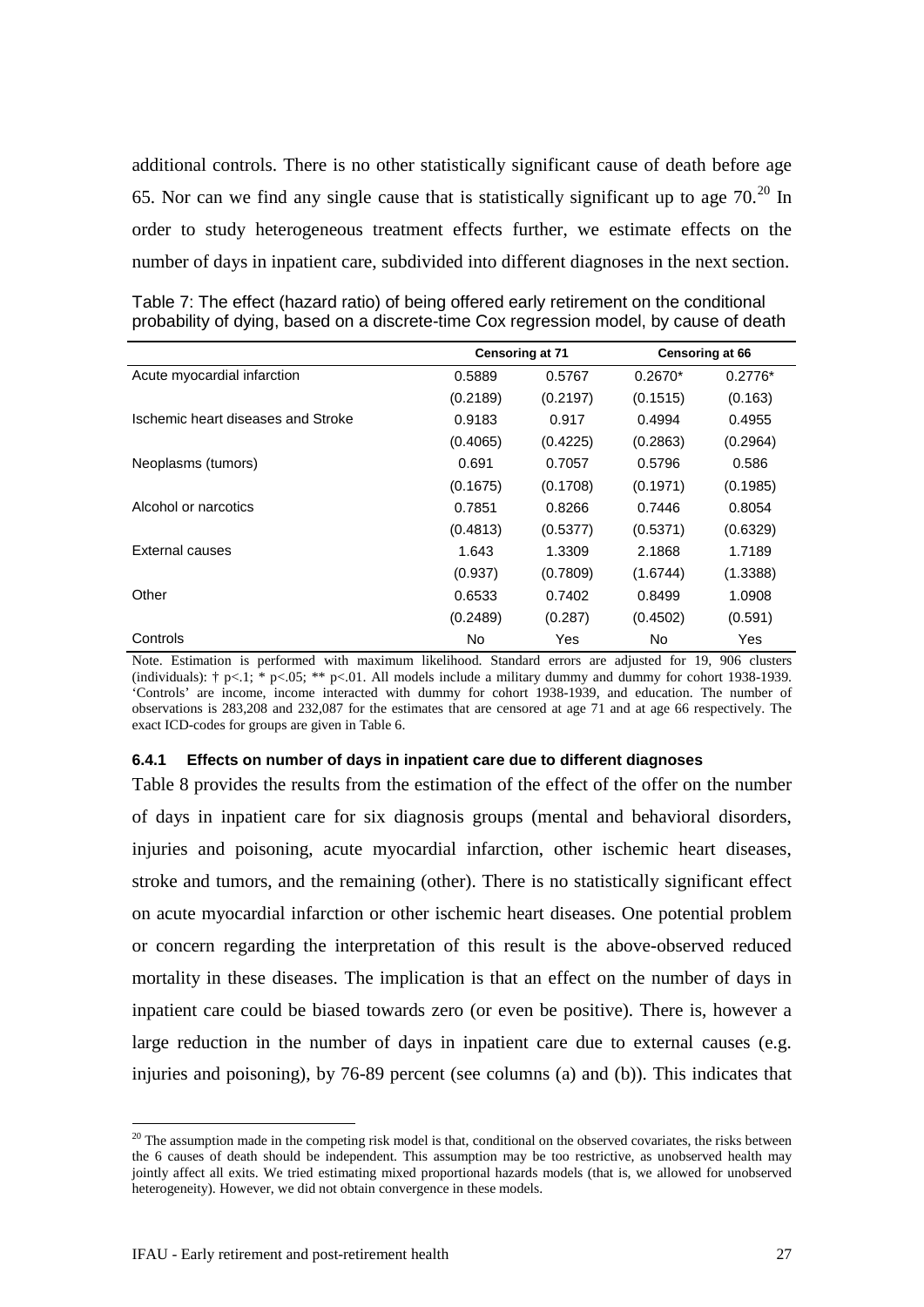some of the effect stems from less exposure to risks related to the work environment. However, with the full set of controls included in the regression model (see column (c)), the only effect that remains statistically significant is the estimate for diagnosis group "other". We tried to single out a specific diagnosis from this group, without any success. Thus, all things considered, we cannot disentangle a single cause from the collective causes that make up the effect on this morbidity outcome. The main problem is that the occurrence of single diagnoses is a rare event (see column d), which influences the power of the tests.

<span id="page-29-0"></span>Table 8. Effects of the offer to receive occupational pensions on number of days in inpatient care during the period of 56 to 70 years of age: Subdivided into different causes for the visit

|                                           | (a)          | (b)        | (c)        | (d)<br>Mean number of<br>days [SD] |
|-------------------------------------------|--------------|------------|------------|------------------------------------|
| Acute myocardial infarction               | $-0.2787$    | $-0.1865$  | $-0.1361$  | $0.65$ [3.30]                      |
|                                           | (0.2498)     | (0.2512)   | (0.3427)   |                                    |
| Ischemic heart diseases                   | 0.2065       | 0.2848     | 0.2641     | $1.04$ [4.71]                      |
|                                           | (0.2396)     | (0.2389)   | (0.2803)   |                                    |
| Mental and behavioral disorders           | 0.1805       | 0.6234     | 0.1065     | 1.66 [22.05]                       |
|                                           | (0.6562)     | (0.6643)   | (0.704)    |                                    |
| External causes (e.g., injury, poisoning) | $-0.8855$ ** | $-0.7587*$ | $-0.2879$  | 1.04 [7.80]                        |
|                                           | (0.3171)     | (0.3151)   | (0.3881)   |                                    |
| <b>Stroke</b>                             | $-0.4532$    | $-0.3332$  | $-0.3714$  | $1.11$ [9.71]                      |
|                                           | (0.5686)     | (0.5754)   | (0.6913)   |                                    |
| Neoplasms (tumors)                        | -0.4238†     | $-0.3747$  | $-0.4095$  | 3.68 [16.79]                       |
|                                           | (0.2452)     | (0.2449)   | (0.289)    |                                    |
| Other                                     | $-0.5971*$   | $-0.4421$  | $-0.3932*$ | 10.19 [38.33]                      |
|                                           | (0.2565)     | (0.2504)   | (0.1818)   |                                    |
| County                                    | <b>No</b>    | Yes        | Yes        |                                    |
| Income and education                      | No.          | Yes        | Yes        |                                    |
| "Full interaction"                        | <b>No</b>    | No.        | Yes        |                                    |

Notes: Estimation is performed with the Poisson maximum likelihood estimator. Robust standard errors in () and standard deviation (SD) in []:  $\uparrow$  p<.1; \* p<.05; \*\* p<.01. Each cell represents estimates from a separate model. All models include a military dummy and dummy for cohort 1938-1939. Control variables are income, education, cohort, and military. "Full interaction" means interactions between military, income, and education, and interactions between cohort, income, and education. Column (d) gives the mean and standard deviation in the number of days per diagnosis group. Number of observations is 19,986. ICD-codes (International Statistical Classification of Diseases and Related Health Problems) are: *Acute myocardial infarction*: ICD10 I21-I22, ICD9 410; *Alcohol*: an alcoholrelated diagnosis is mentioned among causes of death (as main or contributing diagnosis); *Ischemic heart diseases except acute myocardial infarction*: ICD10 I20, I23-I25, ICD9 411-414; *Narcotics*: a narcotics-related diagnosis is mentioned among causes of death (as main or contributing diagnosis); *Mental and behavioral disorders*: ICD10 F00- F99, ICD9 290-319; *Injury, poisoning and certain other consequences of external causes*: ICD10 S00-T98, ICD9 E810-E999; *Stroke*: ICD10 I63-I64, ICD9 433, 434, 435; *Neoplasms (tumors)*: ICD10 C00-D48, ICD9 140-239.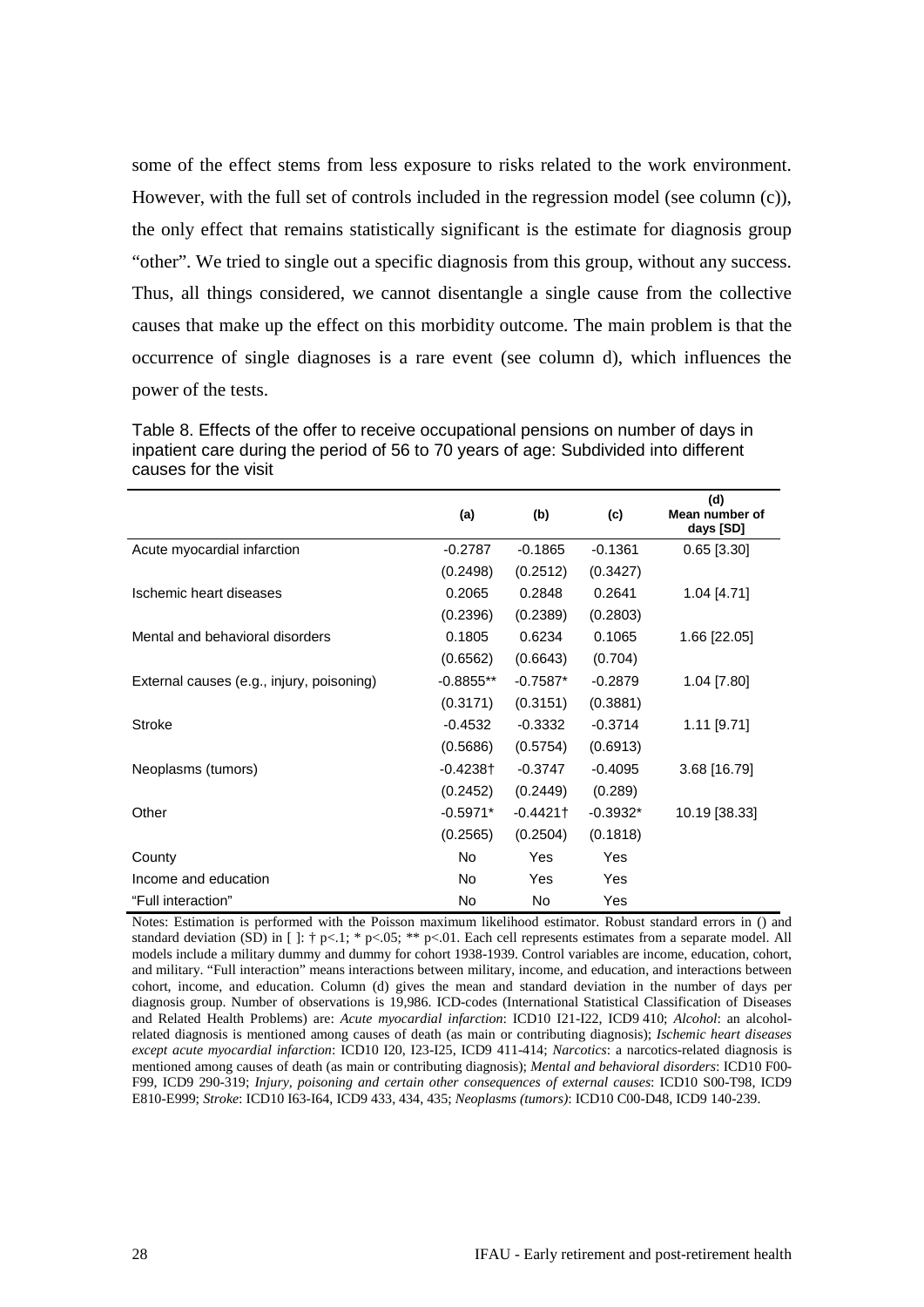#### **6.4.2 Heterogeneity in effects depending on pre-retirement income and education**

One other question is whether the reform effect differs across individuals by education and pre-retirement income. The income loss from accepting the offer, in absolute values, is lower for those with low pre-retirement incomes. If there is only a small negative effect of reduced income on health, the positive effect on health could thus be larger for those with low incomes. Another reason for a larger relative health effect among the low-educated and those with low income, is that their work environments and/or their health may be worse than those of high-educated/high-income individuals. This potentially larger effect may be from the instant larger risk reduction, but it is more likely to stem from overall poorer health of the low-educated at the time of being offered retirement. That is, we have the context of a Grossman model in our minds (Grossman 1971). Individuals with low education (low income) have had a more physically demanding working career than those with high education (high income), and consequently their health has deteriorated faster than that of the highly educated. So, at age 55, low-educated individuals' health is worse than the health of those with a higher level of education. However, this effect could also go in the other direction. The reasoning for this is that individuals with a higher education and higher income may value leisure more than individuals with less income and fewer outside options. That is, increasing leisure time may increase life-satisfaction more for those with high education, compared to those with less education, and thus better preserve the health status of individuals with high education, and resulting in more positive health effects for individuals with higher education.

In order to study whether there are any observed differences in effects, we parameterized the intent-to-treat-model to be heterogeneous in both pre-retirement income and education.<sup>[21](#page-30-0)</sup> For the model that we allow to be heterogeneous with respect to income, we assume the treatment effect to be linear in pre-retirement income; that is, we specify the model as:

 $ln E(HD_{ia}|C_{i38-39}, inc54_i, educ_i) = \alpha_0 + \alpha_{01}C_{i38-39}M_i + \alpha_{02}C_{i38-39}M_iinc54_i +$  $\alpha_1$ inc54<sub>i</sub> +  $\alpha_2 C_{i38-39} + \alpha_3 M_i + \alpha_4$ educ<sub>i</sub>,

<span id="page-30-0"></span> $21$  We have also estimated models where we have stratified on income and education respectively. The problem with these estimations is the small sample sizes, which are why the precision is too low. The precision in the following non-saturated models enables testing for differences in effects across income and education.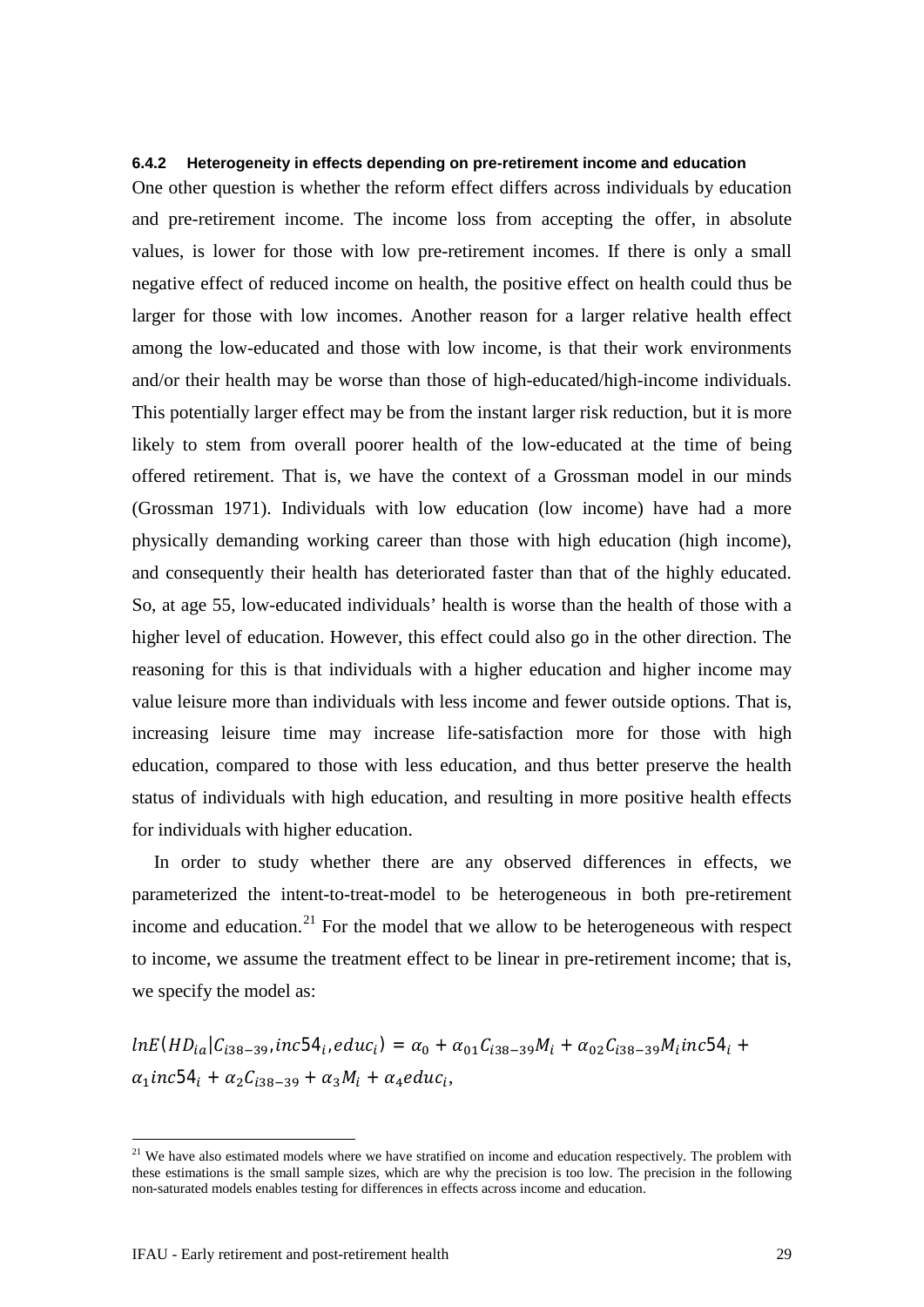where *inc*54<sub>i</sub> is annual labor income at age 54, adjusted for prices, and *educ*<sub>i</sub> is 1 (0) else) if the individual has a college education. For the model that we allow for heterogeneous effects from education, we instead specify:

$$
lnE(HD_{ia}|C_{i38-39},inc54_i,educ_i) = \alpha_0 + \alpha_{01}C_{i38-39}M_i + \alpha_{02}C_{i38-39}M_ieduc_i + \alpha_1inc54_i + \alpha_2C_{i38-39} + \alpha_3M_i + \alpha_4educ_i.
$$

The heterogeneous effect thus equals  $\Delta_i(x) = \alpha_{01} + \alpha_{02}x_i$ , where *x* is either *inc54* or educ.

The results from the income and education heterogeneity analysis are shown in columns (1) and (2) respectively of [Table 9.](#page-32-2) These results indicate that the reform effect is much stronger for low pre-retirement income employees, compared to employees with high income before retirement (i.e., at age 54). In [Table 9](#page-32-2) the effect is evaluated at three income levels: the  $25<sup>th</sup>$  percentile, mean, and the  $75<sup>th</sup>$  percentile (231,000 SEK) (26,837 Euro), 295,000 SEK (34,273 Euro), and 335,000 SEK (38,920 Euro), respectively, all in the 2013 price level). The reform resulted in an effect on the number of days in inpatient care, which is approximately 20 percentage points (or 50 percent) larger for individuals with a pre-retirement income at the  $25<sup>th</sup>$  percentile, compared to individuals with a pre-retirement income at the  $75<sup>th</sup>$  percentile.

As for education, the estimate of the reform effect is smaller for those with a college education, in comparison to those without. For individuals who did not attend college, the retirement offer reduced the number of days in inpatient care by more than 100 percent, while it reduced inpatient care days by about 34 percent for individuals with high education.<sup>[22](#page-31-0)</sup>

To summarize, this analysis provides evidence of a larger effect of reduced number of inpatient care days for those with low pre-retirement income or with low education. The effects could stem from the larger negative income effect of those with higher income (higher education), or from a more positive effect on health that stems from poorer work environments and/or worse health among those with low income (lower education).

<span id="page-31-0"></span><sup>&</sup>lt;sup>22</sup> In order to disentangle a potential separate effect from income and education, we specified a model in which both education and income were integrated with the "treatment" and with each other. However, we could not find significant effects with this specification. The problem is that there is not enough variation in the data to separately identify the effects from income and education.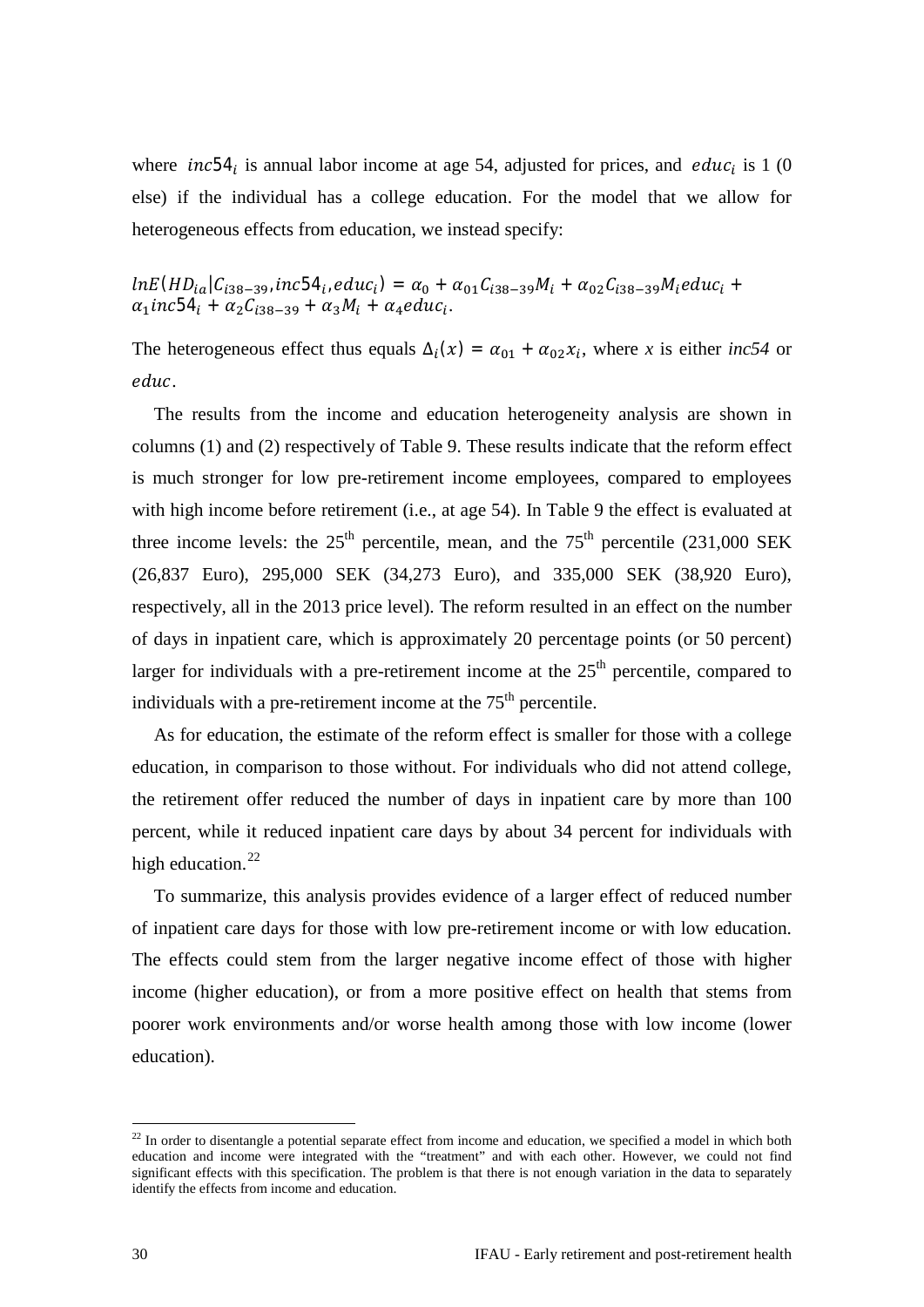|                                                                | <b>Income</b> | <b>Education</b>      |
|----------------------------------------------------------------|---------------|-----------------------|
| Main effect                                                    |               | $-0.9779**$ -1.0375** |
|                                                                | (0.328)       | (0.3726)              |
| Heterogenous effect with respect to income                     | $0.0809*$     |                       |
|                                                                | (0.0315)      |                       |
| Heterogenous effect with respect to education                  |               | $0.7022*$             |
|                                                                |               | (0.3534)              |
| Evaluated at p25 (231,000 SEK; 26,837 Euro) <sup>&amp;</sup>   | $-0.558$      | ٠                     |
| Evaluated at mean (295,000 SEK; 34,273 Euro) <sup>&amp;</sup>  | $-0.442$      |                       |
| Evaluated at p75 (335,000 SEK; 38,920 Euro) <sup>&amp;</sup>   | $-0.369$      | ٠                     |
| Evaluated at $educ = 1$ (high education, college) <sup>#</sup> |               | $-0.3353$             |

<span id="page-32-2"></span>Table 9: Heterogeneous effects on inpatient care with respect to pre-retirement income (column 1) and education (column 2) during ages 56-70

Note: Estimation is performed with the Poisson maximum likelihood estimator. Robust standard errors in (): $\uparrow$  p<.1; \* p<.05; \*\* p<.01. &The evaluation is based on the specification  $\hat{a}_{01} + \hat{a}_{02}$  inc54, where inc54 is income at age 54. #The evaluation is based on the specification  $\hat{\alpha}_{01} + \hat{\alpha}_{02}$  educ, where educ is 1 if college educated. The number of observations is 19,986. All models control for the main effects, that is, inc54, educ, military dummy and dummy for cohort 1938-1939.

#### <span id="page-32-0"></span>**6.5 Sensitivity analyses using alternative morbidity outcomes**

Based on our detailed register data, we can define an (almost) infinite number of outcome variables. To this end is, thus, the choice of number of days in inpatient care an arbitrary measure of a health outcome. Aside from testing for selective censoring due to death, the analysis of mortality provides a sensitivity analysis for the results obtained using inpatient care outcomes. However, for completeness we also estimated the same type of regressions as with the number of days using the number of episodes (visits that meant inpatient care), and annual prevalence of inpatient care (1 if at least one visit during a year and 0 else) as well.

In all these regressions, receipt of the offer of early retirement decreases both the yearly prevalence of inpatient care and inpatient care visits, and all the estimates are robust to the inclusion of control variables.<sup>[23](#page-32-3)</sup> These results therefore confirm the previous results, using the number of days in inpatient care only.

# <span id="page-32-1"></span>**7 The effects of retirement on health**

Earlier studies – discussed in the introduction – have focused on the effects of retirement on health. We argued that cross-sectional analyses could be questioned, as individual decisions to retire are most likely influenced by health reasons. That is, the population sector that retires early has worse health overall than the population sector

<span id="page-32-3"></span><sup>&</sup>lt;sup>23</sup> The results can be obtained from the authors upon request.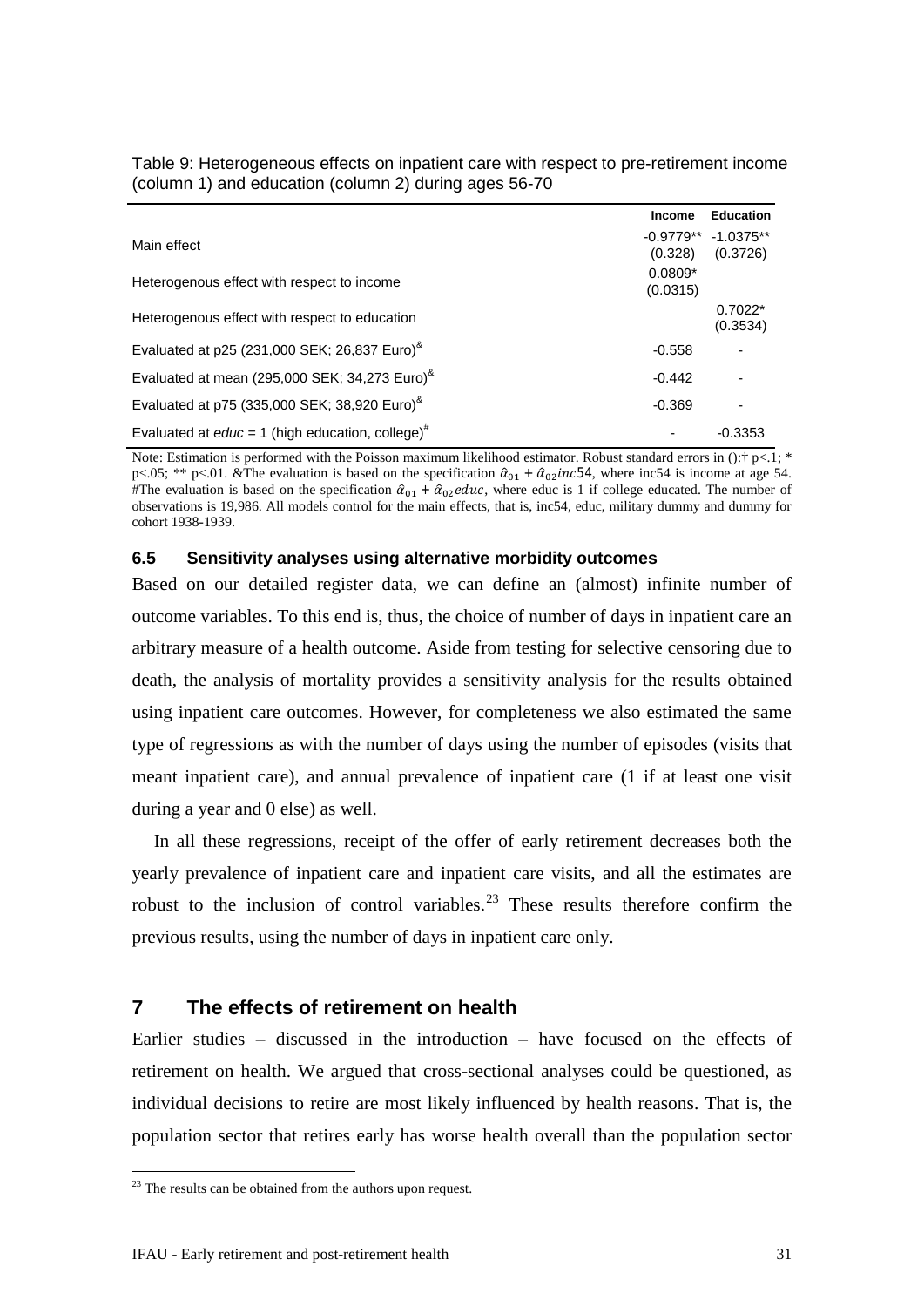retiring later. In the previous chapter we focused on the effects of the offer (i.e., the intent-to-treat estimate). However, for comparison we also provided estimates with regard to the effects of retirement on the number of days in inpatient care, using (1) a cross-sectional OLS estimator and (2) a two-stage least squares (2SLS) estimator. For the latter, the interaction term military and cohorts 1938-1939 is used as an instrument for the actual retirement decision. Note that the 2SLS estimator allows us to estimate the effect for the individuals who accept early retirement due to the Bill, what is known as the compliers. Potentially this group of individuals differs in their response to early retirement from the group of always-takers by having less severe health problems and by having better work attachment. The implication is that the 2SLS estimator estimates the local average treatment effect (the LATE) instead of the average treatment effect.

The results from these regressions are displayed in panels A and B in [Table 10.](#page-33-0) The results using OLS (panel A) show that early retirement is positively correlated with the number of inpatient care days. These findings subsequently confirm results obtained in other studies (see the introduction for references) using, for instance, cross section data together with covariate adjustments in regression models. The results from  $2SLS^{24}$  $2SLS^{24}$  $2SLS^{24}$ clearly show that early retirement decreases the number of days in inpatient care over the 15 years under study (from 56 to 70 years of age) by around 8.5 days. The major part of the reduction occurs at later ages, i.e., between ages 61-70.

|          |                     |                     | A: OLS             |                    |                    |                     |
|----------|---------------------|---------------------|--------------------|--------------------|--------------------|---------------------|
|          |                     | Ages 56-70          |                    | Ages 56-60         |                    | Ages 61-70          |
| Effect   | $12.41**$<br>(1.73) | $14.27**$<br>(1.74) | $7.33**$<br>(1.36) | $7.98**$<br>(1.37) | $5.08**$<br>(0.87) | $6.29**$<br>(0.88)  |
|          |                     |                     | <b>B: 2SLS</b>     |                    |                    |                     |
| Effect   | $-8.48*$<br>(3.93)  | $-13.34*$<br>(6.50) | $-2.57$<br>(2.22)  | $-5.35$<br>(4.58)  | $-5.92*$<br>(2.80) | $-7.99**$<br>(3.02) |
| Controls | Yes                 | No                  | Yes                | No                 | Yes                | No                  |

<span id="page-33-0"></span>Table 10: Results from regressions (OLS and 2SLS) of number of days in inpatient care on early retirement (prevalence of occupational pensions between the ages 55-59)

Notes: Excluded instrument in the 2SLS estimation is cohort 1938-1939\*military. Robust standard errors in (): † p<.1; \* p<.05; \*\* p<.01. Each cell represents estimates from a separate model. All models include a military dummy and dummy for cohort 1938-1939. Control variables (and interactions) are the same as in [Table 3.](#page-22-0) Number of observations is 19,986.

<span id="page-33-1"></span> $24$  The results from the first step regression, already displayed in Figure 5, show that early retirement (occupational pension in ages 55-59) increases by 67 percentage points for the group that was given the early retirement offer compared to other groups  $(F = 949.11)$ .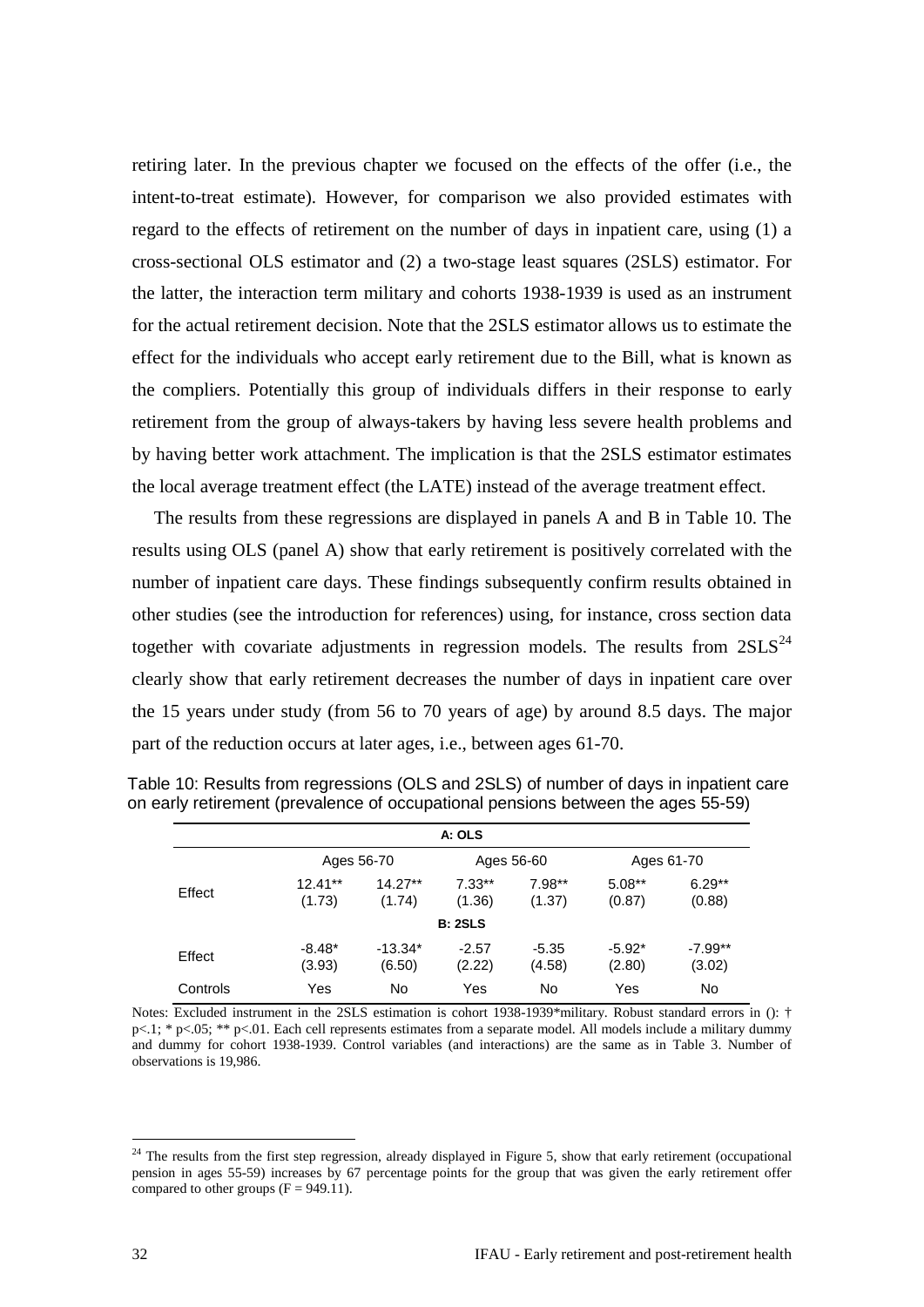# <span id="page-34-0"></span>**8 Conclusions**

This study contributes to the empirical literature by increasing the understanding of the effects of retirement on health. The analysis makes use of detailed longitudinal data on inpatient care, mortality and labor market outcomes. The estimation exploits a targeted retirement offer during 1992-1994 to military employees 55 years of age or older. Before the offer was made, the normal retirement age for military officers was 60 years of age. We estimate the effect on individuals' health during ages 56-70, after being offered retirement at age 55. The identification strategy is based on cohort variation in the timing of the offer, and by using other civil servants not affected by the early retirement offer, to control for secular trends in schooling, nutrition (i.e., early childhood difference at the cohort level), health care technology, and general period effects.

We show that the reform increased early retirement and decreased labor market work in ages 55-59. Moreover, the reform had only short-run effects on disposable income, which is very different from the literature on the effects of job loss or unemployment (e.g., Eliason & Storrie, 2009a, 2009b, 2011; Browning & Heinesen, 2012; Black et al., 2013).<sup>[25](#page-34-1)</sup> More importantly, we find that the opportunity to retire early had positive effects on health; it decreased the number of days in inpatient care and also reduced mortality. Our result is robust to different specifications and alternative inpatient care outcome measures. The effect on mortality is larger when we censor our data at the age of 66 instead of at age 71, and we also find that the risk of dying in acute myocardial infarction is reduced before age 66. This suggests that some of the effect of early retirement on health is from reduced workplace stress.

When we estimate the effect of retiring for the compliers, we find that the number of days in inpatient care is reduced by around 8 days over the 14 years under study (i.e., from 56 to 70 years of age).

The question is how the results compare with earlier results? There are no other comparable studies using inpatient care data why there is no possibility to compare the magnitude of these effects. Based on our point estimates from the Cox regression we

<span id="page-34-1"></span> $25$  This literature makes use of displaced worker and not unemployment per se. The results from US studies find that the earnings losses of displaced workers are large: up to 25 percent five to six years after the displacement (see Kletzer 1998). Using Norwegian data Huttunen et al (2011 finds that a 31 percent increase in the exits from the labor market for the displaced. The long run effect for those remaining in the labor force is modest however. Seven years after the displacement the income loss is estimated to be 3 percent.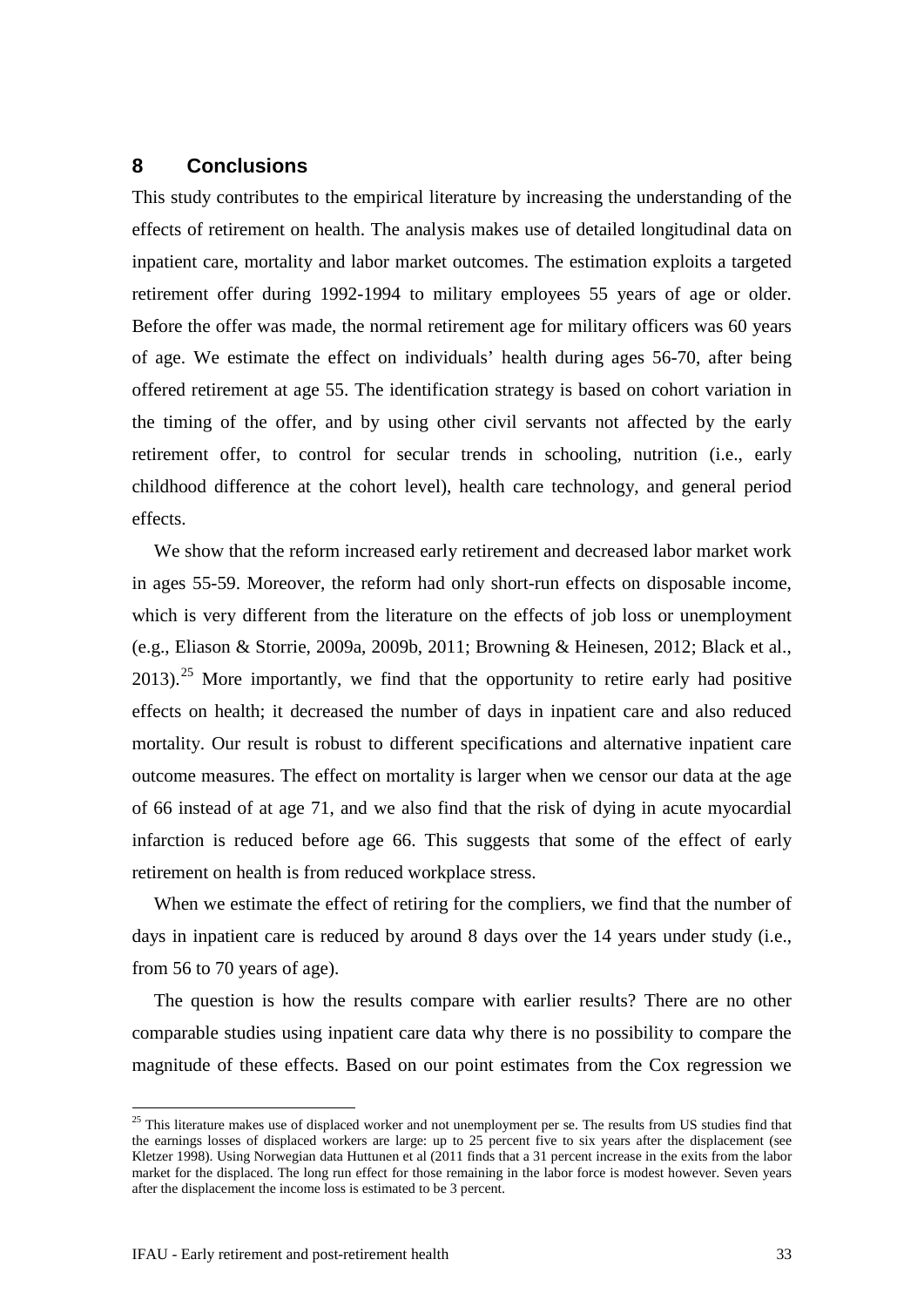find a yearly reduction in mortality by around 26 percent, which implies a yearly reduction by around 0.36 percentage points and a reduction by around 5.4 percentage points over the 15 years study period.<sup>[26](#page-35-0)</sup> This may seem to be a quite large effect when comparing with the results from the only known earlier study using Swedish employees (Hult et al. 2010). They could not find an effect of early retirement on mortality using data on male builders born 1920 to 1932. However, in a recent study, also using a quasiexperimental design, Bloemen et al. (2013) found point estimates of the same magnitude as ours. They found no effects for females but a decrease in mortality due to an early retirement offer for male civil servants by 42.3 percent over a 5-year period or a reduced probability to die within five years by 2.5 percentage points.

Our results indicate a larger negative effect on inpatient care days, both for those with low pre-retirement incomes and for those without college education. Those with low income before retirement (or with low education level) most likely have worse work environments on average and/or less good health, in comparison to others, which means that the improved health is linked to less exposure to workplace hazards, which would result from the immediate risk reduction of the retirement or from an indirect effect via a poorer health at the time of the retirement offer.

Most OECD countries are undertaking measures to prolong the careers of older workers. A natural question concerns the effect that postponing retirement may have on individual well-being and, in particular, on health. Unfavorable (or favorable) effects from retirement timing on post-retirement health not only influence individual health but also directly affect health care costs among retirees. Taking cross-sectional studies as evidence of negative effects of retirement on health, suggests a "win-win" situation for extending retirement age in the population. Our findings suggest that increasing mandatory retirement may not, unfortunately, be a "win-win" situation. Early retirement is instead shown to have positive health effects. The positive income effect for the government will most likely also create negative side-effects in terms of increasing costs for health care.

Sweden has obligatory public sickness and disability insurance schemes that, in an international context, are generous, both when it comes to the levels of income

<span id="page-35-0"></span> $26$  The estimation is based on the upper left panel o[f Figure 9.](#page-25-0) From this panel we can see that we have have a survival rate of approxiamtly 0.80. This yields an aproximatly 1.5 percent yearly hazard. A 26 percent decrease imply an yearly reduction by  $0.36$  (= 1.5\*(1-0.76)) percentage points and hence a total of 5.4 percentage points over the 15 years period.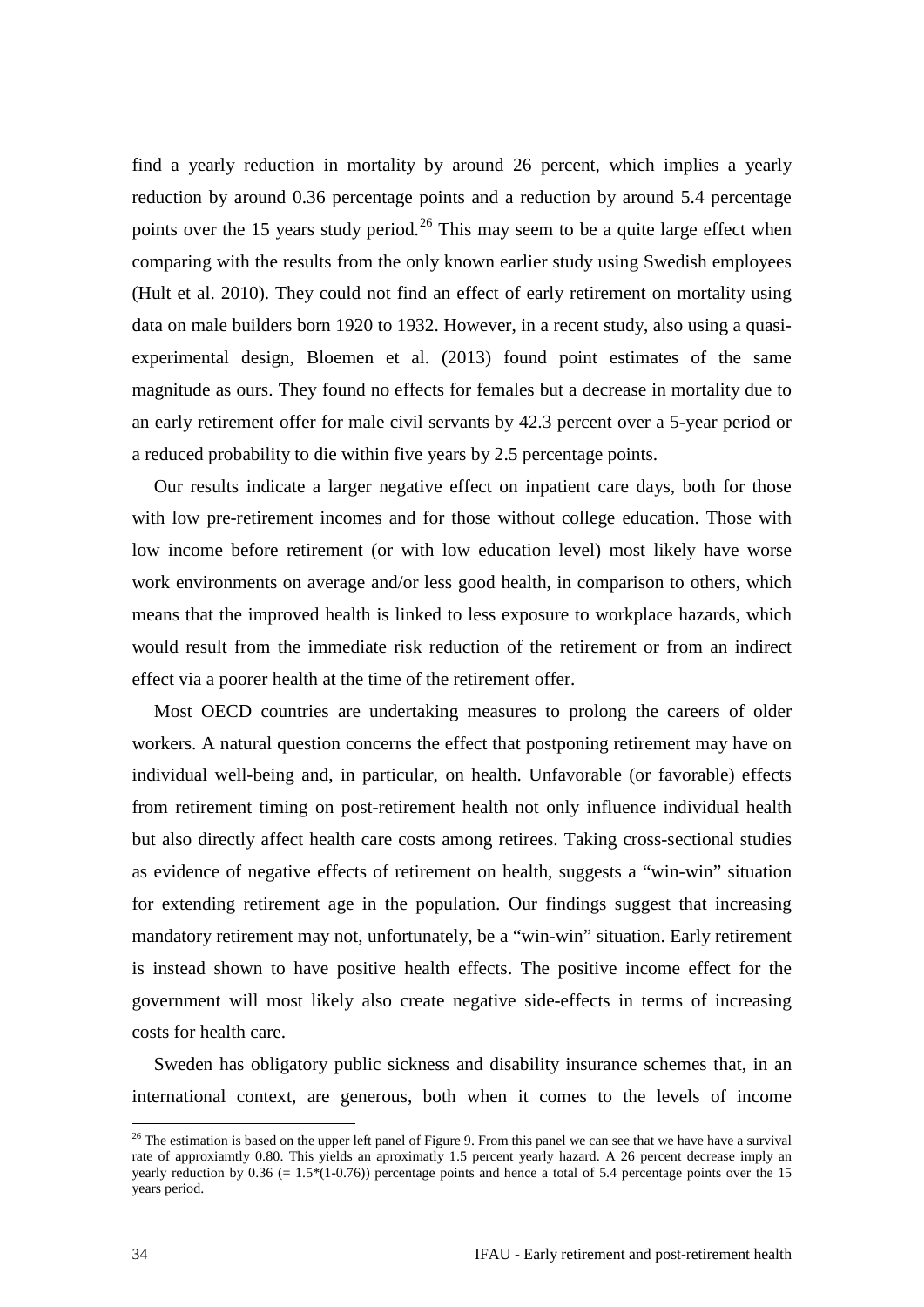replacement and also in the degree of monitoring and screening. Sweden also offers public health care at low fees. Given the Swedish institutions, the positive effect on health, generated by the opportunity to retire early, is large and to some extent surprising. We believe that in countries with less generous institutions for sickness (disability) absence and provision of health care, an offer of early retirement, for the same type of employees, would produce a greater effect.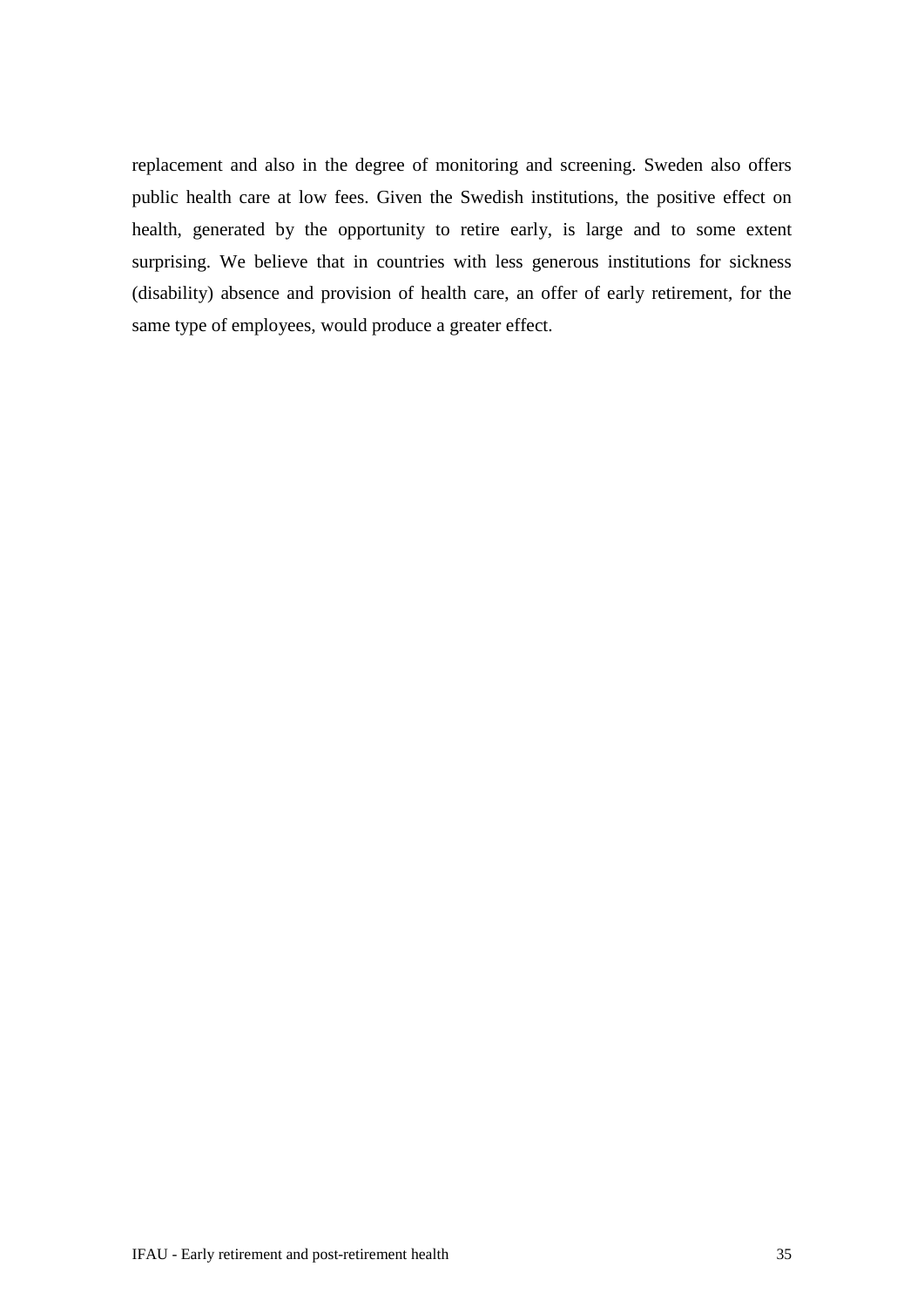## <span id="page-37-0"></span>**References**

- Black, S. E., Devereux, P. J. & Salvanes, K. G. (2013). *Losing heart? The effect of job displacement on health.* NBER Working Paper 18660.
- Bloemen, H., Hochguertel, S. & Zweerink, J. (2013). *The causal effect of retirement on mortality: Evidence from targeted incentives to retire early.* IZA Discussion Paper 7570.
- Bound, J. & Waidmann, T. (2008). *Estimating the health effects of retirement.* University of Michigan Retirement Research Center Working Paper, July 2008.
- Browning, M. & Heinesen, E. (2012). Effect of job loss due to plant closure on mortality and hospitalization. *Journal of Health Economics*, 31, 599-616.
- Charles, K. K. (2002) *Is retirement depressing? Labor force inactivity and psychological well-being in later life.* NBER Working Paper 9033.
- Coe N. B. & Zamarro, G. (2011) Retirement effect on health in Europe. *Journal of Health Economics*, 30, 77-86.
- Coe N. B. & Lidboom, M (2008). *Does retirement kill you? Evidence from early retirement windows.* IZA Discussion Paper 3817.
- Eliason, M. & Storrie, D. (2009a). Does job loss shorten life? *Journal of Human Resources*, 44, 277-302.
- Eliason, M. & Storrie, D. (2009b). Job loss is bad for your health Swedish evidence on cause-specific hospitalization following involuntary job loss. *Social Science & Medicine*, 68, 1396-1406.
- Eliason, M. (2011). Income after job loss: the role of the family and the welfare state. *Applied Economics*, 2011 (43), 603-618.
- Försäkringskassan (2012). Socialförsäkringsrapport 2012:6.
- Grossman, M. (1972). On the concept of health capital and the demand for health. *Journal of Political Economy*, 80, 223-255.
- Hernaes, E., Markussen, S., Piggott, J. & Vestad, O. (2012). *Does retirement age impact mortality?* CEPAR ARC Working Paper 18.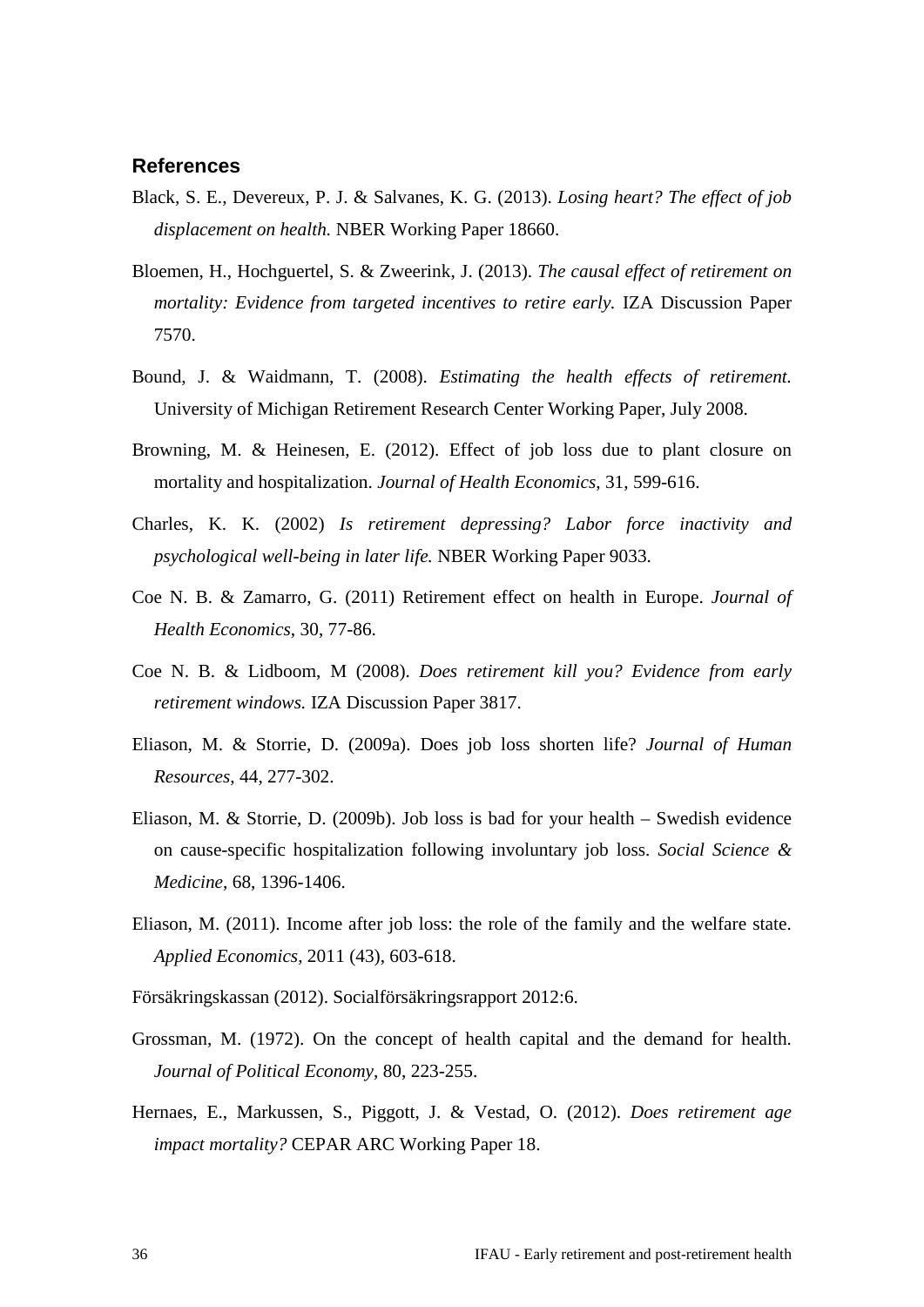- Hult, C., Stattin, M., Janlert, U. & and Järvholm, B. (2010) Timing of retirement and mortality: A cohort study of Swedish construction workers. *Social Science in Medicine*, 70, 1480-1486.
- Huttunen, K., Moen, J. & Salvanes, K. G. (2011). How destructive is creative destruction? Effects of job loss on job mobility, withdrawal and income. *Journal of the European Economic Association*, 9, 840-870.
- Kletzer, L. G. (1998). Job Displacement. *Journal of Economic Perspective*, 12, 115- 136.
- Kuhn, A., Wuellrich, J. P. & Zweimüller, J. (2010). *Fatal attraction? Access to early retirement and mortality.* IZA Discussion Paper 5160.
- Neuman, K. (2007). Quit your job and get healthier? The effect of retirement on health. *Journal of Labor Research*, 29, 177-201.
- Prop. 1986/87:95. Försvarsbeslut 1986.
- Prop. 1991/92:102. Försvarsbeslut 1992.
- SOU (1991:87) *Yrkesofficerarnas pensionsålder och åldersstruktur: betänkande av Militära pensionsåldersutredningen*. ISBN 91-38-10890-9. Stockholm: Allmänna förl., 1991. Statens offentliga utredningar. (in Swedish)
- Steptoe, A. & Kivimäki, M. (2013). Stress and cardiovascular disease: An update on current knowledge. *Annual Review of Public Health*, 34, 337-345.
- Swedish Association of Local Authorities and Regions. (2005). The Swedish health care system in an international context: A comparison of care needs, costs, and outcomes. http://www.skl.se/MediaBinaryLoader.axd?MediaArchive\_FileID=6b25ef48-5afa-43a4-9800-911324bc42f3
- Vahtera, J,, Westerlund, H., Hall, M., Sjösten, N., Kivimäki, M., Salo, P., Ferrie, J. E., Jokela, M., Pentti, J., Singh-Manoux, A., Goldberg, M. & Zins, M. (2009). Effect of retirement on sleep disturbances: The GAZEL prospective cohort study. *Sleep*, 32, 1459-1466.
- Westerlund, H., Kivimäki, M., Singh-Manoux, A., Melchior, M., Ferrie, J. E., Pentti, J., Jokela, M., Leineweber, C., Goldberg, M., Zins, M. & Vahtera, J. (2009) Self-rated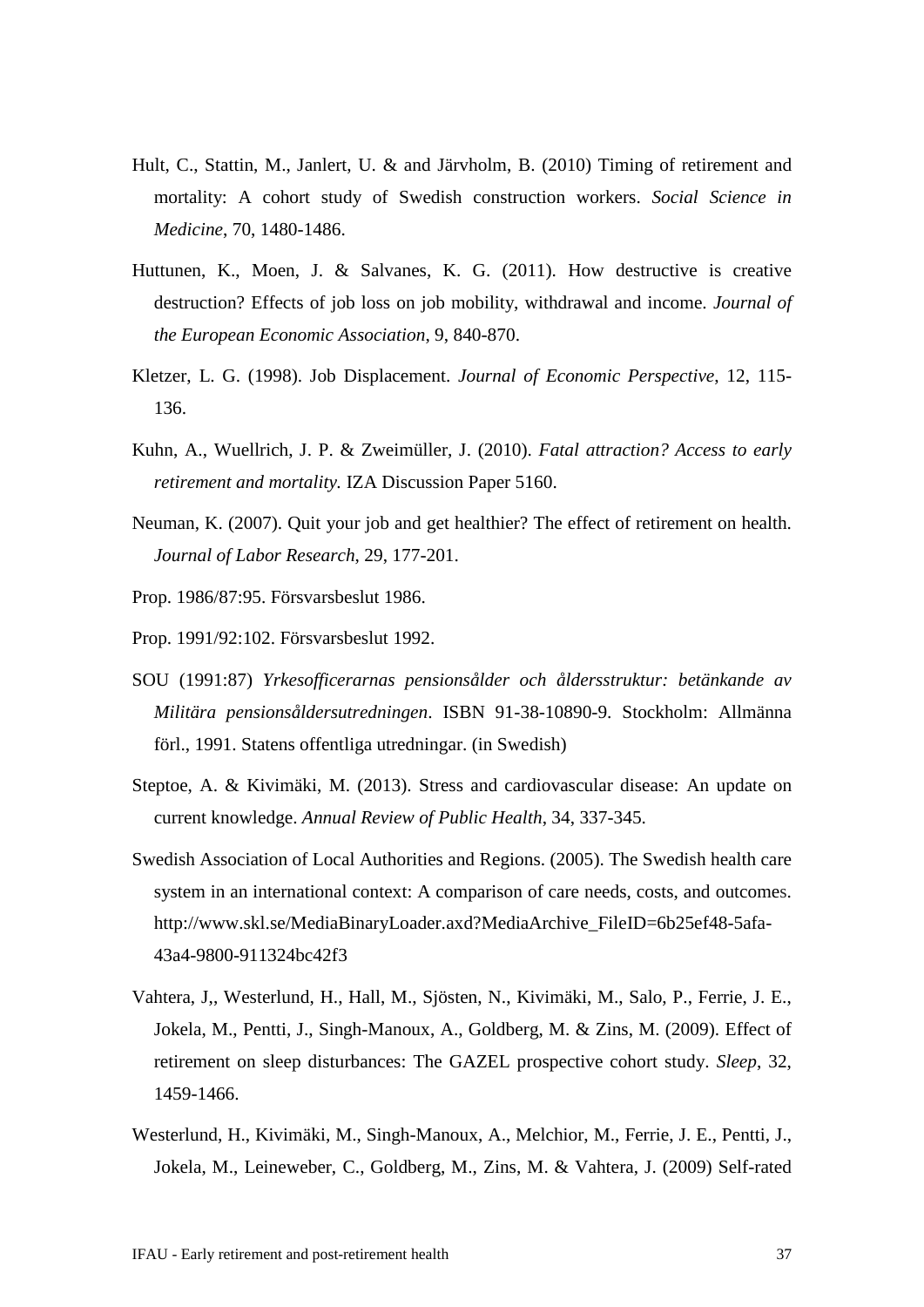health before and after retirement in France (GAZEL): A cohort study. *Lancet*, 2099, 1889-96.

- Westerlund, H., Vahtera, J., Ferrie, J. E., Singh-Manoux, A., Pentti, J., Melchior, M., Leineweber, C., Jokela, M., Siegrist, J., Goldberg, M., Zins, M. & Kivimäki, M (2010). Effect of retirement on major chronic conditions and fatigue: French GAZEL occupational cohort study. *British Medical Journal*, 341, c6149.
- Victora, C. G, Adair, L., Fall, C., Hallal, P. C., Martorell, R., Richter, L. & Sachdev, H. S. (2008). Maternal and child undernutrition: Consequences for adult health and human capital. Maternal and Child Undernutrition Study Group, *Lancet,* 371, 340- 57.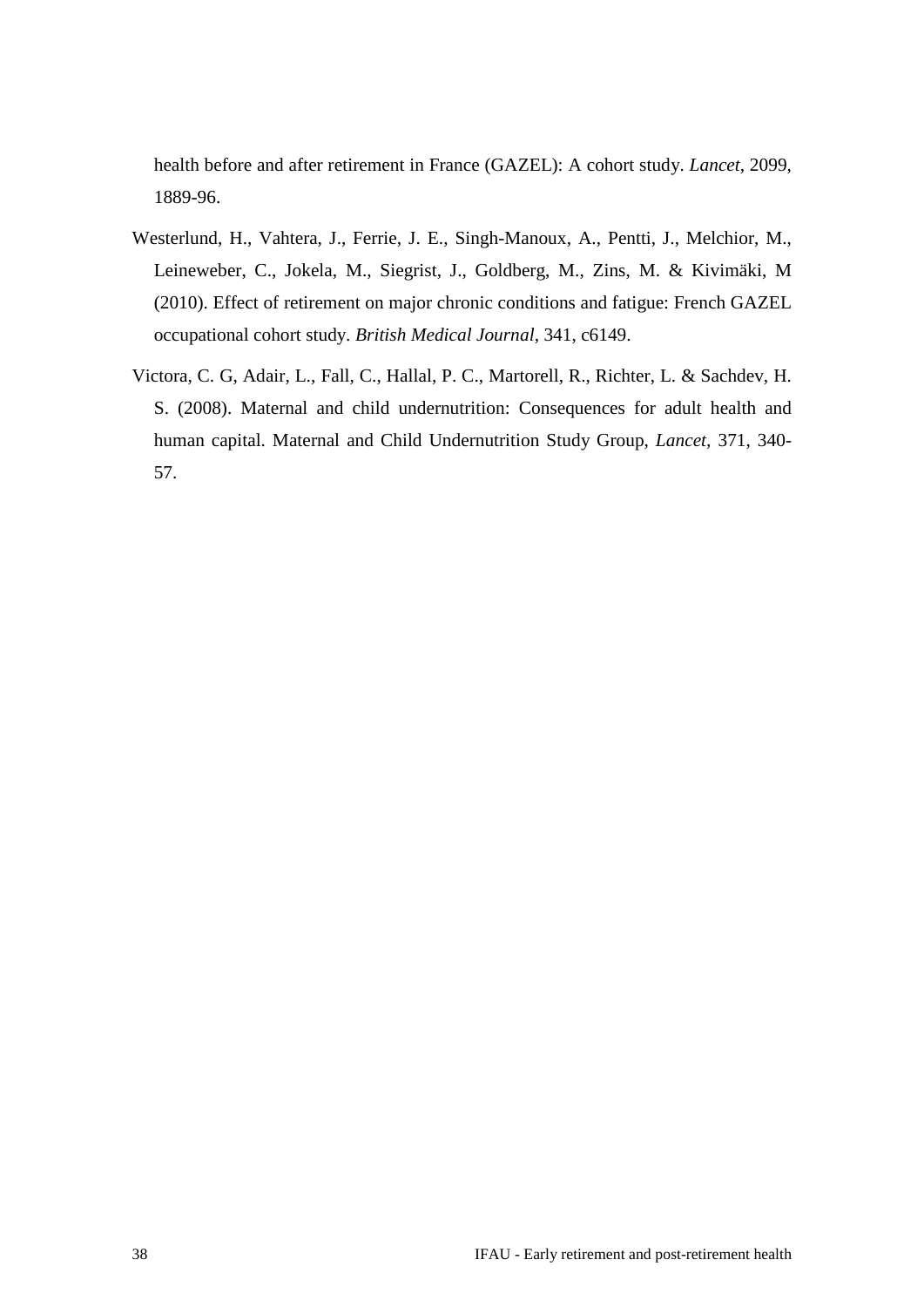## <span id="page-40-0"></span>**Appendix: Swedish institutions**

#### **The pension system**

The Swedish public pension system was reformed in 1998. The 1938 cohort was the first to receive old-age pensions from the new scheme, with 4/20 of their pension benefits coming from the new scheme and 16/20 coming from the old scheme. Each successive cohort receives an additional 1/20 from the new scheme and 1/20 less from the old scheme (the cohorts born 1954 or later receive their pensions only from the new scheme). Since there is a cohort-based element that slowly phases in the new pension scheme, individuals born 1938-1953 are in both the new and the old schemes. Thus the cohorts studied here – born 1931 to 1939 – receive public pensions mainly from the former system.

The former old-age public pension system was a defined benefit scheme consisting of a flat-rate basic pension and an income-related supplementary pension based on the best 15 out of 30 years of earnings.<sup>[27](#page-40-1)</sup> The new system is a combination of notional defined contributions on a pay-as-you-go basis, which is based on pension contributions to income throughout the whole working career, rather than just the 15 best years, and a smaller defined contribution scheme in which the contributions are invested in mutual funds or bonds. Individuals with small or no pension claims receive a guaranteed pension. The old system had a normal pension age of 65 but in the new system the retirement age is flexible. The main factor determining replacement rates in the old system was the age at retirement in relation to the normal pension age of 65, through actuarial adjustments. The replacement rate in the new system is instead determined by a cohort-specific devisor that is governed by life expectancy at age 65, and periodspecific indexation that may slow down or speed up the development of pension benefits in relation to wages, depending on the financial situation in the pension system as a whole.

The current public pension system has a cap at 424,500 SEK in 2013 prices (about 49,000 Euro). During the time period of studied in this paper the old public pension system operated, and the cap was 333,750 SEK in 2013 prices (about 38,000 Euro). For most employees, incomes above the cap are covered by occupational pension schemes,

<span id="page-40-1"></span> $27$  For those with less than 30 years of service the benefit was reduced proportionally.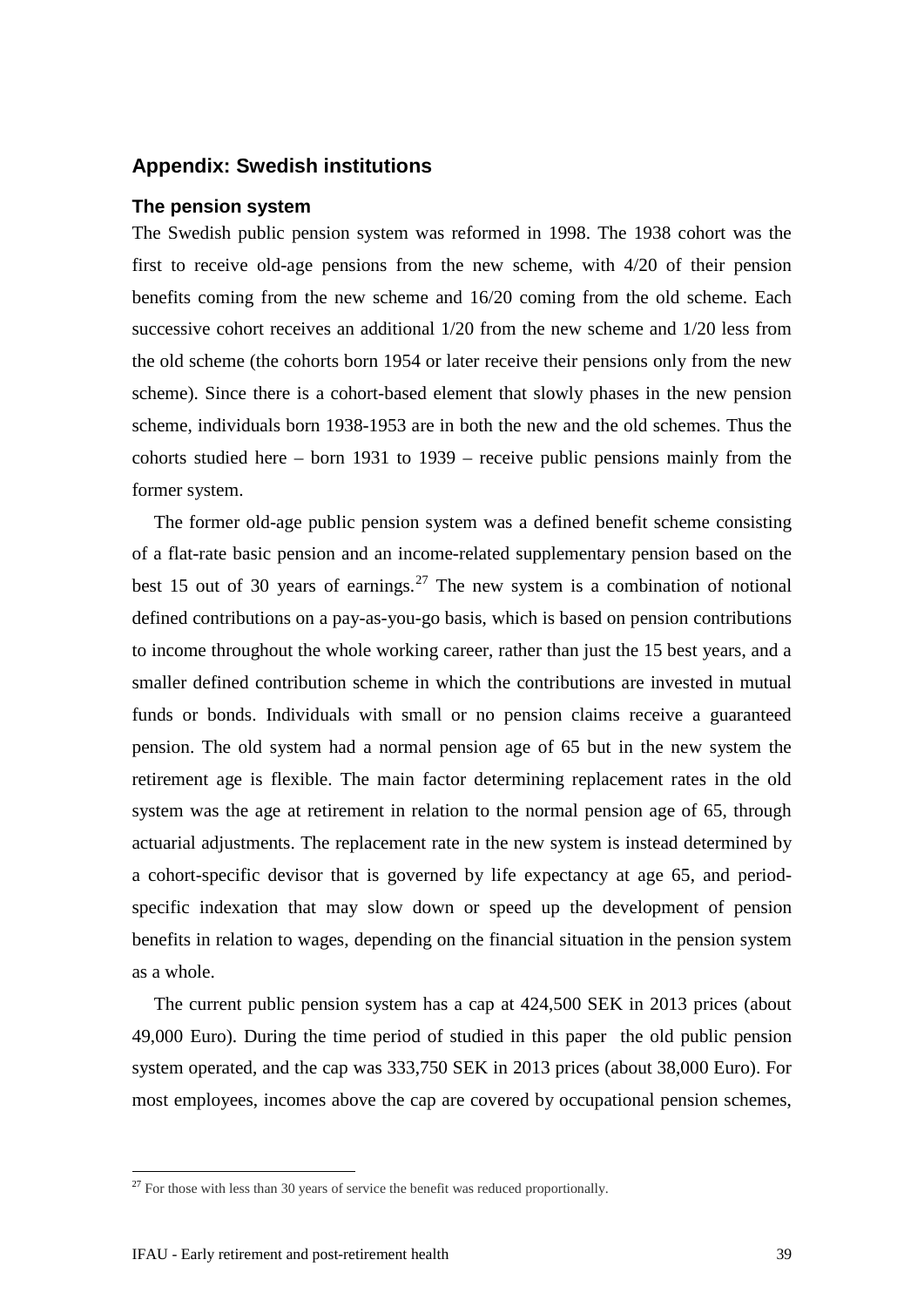which are supplemental pensions arising from collective agreements made by the unions and employers' federations.

## **Social insurances**

All workers (employed and unemployed) are covered by the public sickness and disability insurance schemes. Most workers are also covered by an unemployment insurance scheme. Unemployed individuals (either covered or not covered by the unemployment insurance scheme) have access to the sickness insurance scheme. Until July 2008, there was no formal time restriction on the length of sick leave under the sickness insurance scheme. Such formal time restrictions do exist in the unemployment insurance scheme, however. Overall, the benefit requirements are the least generous in the unemployment insurance scheme and the most generous in the sickness insurance scheme.

During the first seven days of sick leave, it is up to the individual to decide whether or not (s)he is ill and the extent to which this warrants absence from work. The individual merely has to inform the employer that he or she is ill. As of the eighth day, a medical certificate is required. For sick leave continuing longer than two weeks, the employer notifies the Sickness Insurance Agency (SIA) about continuation. The SIA sends a letter to the insured person with a form and a request for a medical certificate. In the certificate, the doctor indicates the length and extent of sick leave that (s)he believes is necessary. Based on the medical certificate, the SIA determines the right to sick leave, a process that normally takes at least one to two weeks after the end of the sickleave period paid for by the employer. When this first sick-leave period with benefits from the SIA has expired, a renewal certificate is issued if required. The renewal certificate is also sent to the SIA and a new assessment of the right to sickness benefits is made. When the renewal certificate expires and if the insured person is still sick, the process is repeated.

## **Health care**

The local county councils are the major financiers and providers of Swedish health care. There are 25 county councils and each council is obliged to provide its residents with equal access to health services and medical care. Health care is mostly financed through local taxes. Each county council sets its own patient fees, but a national ceiling limits the total amount that a patient pays during a 12-month period (out-of-pocket). Thus,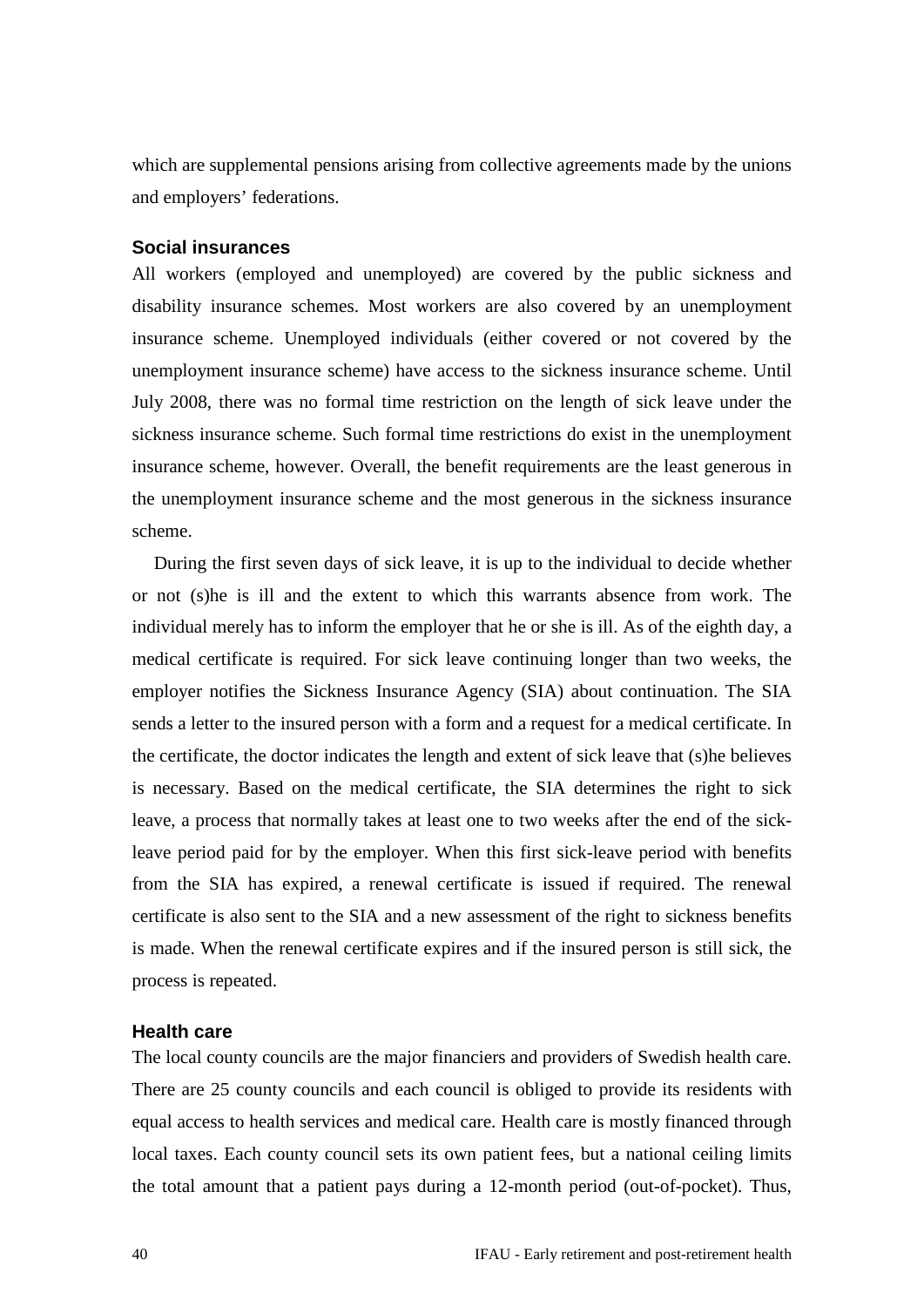patient fees only account for about 3 percent of the total revenue. The daily fee for staying at a hospital is about USD 15. There is free choice of provider but referral is required in some cases, particularly when patients seek specialized care, or when they choose health care in another county. The county councils are allowed to contract private providers, but the majority of the health care is performed by public agents.*[28](#page-42-0)*

<span id="page-42-0"></span><sup>&</sup>lt;sup>28</sup> For more details of the Swedish health care system see the Swedish Association of Local Authorities and Regions (2005).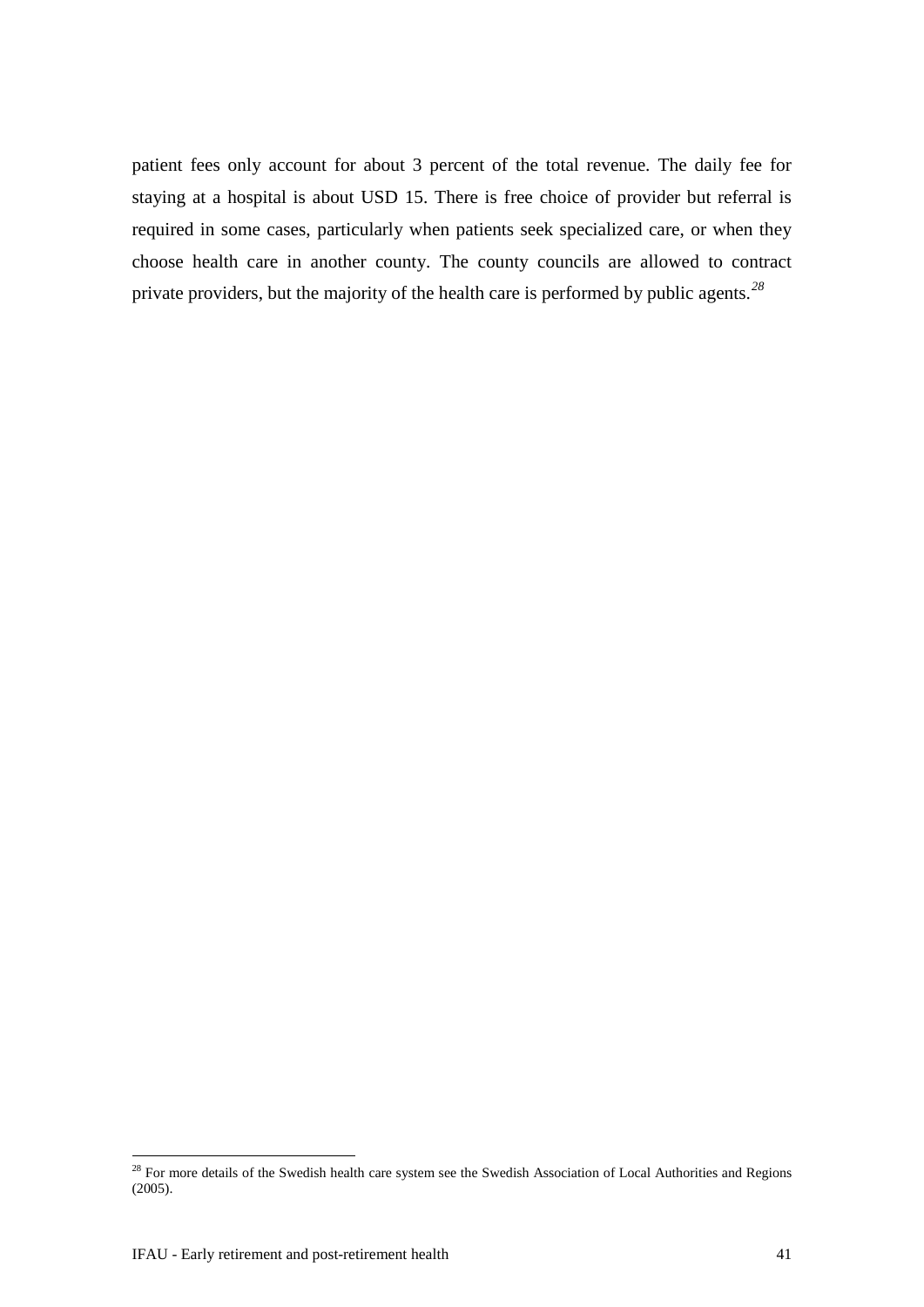Publication series published by IFAU – latest issues

#### **Rapporter/Reports**

- **2014:1** Assadi Anahita "En profilfråga: Hur använder arbetsförmedlare bedömningsstödet?"
- **2014:2** Eliason Marcus "Uppsägningar och alkoholrelaterad sjuklighet och dödlighet"
- **2014:3** Adman Per "Försummas gymnasieskolans demokratiuppdrag? En kvalitativ textanalys av 2009 års svenska gymnasiereform"
- **2014:4** Stenberg Anders and Olle Westerlund "Utbildning vid arbetslöshet: en jämförande studie av yrkesinriktad och teoretisk utbildning på lång sikt"
- **2014:5** van den Berg Gerard J., Lene Back Kjærsgaard and Michael Rosholm "Betydelsen av möten mellan arbetslösa och förmedlare"
- **2014:6** Mörk Eva, Anna Sjögren and Helena Svaleryd "Blir barn sjuka när föräldrarna blir arbetslösa?"
- **2014:7** Johansson Per, Arizo Karimi and J. Peter Nilsson "Könsskillnader i hur sjukfrånvaro påverkas av omgivningen"
- **2014:8** Forslund Anders, Lena Hensvik, Oskar Nordström Skans, Alexander Westerberg and Tove Eliasson "Avtalslöner, löner och sysselsättning"
- **2014:9** Engdahl Mattias "Medborgarskap, arbetsmarknaden och familjebildning"
- **2014:10** Hallberg Daniel, Per Johansson and Malin Josephson "Hälsoeffekter av tidigarelagd pensionering"

#### **Working papers**

- **2014:1** Vikström Johan "IPW estimation and related estimators for evaluation of active labor market policies in a dynamic setting"
- **2014:2** Adman Per "Who cares about the democratic mandate of education? A text analysis of the Swedish secondary education reform of 2009"
- **2014:3** Stenberg Anders and Olle Westerlund "The long-term earnings consequences of general vs. specific training of the unemployed"
- **2014:4** Boye Katarina "Can you stay at home today? The relationship between economic dependence, parents' occupation and care leave for sick children"
- **2014:5** Bergemann Annette and Gerard J. van den Berg "From giving birth to paid labor: the effects of adult education for prime-aged mothers"
- **2014:6** van den Berg Gerard J., Lene Kjærsgaard and Michael Rosholm "To meet or not to meet, that is the question – short-run effects of high-frequency meetings with case workers"
- **2014:7** Avdic Daniel, Petter Lundborg and Johan Vikström "Learning-by-doing in a highly skilled profession when stakes are high: evidence from advanced cancer surgery"
- **2014:8** Mörk Eva, Anna Sjögren and Helena Svaleryd "Parental unemployment and child health"
- **2014:9** Johansson Per, Arizo Karimi and J. Peter Nilsson "Gender differences in shirking: monitoring or social preferences? Evidence from a field experiment"
- **2014:10** Eliasson Tove and Oskar Nordström Skans "Negotiated wage increases and the labor market outcomes of low-wage workers: evidence from the Swedish public sector"
- **2014:11** Engdahl Mattias "Naturalizations and the economic and social integration of immigrants"
- **2014:12** Hallberg Daniel, Per Johansson and Malin Josephson "Early retirement and post-retirement health"